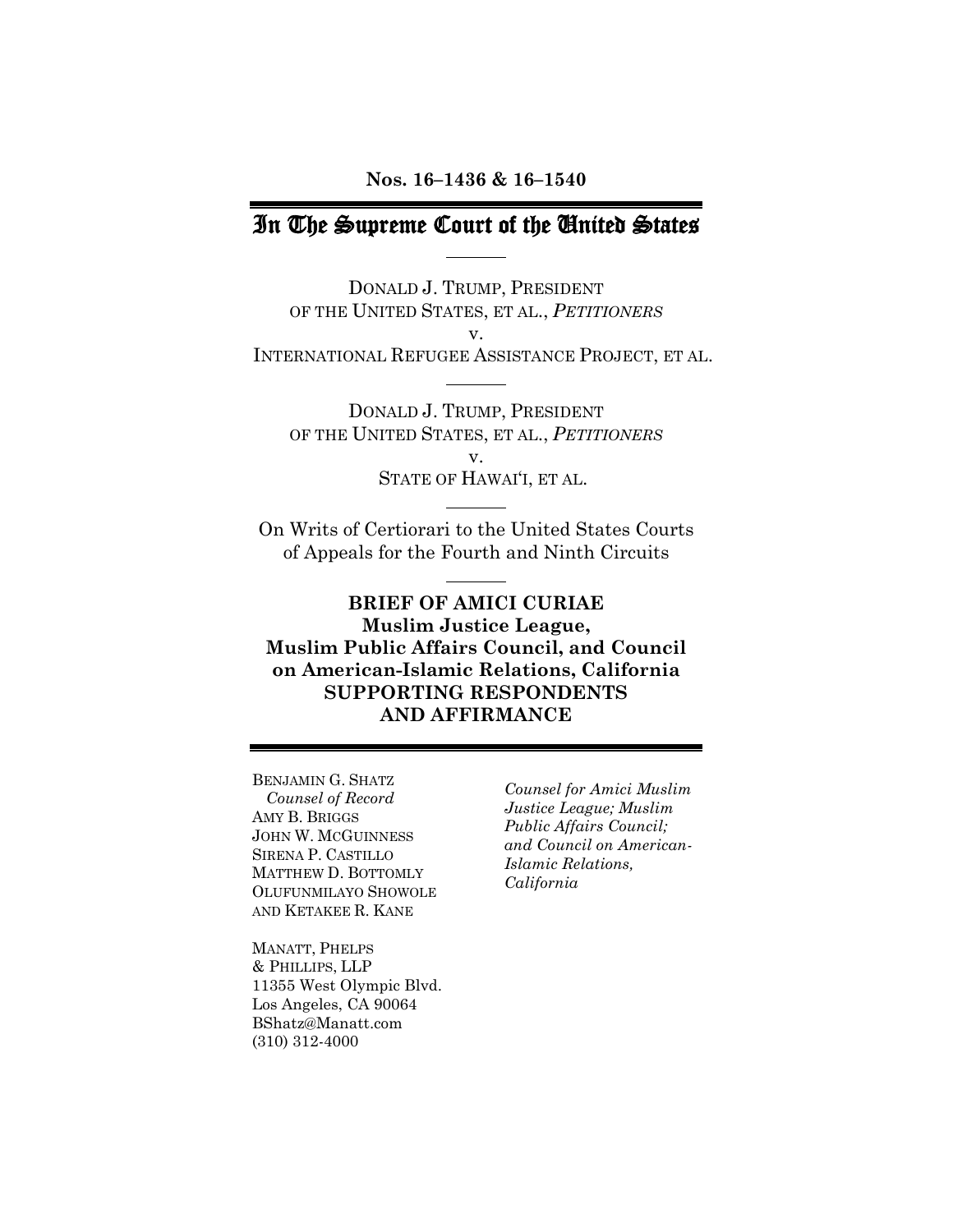# **TABLE OF CONTENTS**

|    |                  |    | BRIEF OF AMICI CURIAE 1                                                                                                          |
|----|------------------|----|----------------------------------------------------------------------------------------------------------------------------------|
|    |                  |    | INTEREST OF AMICI CURIAE1                                                                                                        |
|    |                  |    | SUMMARY OF ARGUMENT 4                                                                                                            |
|    | <b>ARGUMENT:</b> |    | The EO–2 harms Muslims<br>throughout the country, violates<br>the establishment clause, and was<br>properly enjoined nationwide5 |
| Ι. |                  |    | The EO–2's effect on Muslims<br>nationwide constitutes injury under                                                              |
|    | $A_{\cdot}$      |    | The Muslim Ban unlawfully<br>and injuriously restrains<br>travel among Muslim                                                    |
|    |                  | 1. | The Muslim Ban has<br>had a chilling effect on                                                                                   |
|    |                  | 2. | The Muslim Ban has<br>interfered with<br>professional activities  13                                                             |
|    |                  | 3. | The Muslim Ban has<br>also impeded academic                                                                                      |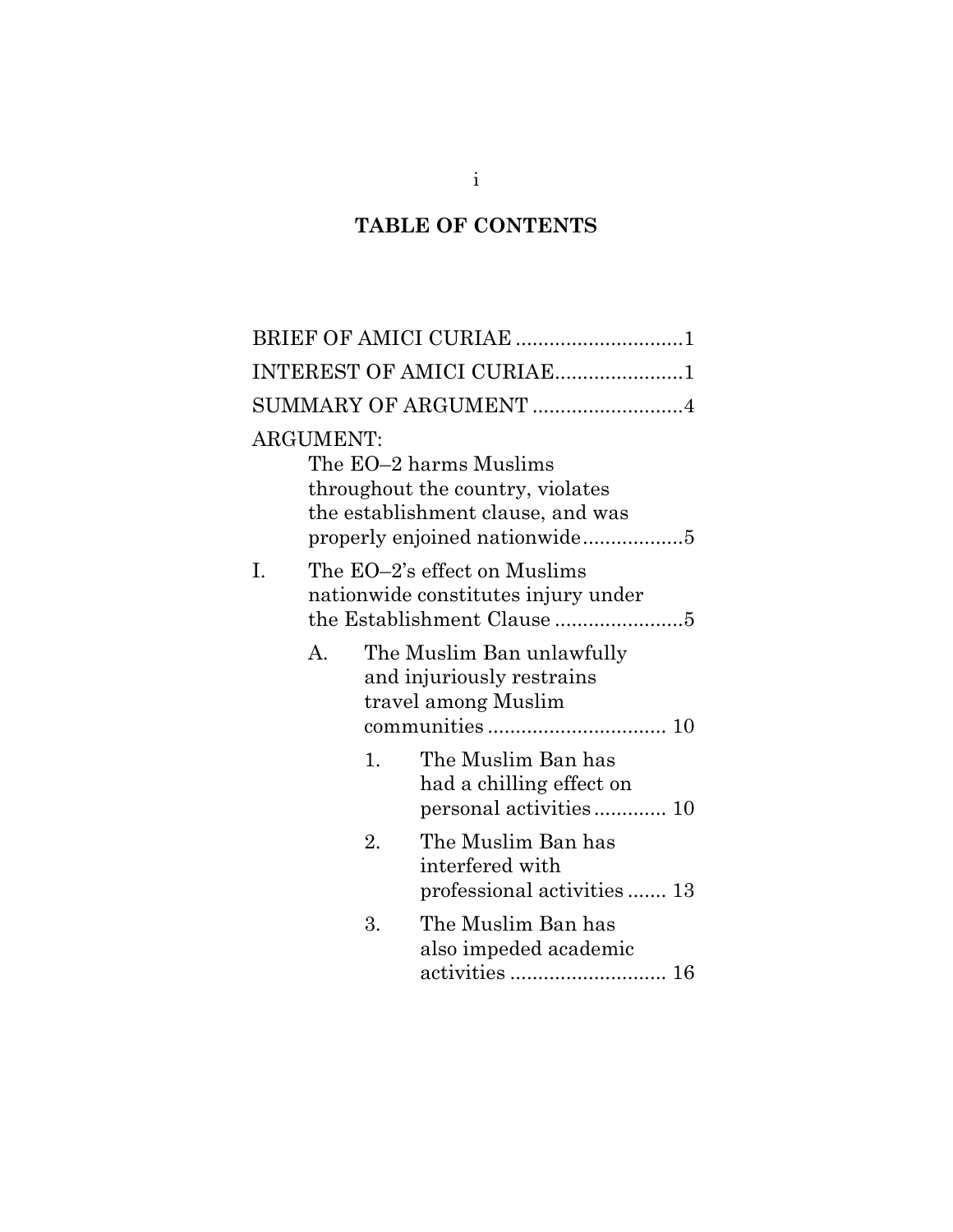## **TABLE OF CONTENTS** *(continued)*

|      | В. | The Muslim Ban promotes<br>harmful stereotypes about                                                                                      |  |
|------|----|-------------------------------------------------------------------------------------------------------------------------------------------|--|
|      | C. | In targeting Muslims, the<br>Muslim Ban has caused<br>psychological—and arguably                                                          |  |
| П.   |    | Despite attempts to sanitize its<br>text, the clear intent of the Muslim<br>Ban is to disfavor and burden                                 |  |
| III. |    | The Muslim community may still<br>face impermissibly invasive<br>interrogations at the border even<br>after the Muslim ban portion of the |  |
| IV.  |    | The EO–2's focus on Muslims and<br>Muslim-majority countries is<br>divorced from evidence, ill-<br>conceived, and ill-advised 38          |  |
|      |    |                                                                                                                                           |  |

## ii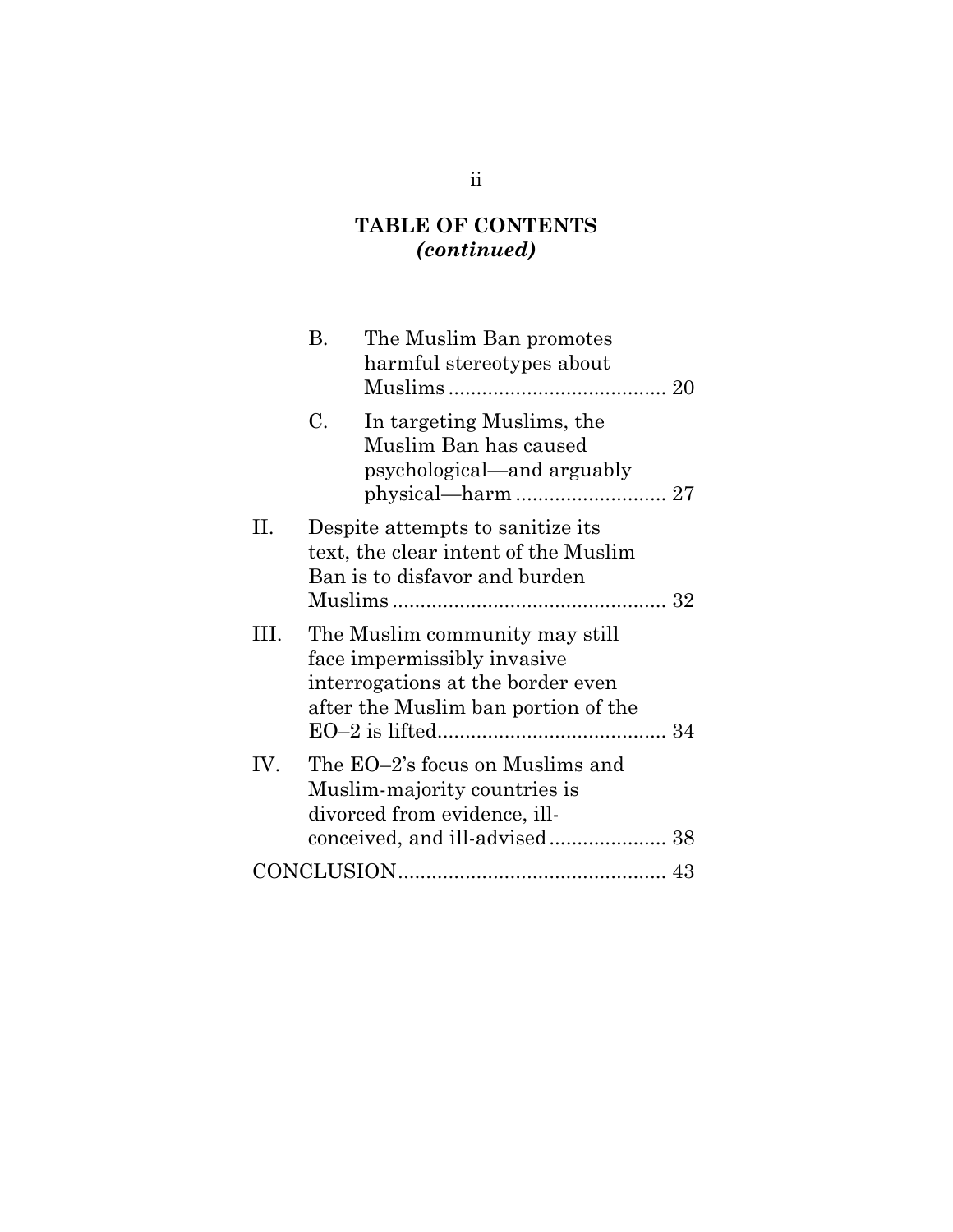# **TABLE OF AUTHORITIES**

### **CASES**

| Aziz v. Trump,<br>2017 WL 580855 (E.D. Va. 2017) 6, 7, 8     |
|--------------------------------------------------------------|
|                                                              |
| Giovani Carandola, Ltd. v. Bason,                            |
| Hawai'i v. Trump,                                            |
| 2017 WL 1011673 (D Haw. 2017)  6, 8, 9                       |
| IRAP v. Trump,                                               |
| 2017 WL 1018235 (D Md. 2017) 6, 8                            |
| IRAP v. Trump,                                               |
|                                                              |
| Larson v. Valente,                                           |
|                                                              |
|                                                              |
|                                                              |
| Moss v. Spartanburg Cty. Sch. Dist. Seven,                   |
|                                                              |
| Sarsour v. Trump,<br>2017 WL 1113305 (ED Va. 2017)  6, 7, 25 |
|                                                              |
| Suhre v. Haywood County,                                     |
| <i>Washington v. Trump,</i>                                  |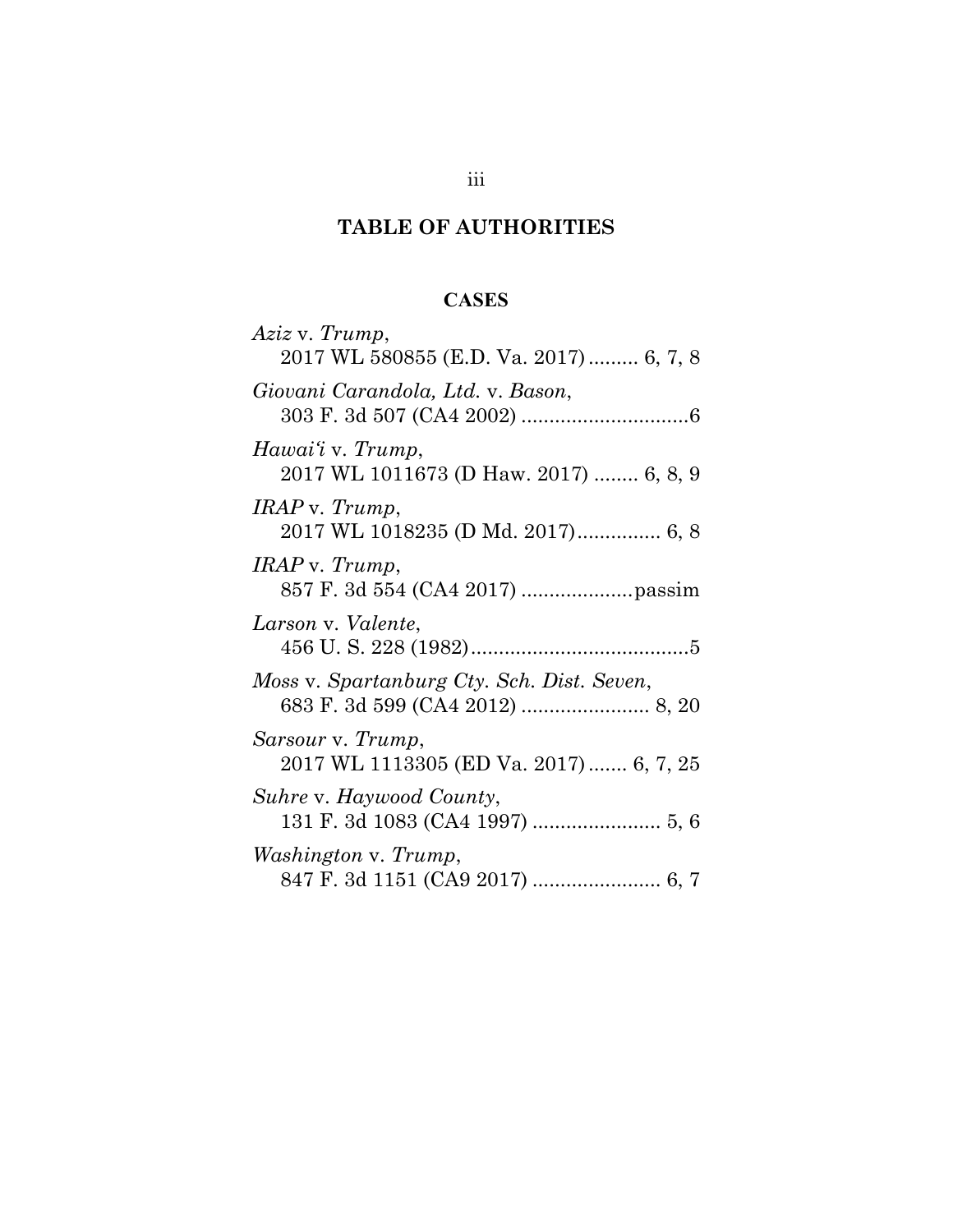## **OTHER AUTHORITIES**

| @BannedGrandmas, Instagram                                                                                                                            |
|-------------------------------------------------------------------------------------------------------------------------------------------------------|
| @BannedGrandmas, Instagram                                                                                                                            |
| @BannedGrandmas, Instagram                                                                                                                            |
| Barry-Jester, Trump's new travel ban<br>could affect doctors, especially in<br>the Rust Belt and Appalachia,<br>FiveThirtyEight (Mar. 6, 2017) 15, 16 |
| Bergen, Terrorism in America after 9/11,                                                                                                              |
| Berman, He yelled 'Get out of my country,'<br>witnesses say, and then shot 2 men<br>from India, killing one,<br>Wash. Post (Feb. 24, 2017)  29        |
| Bernstein, MAX attack unfolded quickly:<br>extremist cut three in neck, police say,<br>The Oregonian/OregonLive                                       |
| Beutel, Data on post-9/11 terrorism in<br><i>the United States, Muslim Public</i><br>Affairs Council (June 2012) 42                                   |
| Beydoun, Acting Muslim, 53 Harv. C.R.-<br>C.L. L. Rev. (forthcoming 2017)  31, 42                                                                     |

iv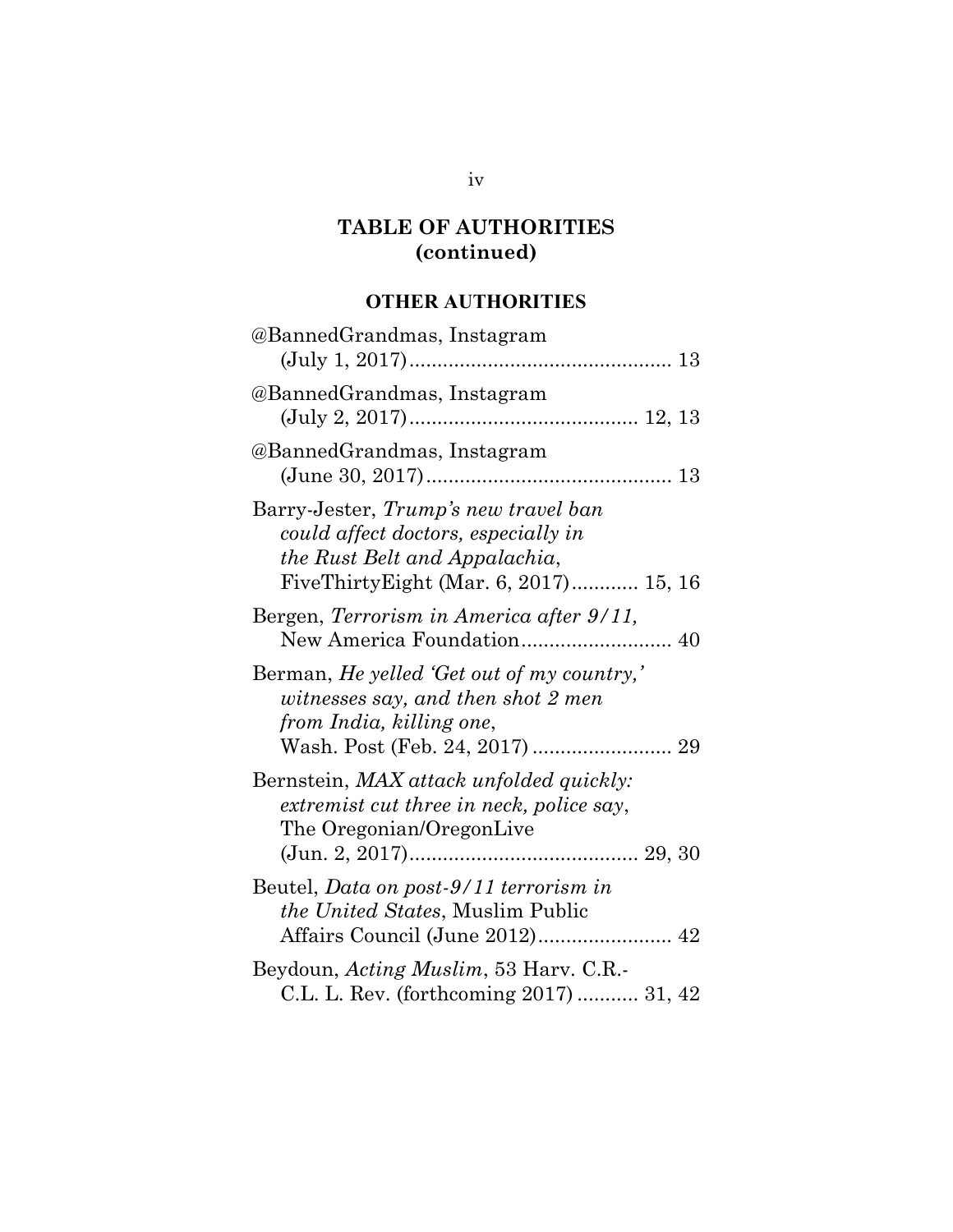| Beydoun, Being a Muslim under Trump<br>is risky. That's why many are hiding<br><i>their identity</i> , The Guardian                   |
|---------------------------------------------------------------------------------------------------------------------------------------|
| Bothwell, <i>International</i> students less<br>likely to accept offers in Trump's US,<br>Times Higher Education (July 6, 2017) 19    |
| Caiola, <i>Travel ban, targeting of mosques</i><br>trigger mental health concerns among<br><i>California Muslims</i> , Sacramento Bee |
| Capecchi, Where the Immigration Ban<br><i>Hits Home, N.Y. Times</i>                                                                   |
| Caplan-Bricker, <i>Donald Trump plans to</i><br>track "honor killings" even as he<br>slashes violence against women grants,           |
| Catanese, Trump promises 'extreme<br>vetting' in terror speech,<br>Inside Higher Ed (Aug. 15, 2016) 35                                |
| Chalabi, Support for Trump travel ban in<br>line with anti-Muslim attitudes in<br><i>America</i> , The Guardian                       |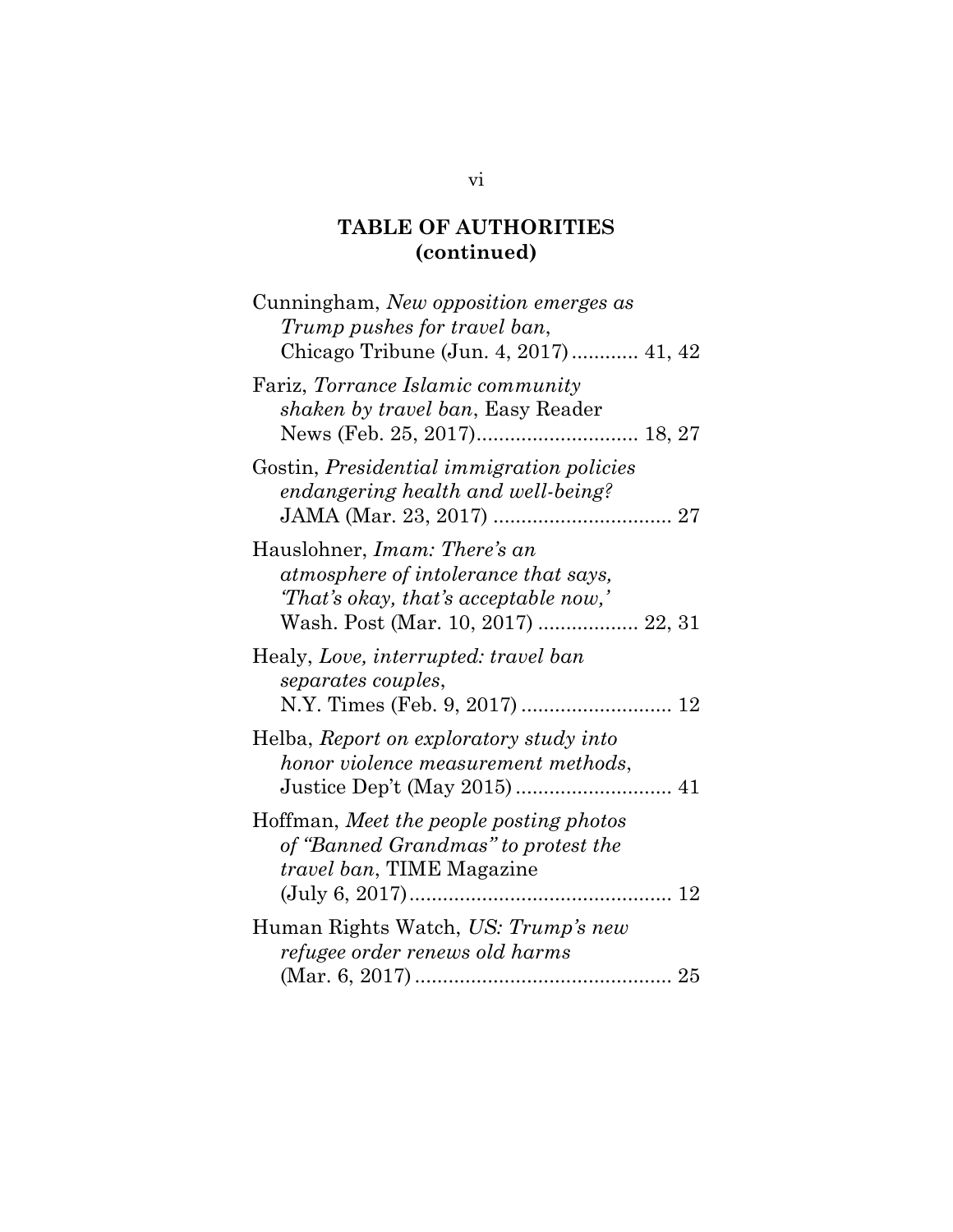| Ingraham, American mosques—and<br>American Muslims—are being targeted<br>for hate like never before, Wash. Post.<br>$(Aug. 8, 2017)$                                                     |
|------------------------------------------------------------------------------------------------------------------------------------------------------------------------------------------|
| Lartey, "Not about religion": how Trump<br>officials have attempted a travel ban<br><i>rebrand</i> , The Guardian                                                                        |
| Lee, There is too much anger out there.'<br>Bombing of a Minnesota mosque leaves<br>Muslims concerned,                                                                                   |
| Letter from Access Now to Zeid Ra'ad Al<br>Hussein, High Commissioner for<br><i>Human Rights, et al.</i> (Feb. 16, 2017)  37                                                             |
| McCrummen, Love Thy Neighbor? When<br>a Muslim doctor arrived in a rural<br>Midwestern town, "it felt right." But<br>that feeling began to change after the<br>election of Donald Trump, |
| McNeil Jr., Trump's travel ban, aimed at<br><i>terrorists, has blocked doctors,</i><br>N.Y. Times (Feb. 6, 2017)  11, 12, 25, 28                                                         |
| Mourad, Muslims at haj are worried<br>about Trump's policies towards them,                                                                                                               |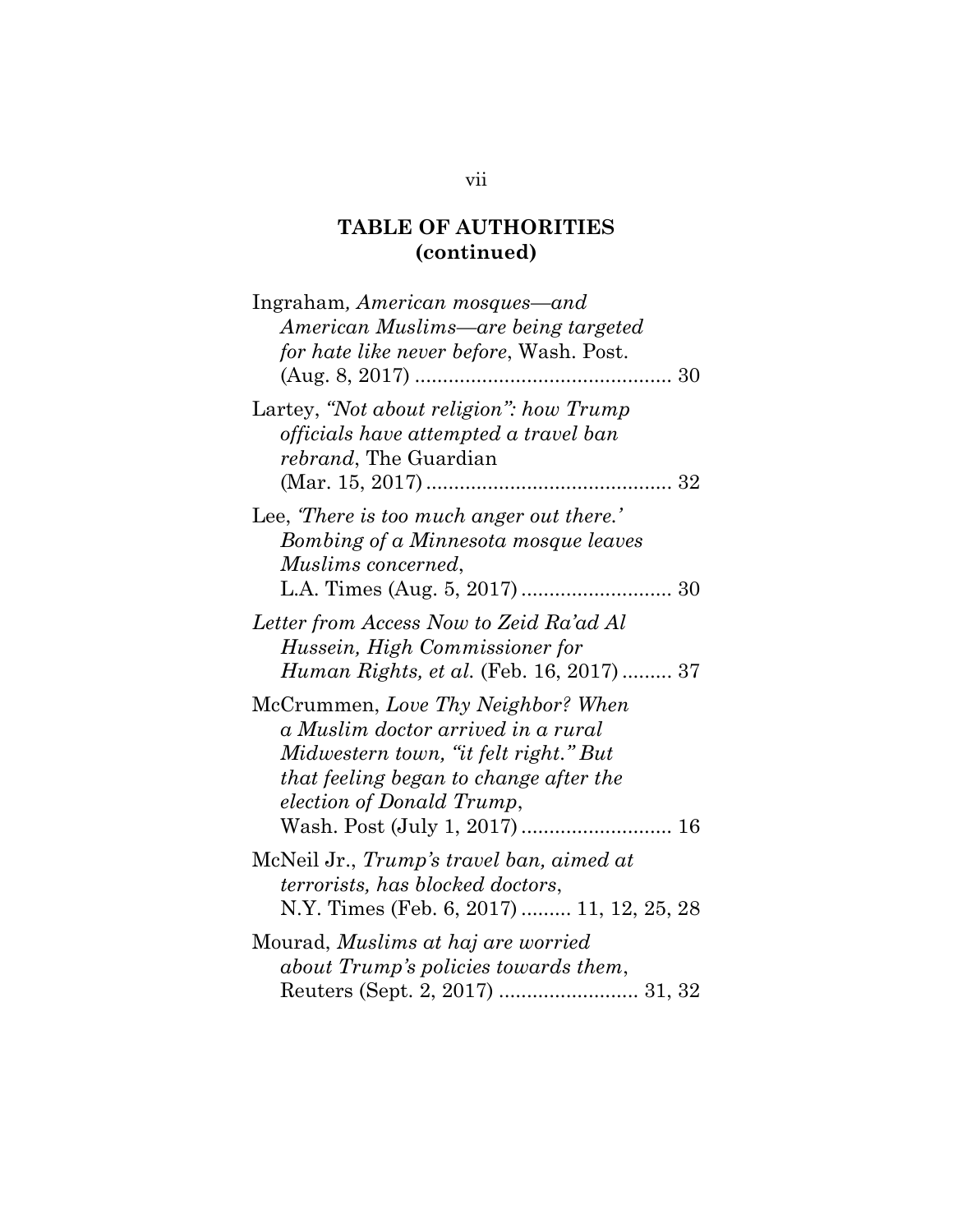| Munshi, <i>Muslim Americans express</i><br>anxiety over Trump travel ban,                                                  |
|----------------------------------------------------------------------------------------------------------------------------|
| The N.Y. Times Editorial Board, <i>Muslim</i><br><i>ban lite</i> , N.Y. Times (Mar. 7, 2017) 26, 27                        |
| Nakamura, <i>Blame game: Trump casts</i><br>immigrants as dangerous criminals,<br>but the evidence shows otherwise,        |
| Nowrasteh, Little national security<br>benefit to Trump's Executive Order on<br><i>immigration</i> , CATO at Liberty       |
| Nowrasteh, Terrorism and immigration:<br>a risk analysis, CATO at Liberty                                                  |
| Pennington, Immigration puts Middle<br>Eastern students off studying in US,                                                |
| Pew Research Center, A new estimate of<br>the U.S. Muslim population                                                       |
| Pew Research Center, The religious<br><i>affiliation of U.S. immigrants:</i><br><i>majority Christian, rising share of</i> |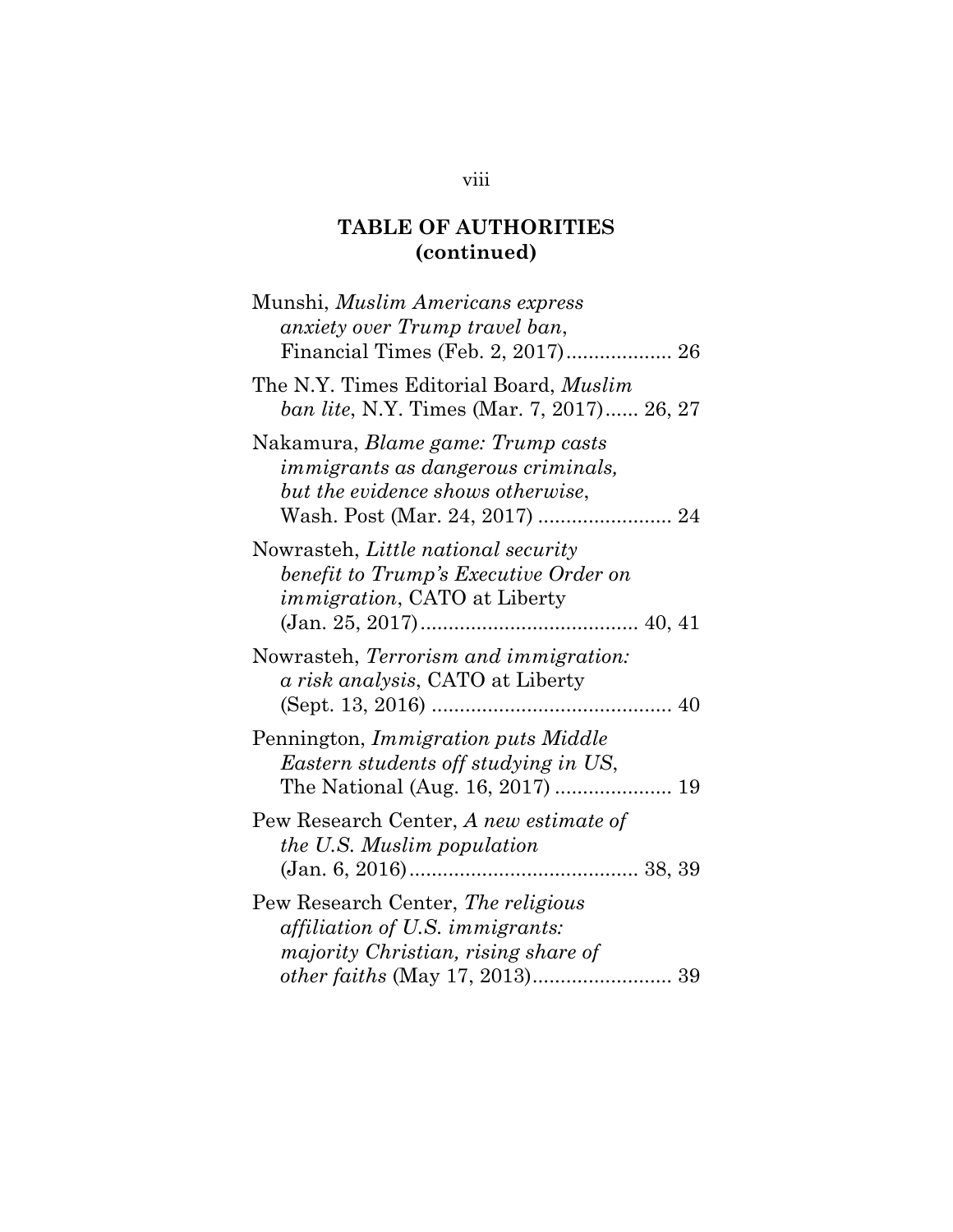| Pilkington, Trump travel crackdown<br>$turns$ "wedding celebration into a<br><i>family separation</i> ," The Guardian                                                    |
|--------------------------------------------------------------------------------------------------------------------------------------------------------------------------|
| Rappeport, Donald Trump repeats call to<br>inspect mosques for signs of terrorism,                                                                                       |
| Redden, Fragile Status: Two students<br>from Libya consider the executive order<br>banning entry to the U.S. for them and<br><i>their compatriots</i> , Inside Higher Ed |
| Rukavina, Canadian woman turned away<br>from U.S. border after questions about<br>religion, Trump,<br>CBC News (Feb. 10, 2017) 35, 36                                    |
| Santucci, <i>Donald Trump proposes</i><br>'extreme vetting' for immigrants, with<br><i>ideological screening test,</i>                                                   |
| Saul, After visa ban, hints of hidden<br>tension on Mississippi campus,                                                                                                  |
| Shear, Despite Trump's tough talk on<br>travel ban, few changes to vetting,                                                                                              |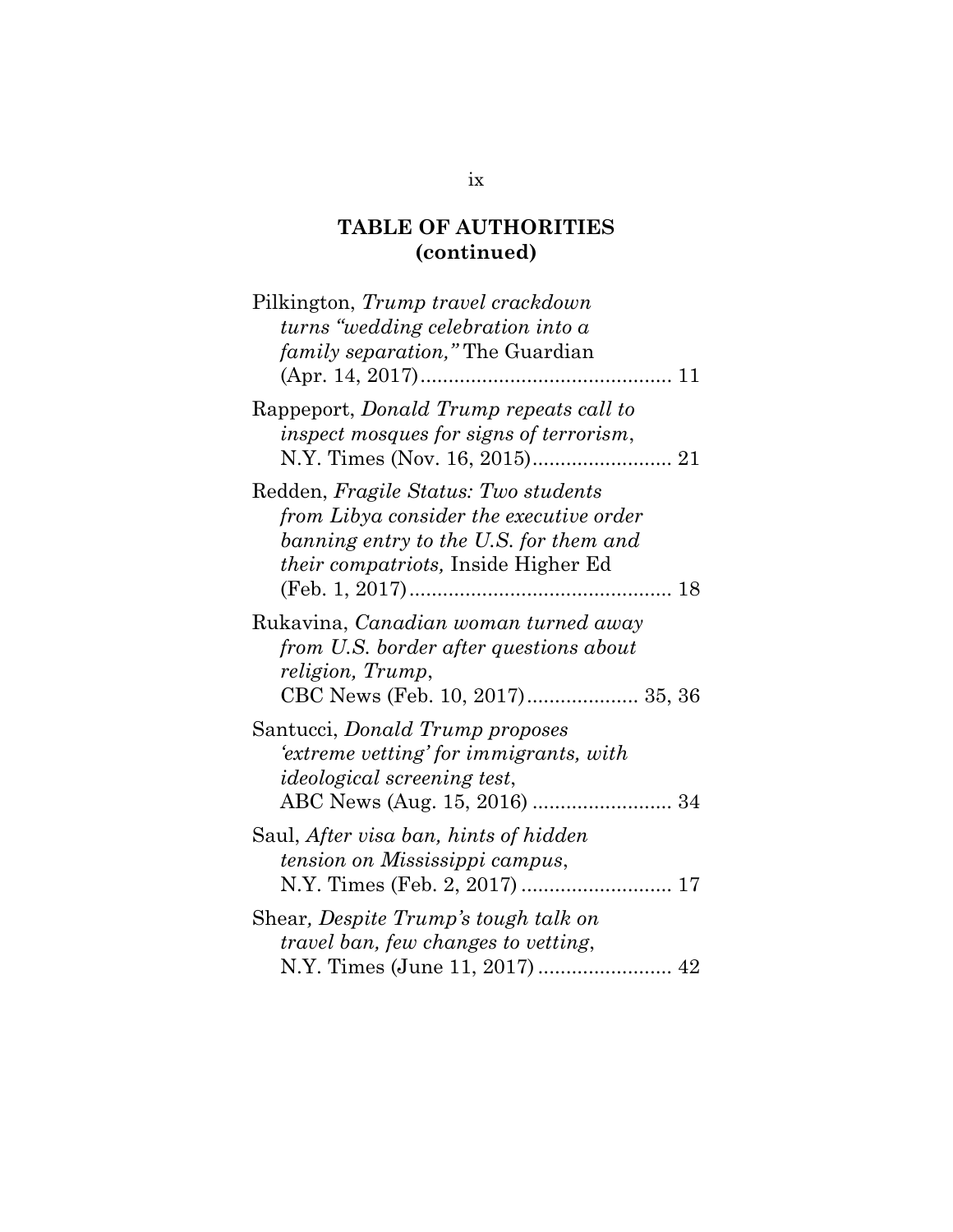| Shear, Trump Administration Orders<br>Tougher Screening of Visa Applicants,                                                                                         |
|---------------------------------------------------------------------------------------------------------------------------------------------------------------------|
| Siddiqui, At mosque Obama visited,<br>fear replaces hope as new Trump<br>travel ban looms, The Guardian                                                             |
| Srikantiah, The new travel ban, national<br><i>security, and immigration, Stanford</i><br>Law School Blogs (Feb. 1, 2017) 14, 15                                    |
| Svuluga, <i>They're afraid to come</i> ':<br>University leaders worry Trump<br>policies will deter international<br><i>scholars</i> , Wash. Post (Mar. 24, 2017) 17 |
| Toosi, <i>Visas to Muslim-majority</i><br>countries down 20 percent,                                                                                                |
| Trump (@realDonaldTrump),<br>Twitter (Feb. 11, 2017, 4:12 AM)  33                                                                                                   |
| Trump (@realDonaldTrump),<br>Twitter (June 5, 2017, 3:37 AM)  33                                                                                                    |
| Trump (@realDonaldTrump),<br>Twitter (June 5, 2017, 6:20 PM)  33                                                                                                    |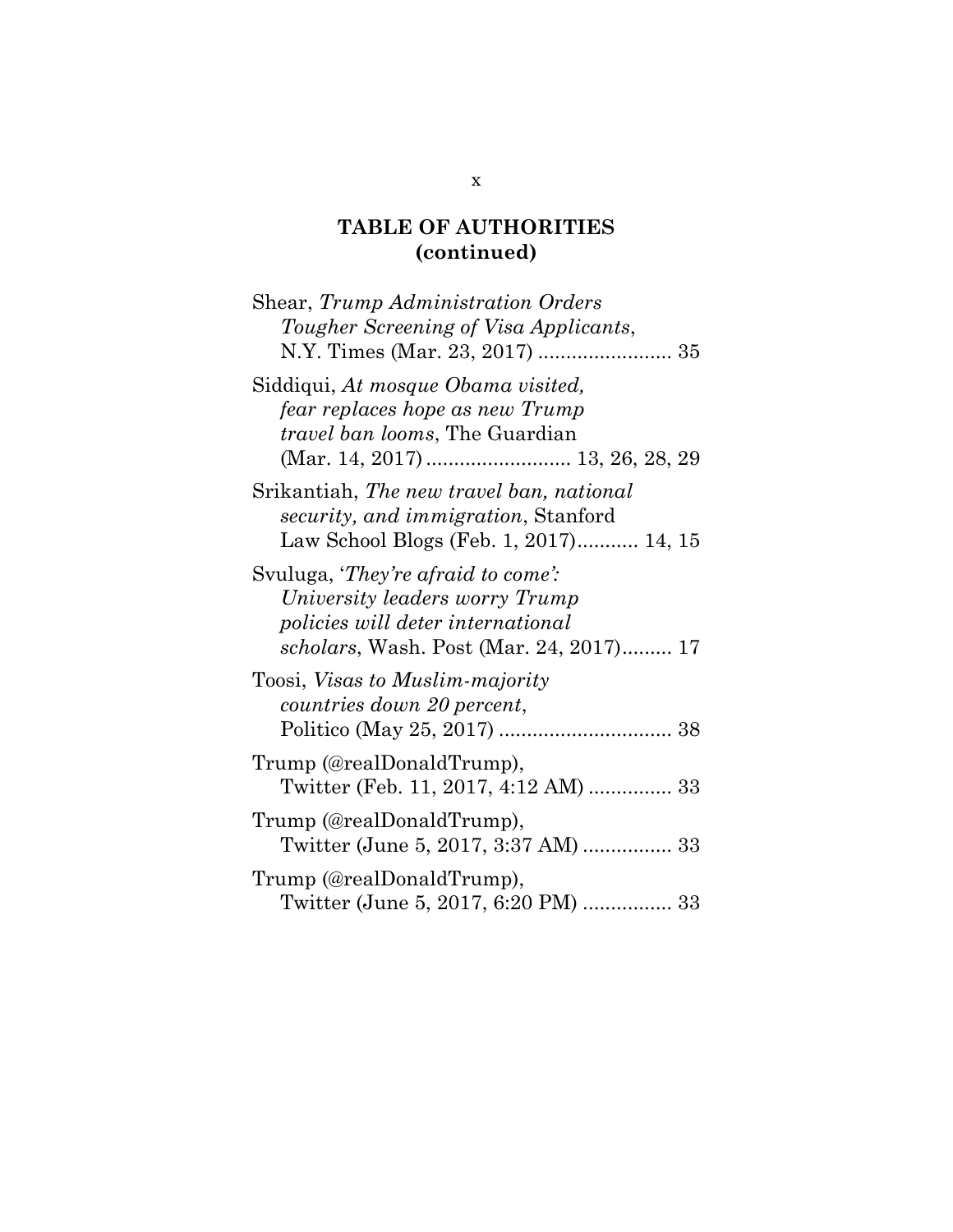| Trump, Donald J. Trump Statement on<br>Preventing Muslim Immigration,<br>Donald J. Trump for President, Inc.                                                            |
|-------------------------------------------------------------------------------------------------------------------------------------------------------------------------|
| Trump, Executive Order Protecting The<br><b>Nation From Foreign Terrorist Entry</b><br><i>Into The United States</i> , The White<br>House Office of the Press Secretary |
| United Nations Human Rights Office of the<br>High Commissioner, US travel ban: 'New<br>policy breaches Washington's human<br>rights obligations,' - UN experts          |
| White, Read Donald Trump's Ohio speech<br>on immigration and terrorism,<br>TIME Magazine (Aug. 15, 2016)  34, 35                                                        |
| Wilinson, Iranian Americans join human<br>rights groups in protesting new ban,                                                                                          |
| Zapotosky, Federal judge in Hawaii<br>freezes President Trump's new entry<br>ban, Wash. Post (Mar. 16, 2017)  24, 32, 33                                                |
| Zapotosky, Revised executive order bans<br><i>travelers from six Muslim-majority</i><br>countries from getting new visas,<br>Wash. Post (Mar. 6, 2017)  39, 40          |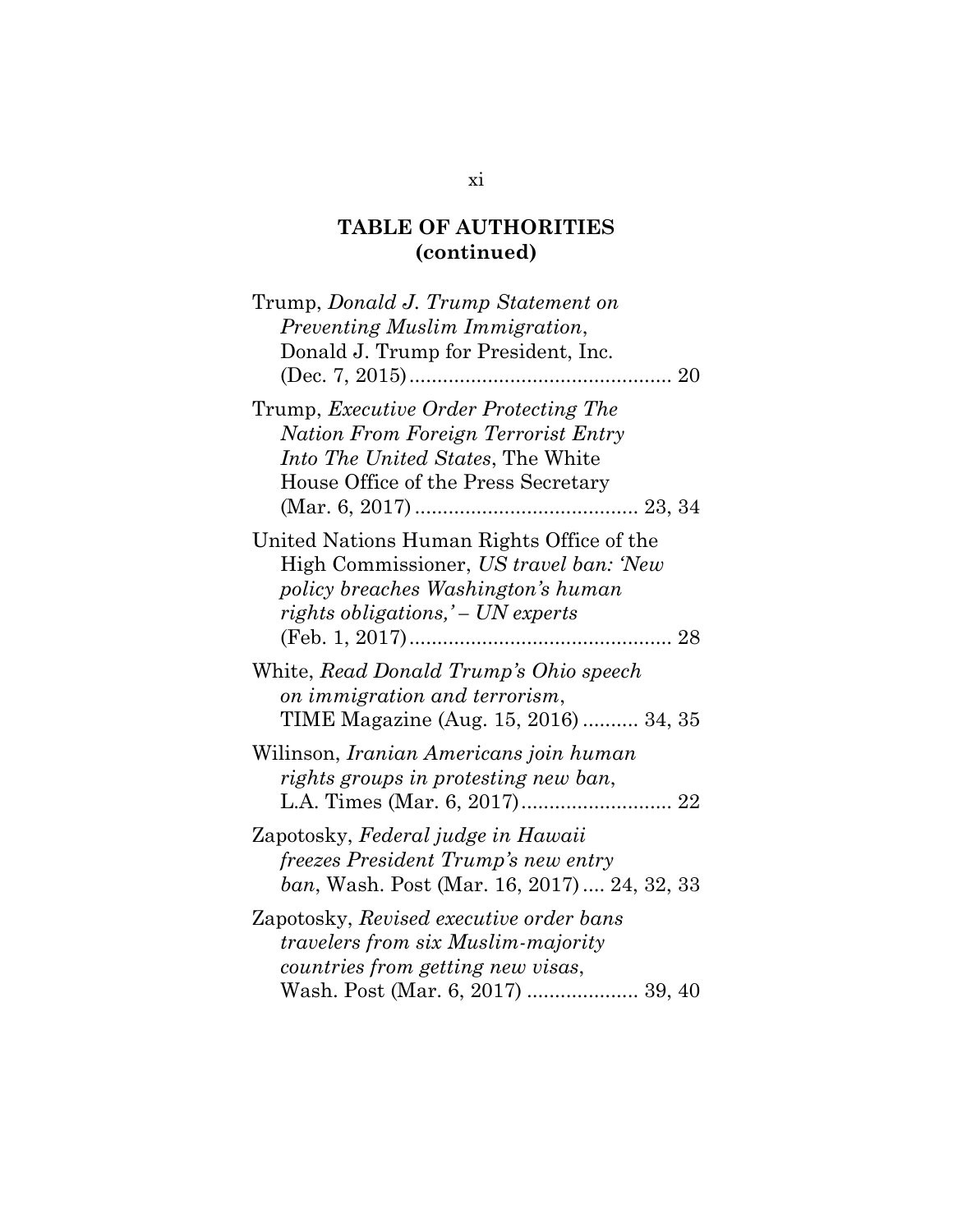#### **BRIEF OF AMICI CURIAE**

The Muslim Justice League, Muslim Public Affairs Council, and Council on American-Islamic Relations, California, submit this brief in support of Respondents International Refugee Assistance Project (IRAP), et al. and the State of Hawai'i, et al. **1**

#### **INTEREST OF AMICI CURIAE**

Amici Curiae are organizations that advocate for the dignity and fair treatment of the Muslim community throughout the United States. Amici can provide unique and important insights regarding the impact of the March 6, 2017 Executive Order 13780 (the "EO–2" or "Muslim Ban") and how it unfairly subjects Muslims, persons from Muslimmajority countries, and even those simply perceived as Muslim, to unwarranted harassment and religious discrimination by government officials. Moreover, Amici can address the effects and public perceptions caused by an executive order that targets the Muslim community under the guise of national

**<sup>1</sup>** Counsel for amici authored this brief in whole, and no other person or entity other than amici, its members, or counsel made monetary contributions for the preparation or submission of this brief. Amici's counsel notified counsel for the parties of their intent to file this amicus brief and received their consent.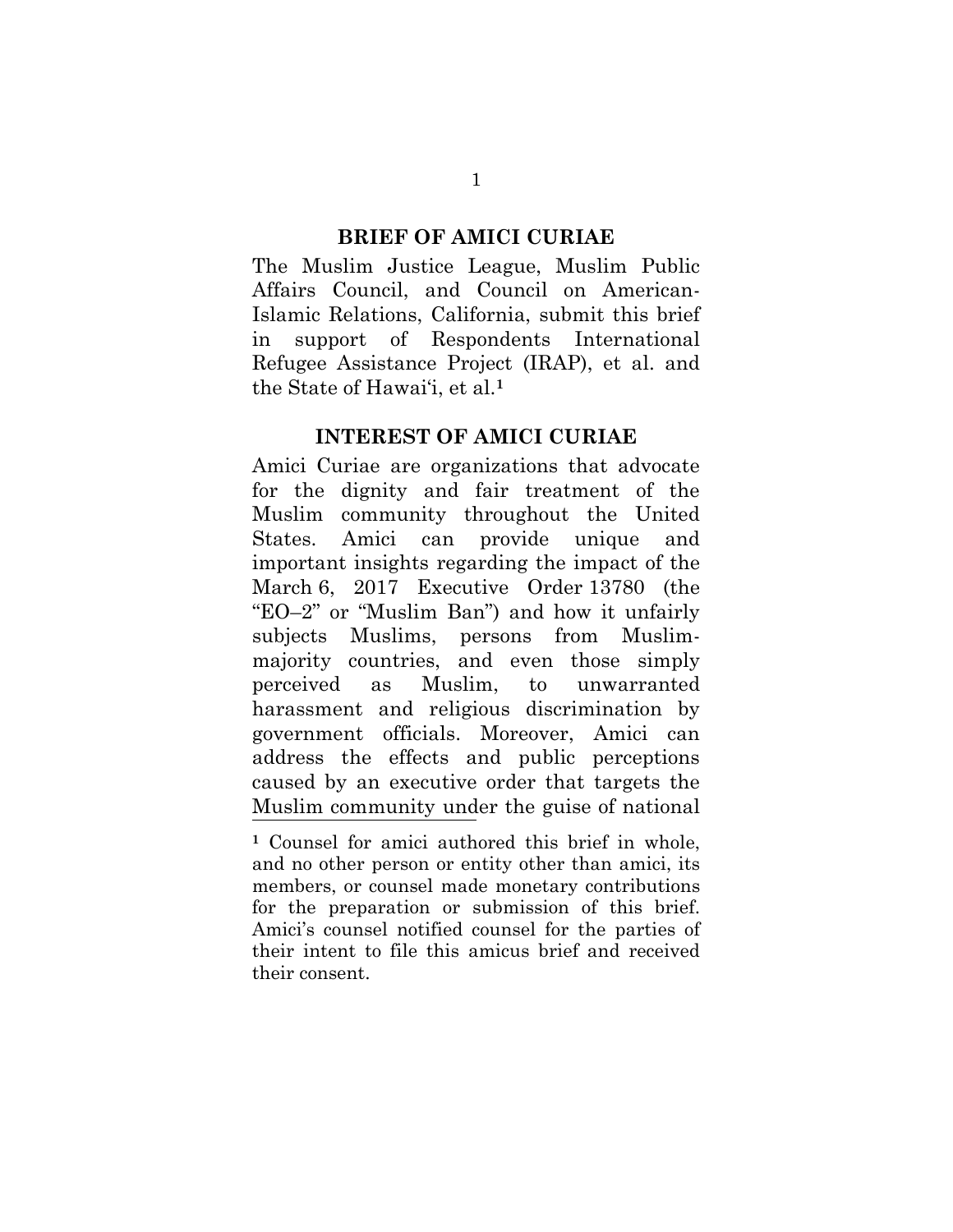security, including the stigmatization of Muslims and Muslim communities, increased discrimination, and discouragement of Muslims and persons from Muslim-majority countries both U.S. citizens and non-citizens alike—from fully and freely participating in American society for fear of reprisal, directly undermining Amici's work.

This case addresses the legality of an executive order that targets and restricts entry of people from six designated countries and refugees into the United States. Amici support the arguments that EO–2 is unconstitutional, and submit this brief to address the deleterious effects of targeting members, or perceived members, of a religious community via an order that was "motivated" by a "desire to exclude Muslims from the United States." **<sup>2</sup>** Accordingly, Amici have a substantial interest in the proper resolution of the issues this case presents.

The **Muslim Justice League (MJL)** is an independent nonprofit organization advocating for the protection of human and civil rights that are threatened under national security pretexts, through community education and organizing, and legal and policy advocacy. In the course of providing educational workshops, MJL has fielded increased questions since the l

<span id="page-13-0"></span>**<sup>2</sup>** *IRAP* v. *Trump*, 857 F. 3d 554, 595 (CA4 2017).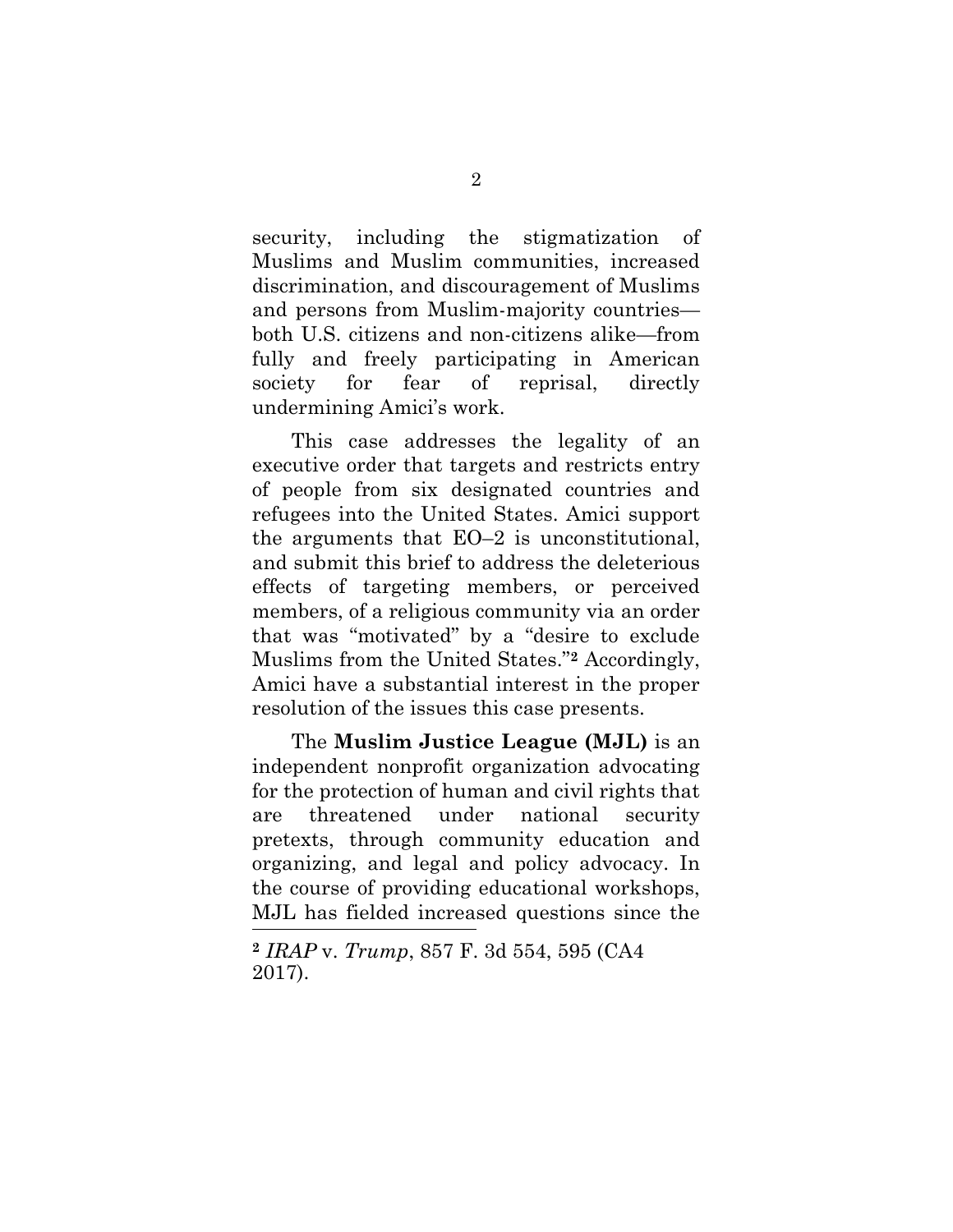announcement of the Muslim Ban from concerned community members regarding their fears about the consequences of traveling to see family or pursue educational, professional, or religious objectives. MJL participated as amicus curiae in *Ashcroft* v. *Abbasi* (U.S. 2017) challenging government policies and practices that targeted people based on their race, religion, ethnicity, or national origin.

The **Muslim Public Affairs Council (MPAC)** is a community-based public affairs nonprofit organization working for the integration of Muslims into American society. MPAC aims to increase the public understanding of Islam and improve policies that affect American Muslims by engaging our government, media, and communities. MPAC's view is that America is enriched by the vital contributions of American Muslims. MPAC works diligently to offer the public a portrayal that goes beyond stereotypes and shows that Muslims are part of a vibrant American pluralism. MPAC participated as amicus curiae in cases concerning civil liberties (*Boumediene*  v. *Bush* and *al Odah* v. *U.S.* (U.S. 2007)), immigration (*Arizona* v. *U.S.* (U.S. 2012)), and religious liberties (*Holt* v. *Arkansas Dept. of Correction* (U.S. 2014)).

The **Council on American-Islamic Relations, California (CAIR-CA)**, is a chapter of the nation's largest American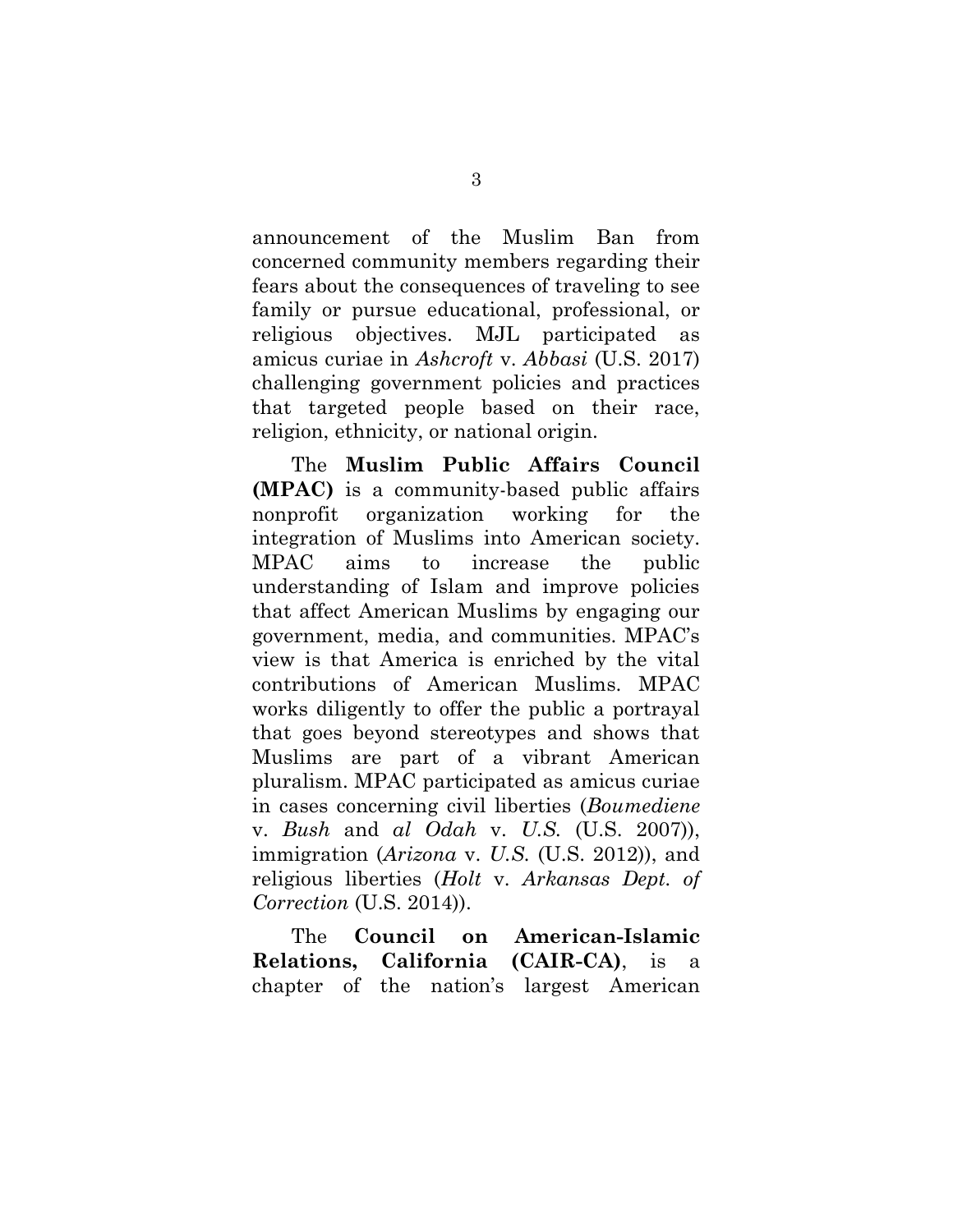Muslim civil rights and advocacy organization. CAIR-CA's mission is to enhance the understanding of Islam, encourage dialogue, protect civil liberties, empower American Muslims, and build coalitions that promote justice and mutual understanding. Through its four offices, CAIR-CA serves California's estimated one million American Muslims by providing direct legal services to victims of discrimination, working with the media, facilitating community education, and engaging in policy advocacy to advance civil rights and civic engagement.

#### **SUMMARY OF ARGUMENT**

The EO–2 focuses exclusively on six Muslimmajority countries by banning the entry of their nationals and tying the alleged "risks" of their nationals' entry to the need for enhanced vetting procedures, thus violating the Establishment Clause by creating a disfavored religion in the United States. The injuries the EO–2 inflicts apply to Muslim communities across the country, disrupting personal, professional, and academic activities and unfairly and irreparably stigmatizing Muslims. Because the EO–2 is nothing more than religious intolerance masquerading as an attempt to address (unfounded) security concerns, the judgments of the courts of appeals should be affirmed.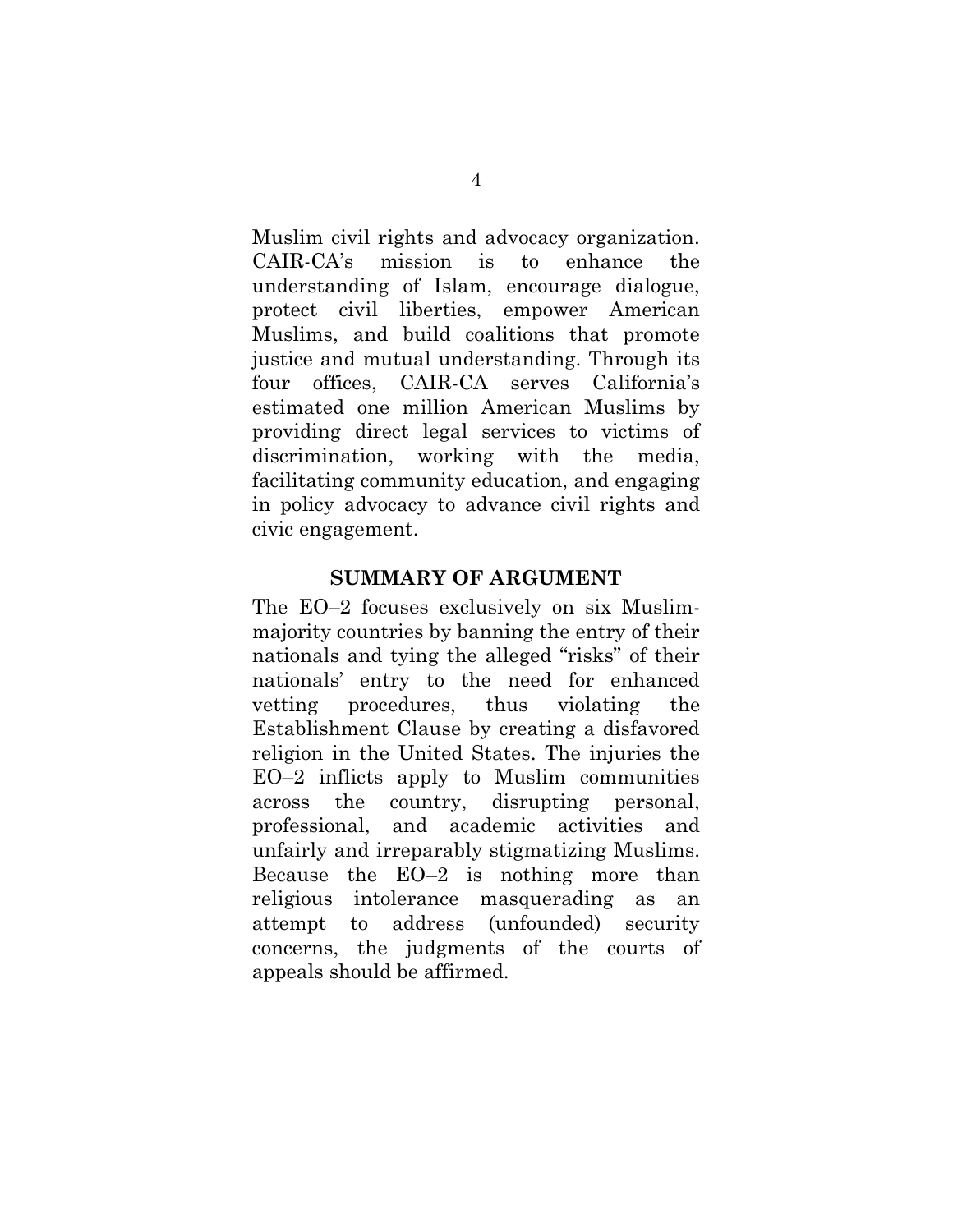## **ARGUMENT: THE EO–2 HARMS MUSLIMS THROUGHOUT THE COUNTRY, VIOLATES THE ESTABLISHMENT CLAUSE, AND WAS PROPERLY ENJOINED.**

## **I. The EO–2's effect on Muslims in the United States constitutes injury under the Establishment Clause.**

<span id="page-16-0"></span>"[T]he clearest command of the Establishment Clause is that one religious denomination cannot be officially preferred over another." *Larson* v. *Valente*, 456 U. S. 228, 244 (1982). By imposing a ban on travel from six Muslimmajority countries and proposing an "extreme vetting" program targeting Muslims and travelers from Muslim-majority countries long after the Muslim Ban expires, the President has violated this "clearest command" and created a system officially disfavoring Muslims. Multiple courts evaluating challenges to the EO–2 have found that the harms caused by the Muslim Ban are direct, concrete injuries under the Establishment Clause.**<sup>3</sup>** These injuries include:

l

5

<span id="page-16-1"></span>**<sup>3</sup>** *See e.g.*, *IRAP*, 857 F. 3d at 584 (quoting *Suhre* v. *Haywood County*, 131 F. 3d 1083, 1086 (CA4 1997)) (finding Plaintiff "Doe #1 has had 'personal contact with the alleged establishment of religion'" due to injuries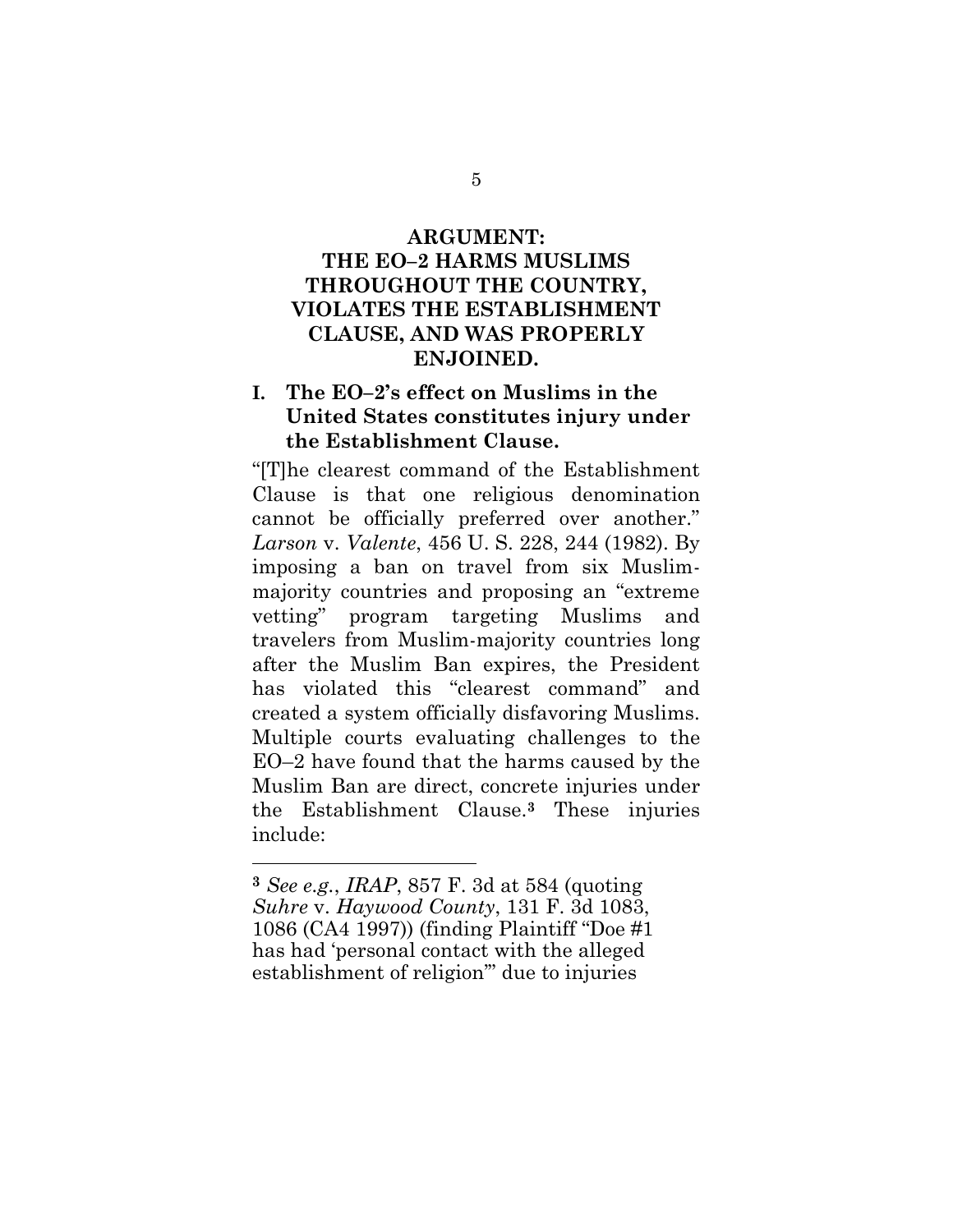### *Prolonged separation of family members*, an "imminent, sufficiently

<span id="page-17-5"></span><span id="page-17-4"></span><span id="page-17-3"></span><span id="page-17-2"></span><span id="page-17-1"></span><span id="page-17-0"></span>caused by prolonged separation from his wife, an Iranian national, and the alleged statesanctioned message that foreign-born Muslims, like Doe #1, are political outsiders); *Washington*  v. *Trump*, 847 F. 3d 1151, 1168-1169 (CA9 2017) ("When the [E.O.] was in effect, the States contend that the travel prohibitions harmed the States' university employees and students, separated families, and stranded the States' residents abroad. These [deprivations of constitutional rights] are substantial injuries and even irreparable harms."); *Sarsour* v. *Trump*, 2017 WL 1113305, \*14 (ED Va. 2017) ("The Fourth Circuit has held that, as a matter of law, 'loss of First Amendment rights, for even minimal periods of time, unquestionably constitutes irreparable injury.'") (citing *Giovani Carandola, Ltd.* v. *Bason*, 303 F. 3d 507, 520- 521 (CA4 2002)); *IRAP* v. *Trump*, 2017 WL 1018235, \*16-17 (D Md. 2017) ("'[W]hen an Establishment Clause violation is alleged, infringement occurs the moment the government action takes place.' … The Court accordingly finds that Plaintiffs have established a likelihood of irreparable harm when the Second Executive Order takes effect."); *see also Aziz* v. *Trump*, 2017 WL 580855, \*10 (ED Va. 2017); *Hawai'i* v. *Trump*, 2017 WL 1011673, \*16 (D Haw. 2017).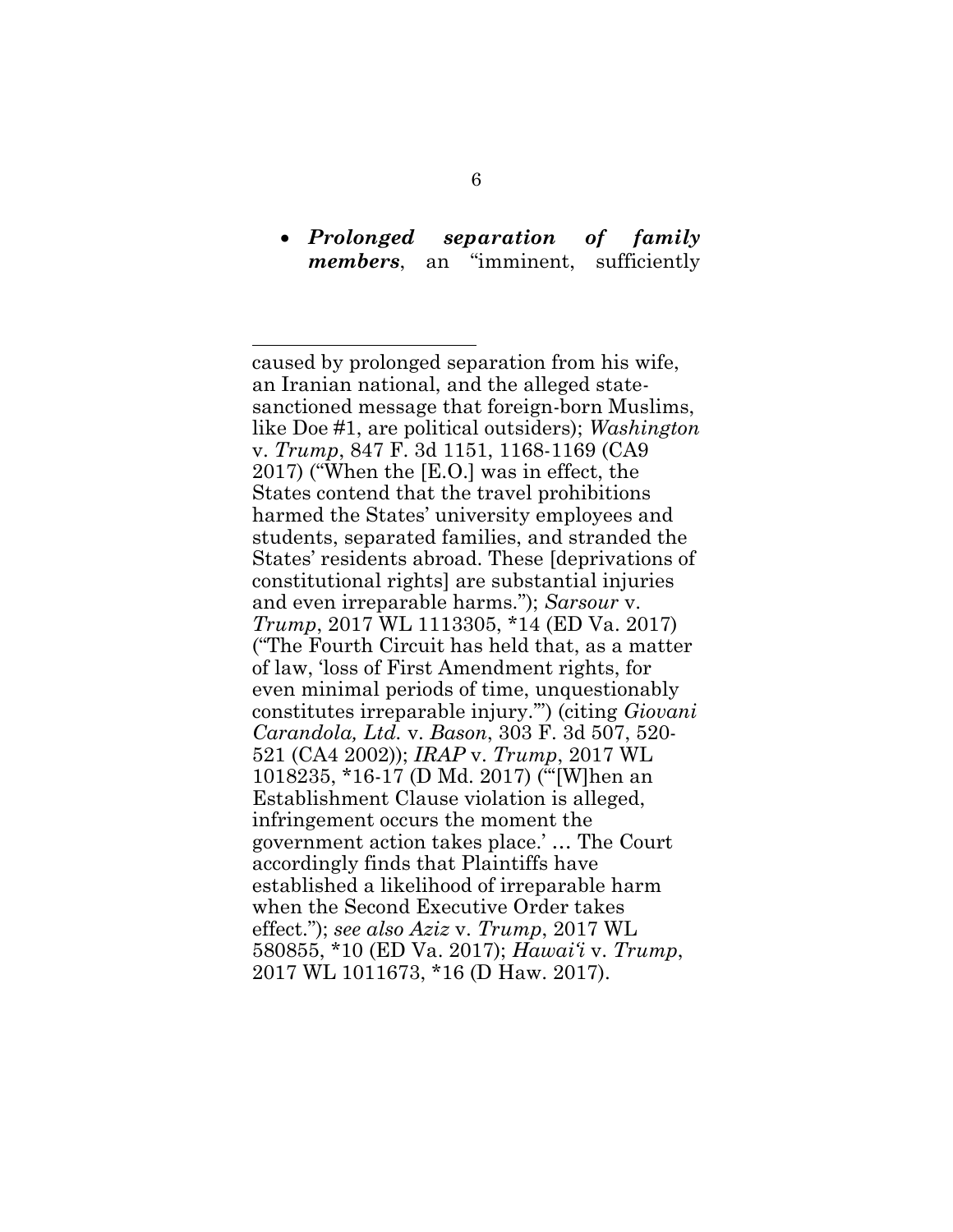'real' and concrete" injury that causes "a personal and 'particularized'" harm.**<sup>4</sup>**

- *The loss of First Amendment freedoms*, causing unquestionable irreparable harm from the moment the government action took place.**<sup>5</sup>**
- *Significant restraint of travel and freedom of movement*, causing, e.g., the separation of families,**<sup>6</sup>** the cancellation of personal and professional travel plans abroad or visits from family or colleagues to America,**<sup>7</sup>** and disruption of academic activities.**<sup>8</sup>**
- *The promotion of harmful stereotypes of Muslims*, causing deep sadness that both the original and revised executive order convey the message that a broad travel ban is "needed" to prevent people from certain Muslim countries from entering the United States, and further sending an "alleged state-sanctioned

l

<span id="page-18-2"></span>**<sup>6</sup>** *Id*., at 606 (Keenan, J., concurring); *Washington*, 847 F. 3d at 1169.

<span id="page-18-0"></span>**<sup>7</sup>** *Aziz*, 2017 WL 580855, \*2-3, \*10; *Washington*, 847 F. 3d at 1159.

<span id="page-18-1"></span>**<sup>8</sup>** *Aziz*, 2017 WL 580855, \*2; *Sarsour*, 2017 WL 1113305, \*5.

**<sup>4</sup>** *IRAP*, 857 F. 3d at 583-84.

**<sup>5</sup>** *Id.*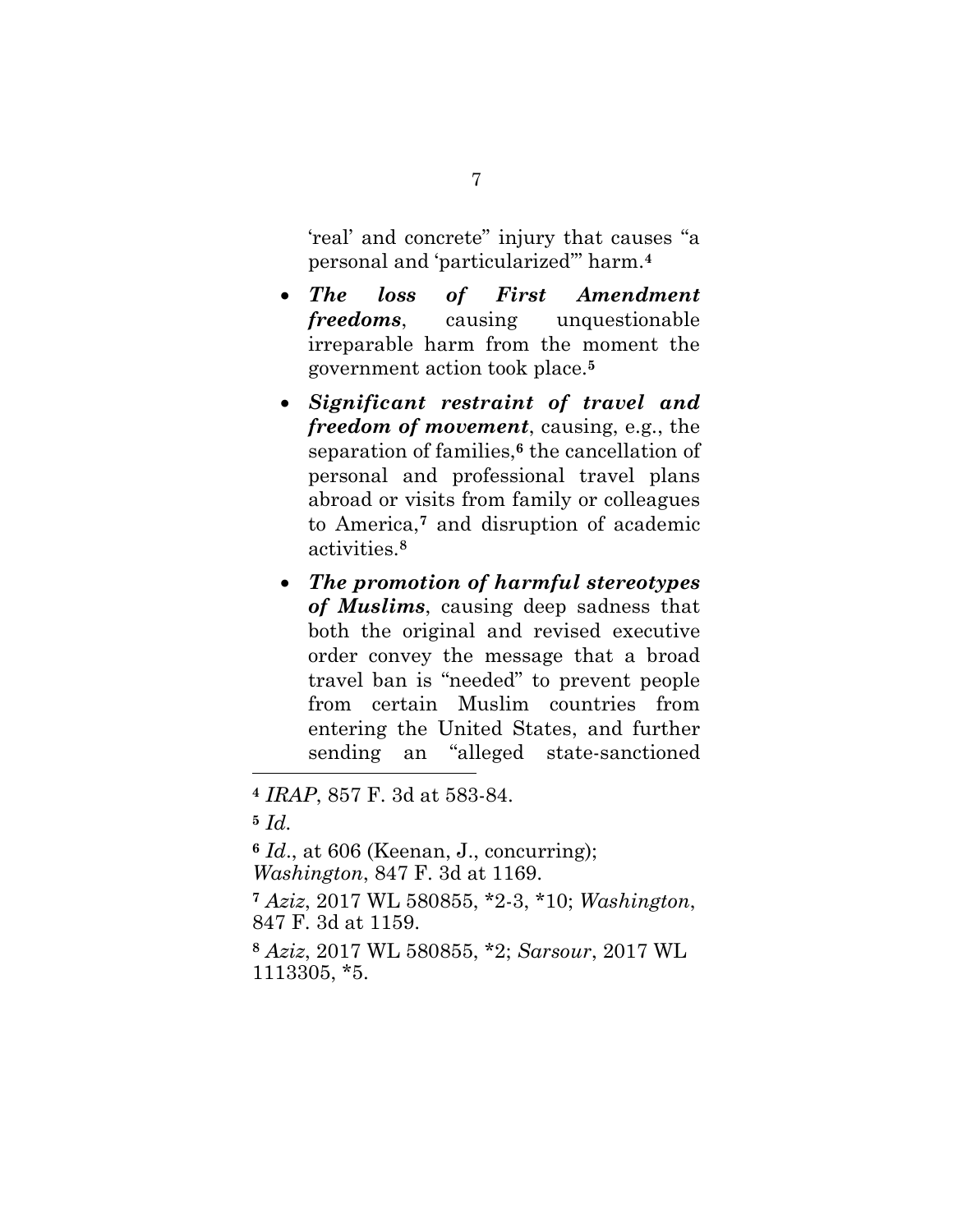message that foreign-born Muslims" are "'outsiders, not full members of the political community.'" **9**

 *Psychological harm and mental stress*, including "significant fear, anxiety and insecurity" due to the Muslim Ban and underlying "anti-Muslim attitudes" and "official anti-Muslim sentiment"**10**; feelings of isolation and disparagement, worries about safety and belonging in this country, and concerns about "the disfavoring of Islam"**11**; "anxiety, confusion, and distress" due to the uncertainty introduced by the Muslim Ban, and "an uptick in students, employees, and faculty using [university] counseling services"**12**; being affected by the knowledge that the federal government would discriminate against their ethnicity and religion; "psychological harm that flows from confronting official action preferring or disfavoring a

<span id="page-19-3"></span><span id="page-19-2"></span><span id="page-19-1"></span><span id="page-19-0"></span>**<sup>9</sup>** *IRAP*, 857 F. 3d at 584 (citing *Moss* v. *Spartanburg Cty. Sch. Dist. Seven*, 683 F. 3d 599, 607 (CA4 2012)); *Hawai'i*, 2017 WL 1011673, \*10. **<sup>10</sup>** *IRAP*, 2017 WL 1018235, \*7-8. **<sup>11</sup>** *Id*.; *IRAP*, 857 F. 3d at 584-585. **<sup>12</sup>** *Aziz*, 2017 WL 580855, \*3.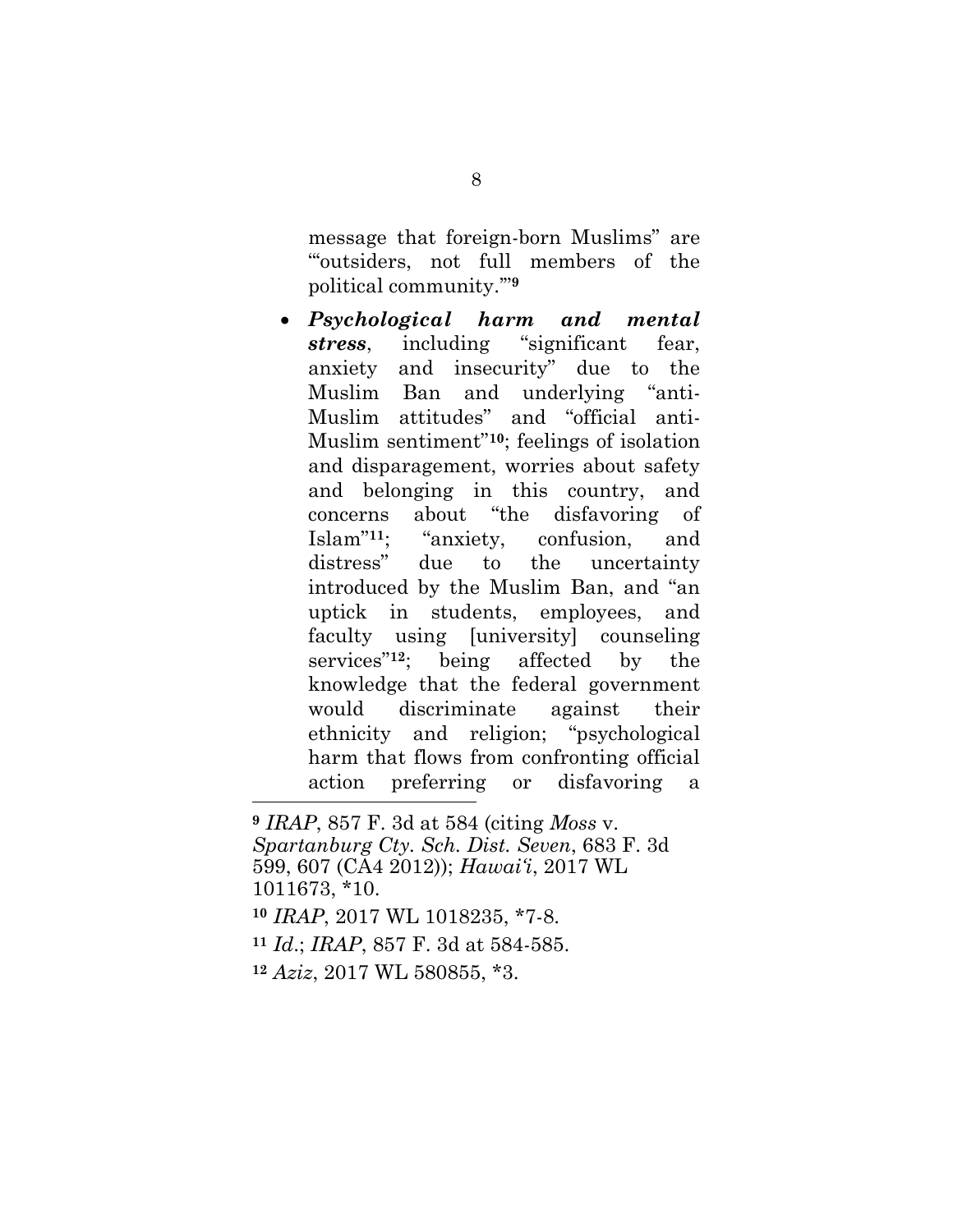particular religion" **<sup>13</sup>**; the "direct, painful effects" of a message of "religious condemnations"**14**; feeling targeted as Muslim because of their religious views and national origin, and concern about not being able to associate as freely as those of other faiths; and hurt, confusion, sadness and stigma generally.**<sup>15</sup>**

Further injuries to refugee resettlement agencies include the diversion of significant resources to assist clients ensnared by the Muslim Ban and direct financial injury due to the reduction of refugee admissions into the United States.**<sup>16</sup>**

With the EO–2, the Administration chose to use the bluntest of tools to tackle a problem that does not exist—there was no immediate security need that justified the ban. Rather, American Muslims have been targeted because of their faith, and the only common thread between those affected is their religion. While the President is provided wide discretion in administering the immigration laws, the policies and directives must be Constitutional. The Administration's intentional disfavoring of one religion is not.

<span id="page-20-0"></span> *IRAP*, 857 F. 3d at 585. **<sup>14</sup>** *Id*. *Hawai'i*, 2017 WL 1011673, \*10. *IRAP*, 857 F. 3d at 578.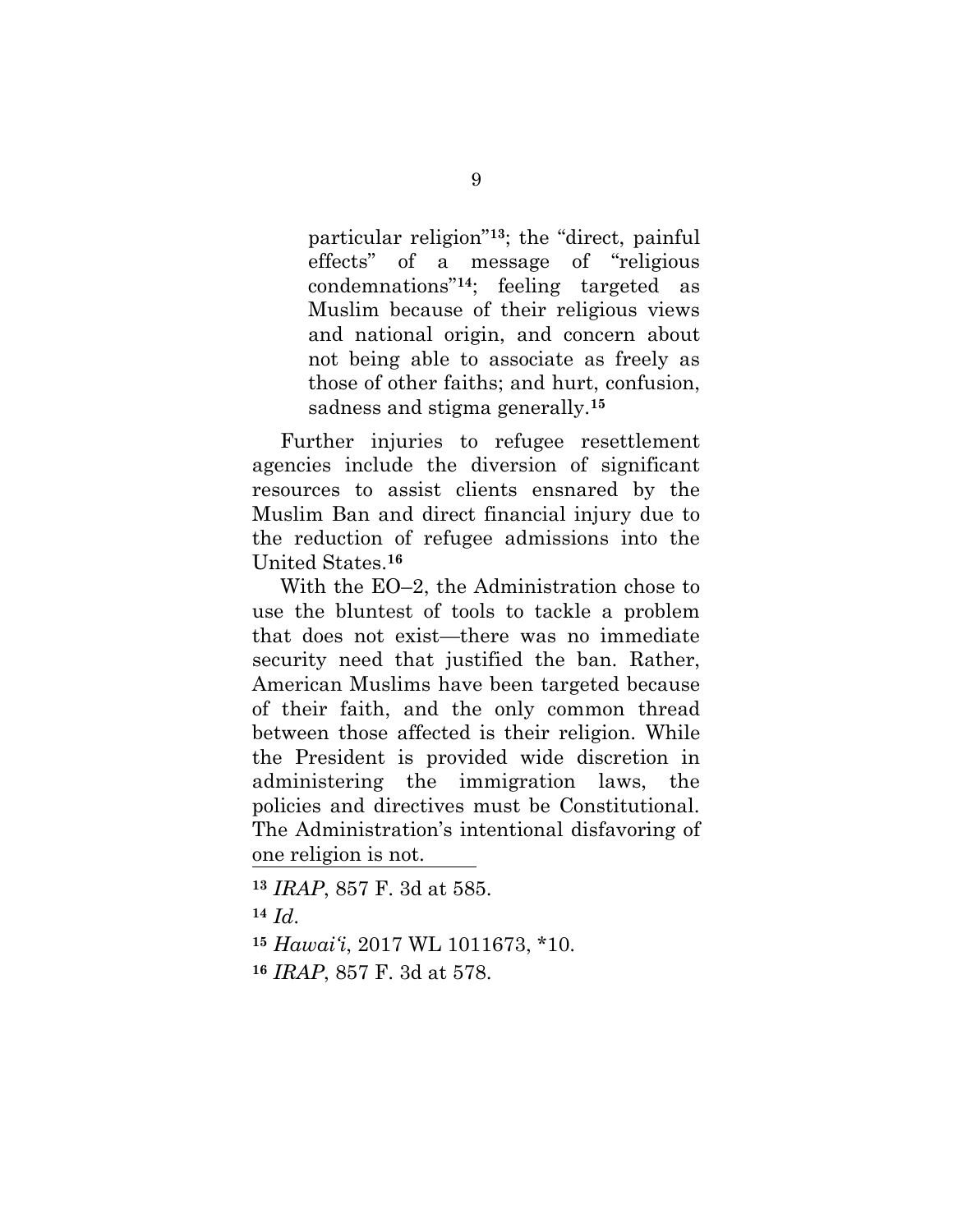## **A. The Muslim Ban unlawfully and injuriously restrains travel among Muslim communities.**

The EO–2's harmful impact has been farreaching—upending the personal, professional, and academic activities of countless Muslim individuals and communities nationwide. Amici have been overwhelmed from concerned Muslim individuals, both citizens and noncitizens alike, who are justifiably worried about the EO–2's impact. Like the plaintiffs in the cases challenging the EO–2, Amici's members include Muslims and those from Muslimmajority countries forced to make difficult decisions on account of the Muslim Ban whether to visit a terminally ill mother in Iran, whether to attend a conference abroad due to uncertainty about being permitted reentry into the U.S., whether to travel while one's wife is pregnant due to her anxiety that her partner could not return, and many other difficult considerations. In short, the reality simply does not match the government's assertion of a religiously neutral executive order.

## **1. The Muslim Ban has had a chilling effect on personal activities.**

As intended, the Muslim Ban has prevented families from traveling to the United States from the six targeted countries, often with heartrending effect on families. For instance, a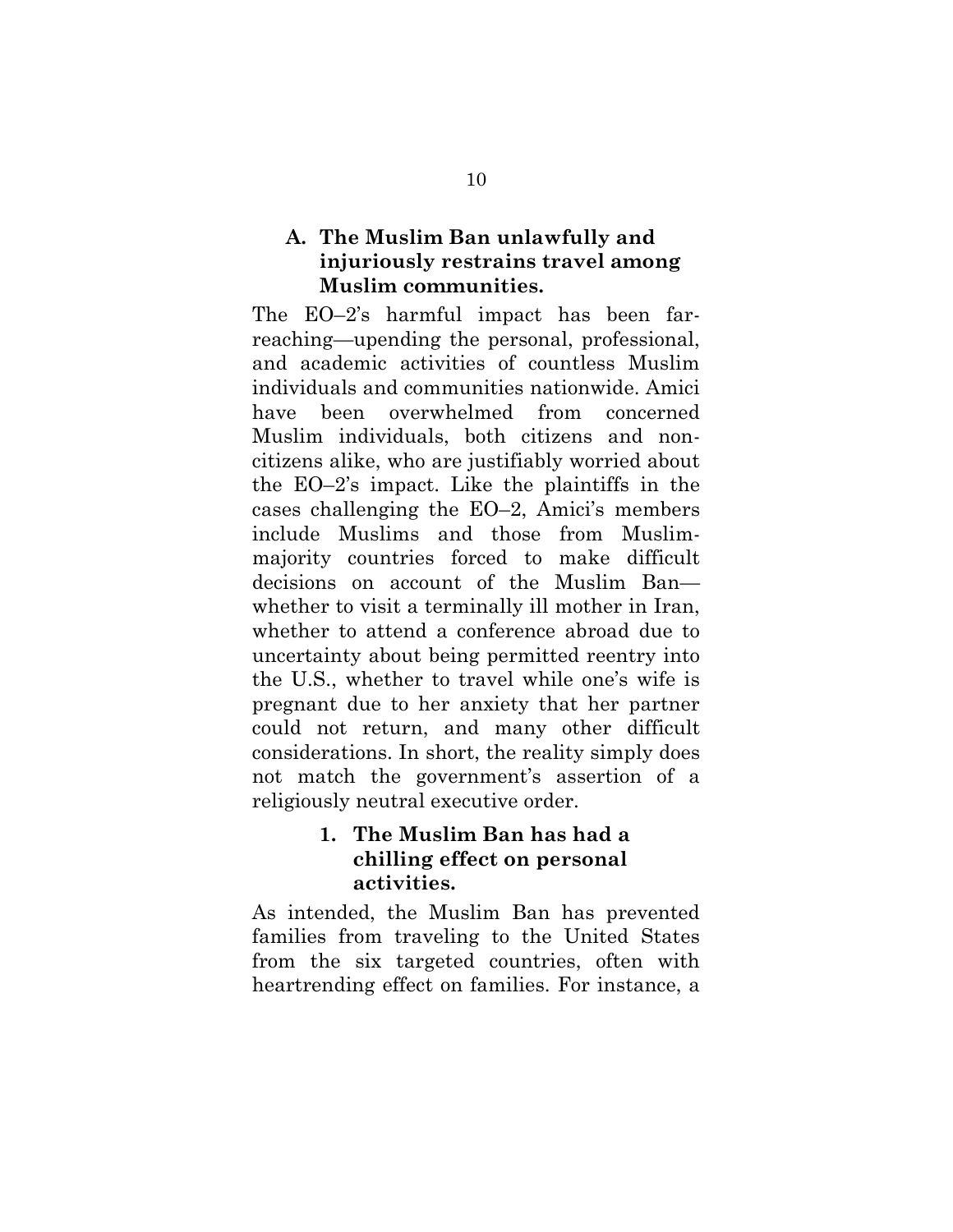bride's mother and sister were barred from attending a wedding in Baltimore because the U.S. consulate canceled their scheduled visa interviews after the first executive order was instituted, and refused to reschedule, even after the initial Muslim Ban was stayed.**<sup>17</sup>** Illustrating the compounding impact the Muslim Ban has had on individual families, the bride's sister-in-law (a green card holder) and her infant child were also visiting Iran and were temporarily barred from returning home to the United States when the initial Muslim Ban went into effect.**<sup>18</sup>**

Those already in the United States with families from countries affected by the Muslim Ban are unable to see their families due to fear the Muslim Ban will bar their reentry into the United States.**<sup>19</sup>** For example, couples based in

**<sup>18</sup>** *Id*.

<span id="page-22-2"></span>**<sup>17</sup>** Ed Pilkington, *Trump travel crackdown turns 'wedding celebration into a family separation*,' The Guardian (Apr. 14, 2017), https://www.theguardian.com/usnews/2017/apr/14/trump-travel-ban-visa-iranwedding.

<span id="page-22-1"></span><span id="page-22-0"></span>**<sup>19</sup>** *See, e.g.*, Christina Capecchi & Mary Chapman, *Where the Immigration Ban Hits Home*, N.Y. Times (Jan. 31, 2017), http://www.nytimes.com/2017/01/30/us/immigra tion-ban-locations.html; Donald McNeil Jr., *Trump's travel ban, aimed at terrorists,*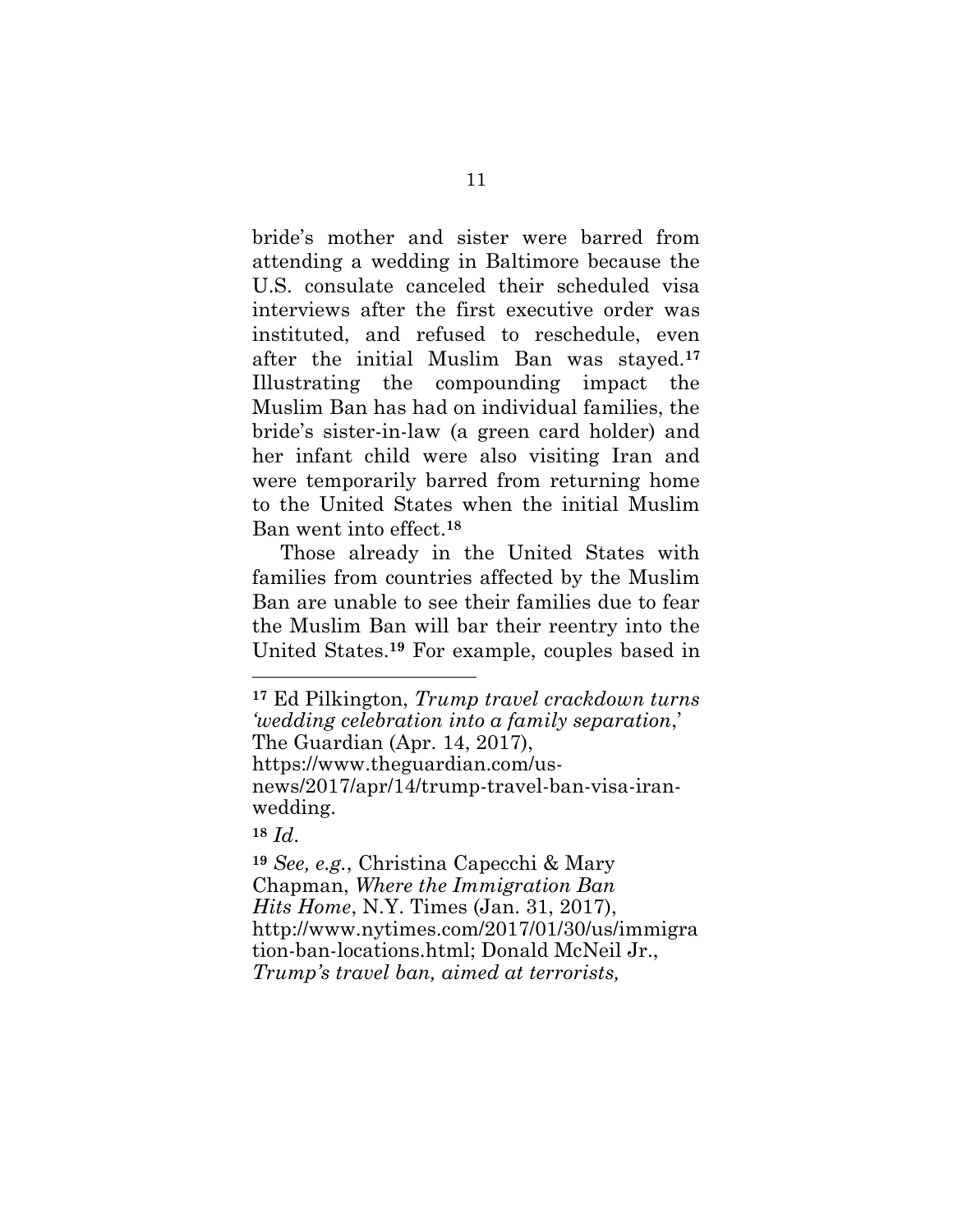the United States "with immigrant parents say they are hesitant about traveling to their familial homelands to celebrate [weddings]" because they fear that they may not be allowed back into the United States.**<sup>20</sup>**

The travel ban has resulted in families in the United States being separated from their grandparents, aunts, and uncles.**<sup>21</sup>** In the popular Instagram account "Banned Grandmas," people share pictures of their grandmothers with stories that include grandparents missing weddings and college and law school graduations, and being unable to receive medical treatment in the United States because of the travel ban.**<sup>22</sup>**

<span id="page-23-1"></span>**<sup>20</sup>** Jack Healy & Anemona Hartocollis, *Love, interrupted: travel ban separates couples*, N.Y. Times (Feb. 9, 2017),

l

http://www.nytimes.com/2017/02/08/us/loveinterrupted-a-travel-ban-separatescouples.html.

<span id="page-23-2"></span>**<sup>21</sup>** Ashley Hoffman, *Meet the people posting photos of "Banned Grandmas" to protest the travel ban*, TIME Magazine (July 6, 2017), http://time.com/4845841/travel-ban-bannedgrandmas-social-media/.

<span id="page-23-0"></span>**<sup>22</sup>** *Id*., @BannedGrandmas, Instagram (July 2, 2017),

*has blocked doctors*, N.Y. Times (Feb. 6, 2017), https://www.nytimes.com/2017/02/06/health/tru mp-travel-ban-doctors.html.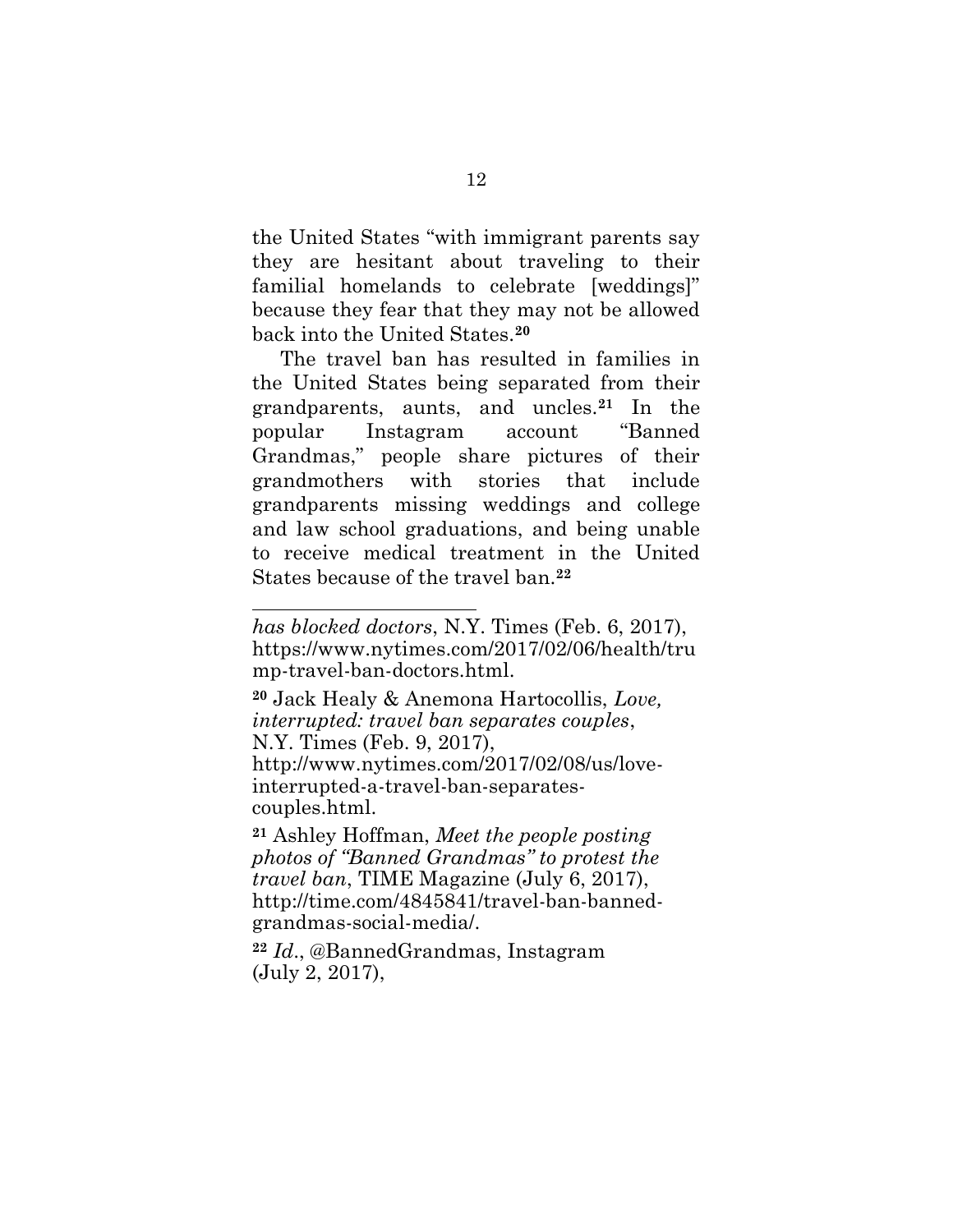Religious activity has also been chilled. For example, the Islamic Society of Baltimore canceled its annual pilgrimage to Mecca "amid fears that Donald Trump's travel ban on certain Muslim-majority countries might bar re-entry even to those who call the United States their home."**<sup>23</sup>** Amici report that they are bracing for calls from travelers who continue to be impacted by the Muslim Ban during the annual Hajj pilgrimage.

#### **2. The Muslim Ban has interfered with professional activities.**

The EO–2 has deeply impacted the professional lives of American Muslims and those traveling to the United States to conduct business. Amici report members taking steps when they travel that they would not have considered before the Muslim Ban, such as carrying a United States

<span id="page-24-0"></span>l https://www.instagram.com/p/BWEJI3\_HxGf/; @BannedGrandmas, Instagram (July 1, 2017), https://www.instagram.com/p/BWAvUJ\_neD- /?hl=en&taken-by=bannedgrandmas; @BannedGrandmas, Instagram (June 30, 2017), https://www.instagram.com/p/BVcFrin0U4/?taken-by=bannedgrandmas.

<span id="page-24-2"></span><span id="page-24-1"></span>**<sup>23</sup>** Sabrina Siddiqui, *At mosque Obama visited, fear replaces hope as new Trump travel ban looms*, The Guardian (Mar. 14, 2017), https://www.theguardian.com/usnews/2017/mar/14/mosque-obama-visitedtrump-travel-ban-muslim.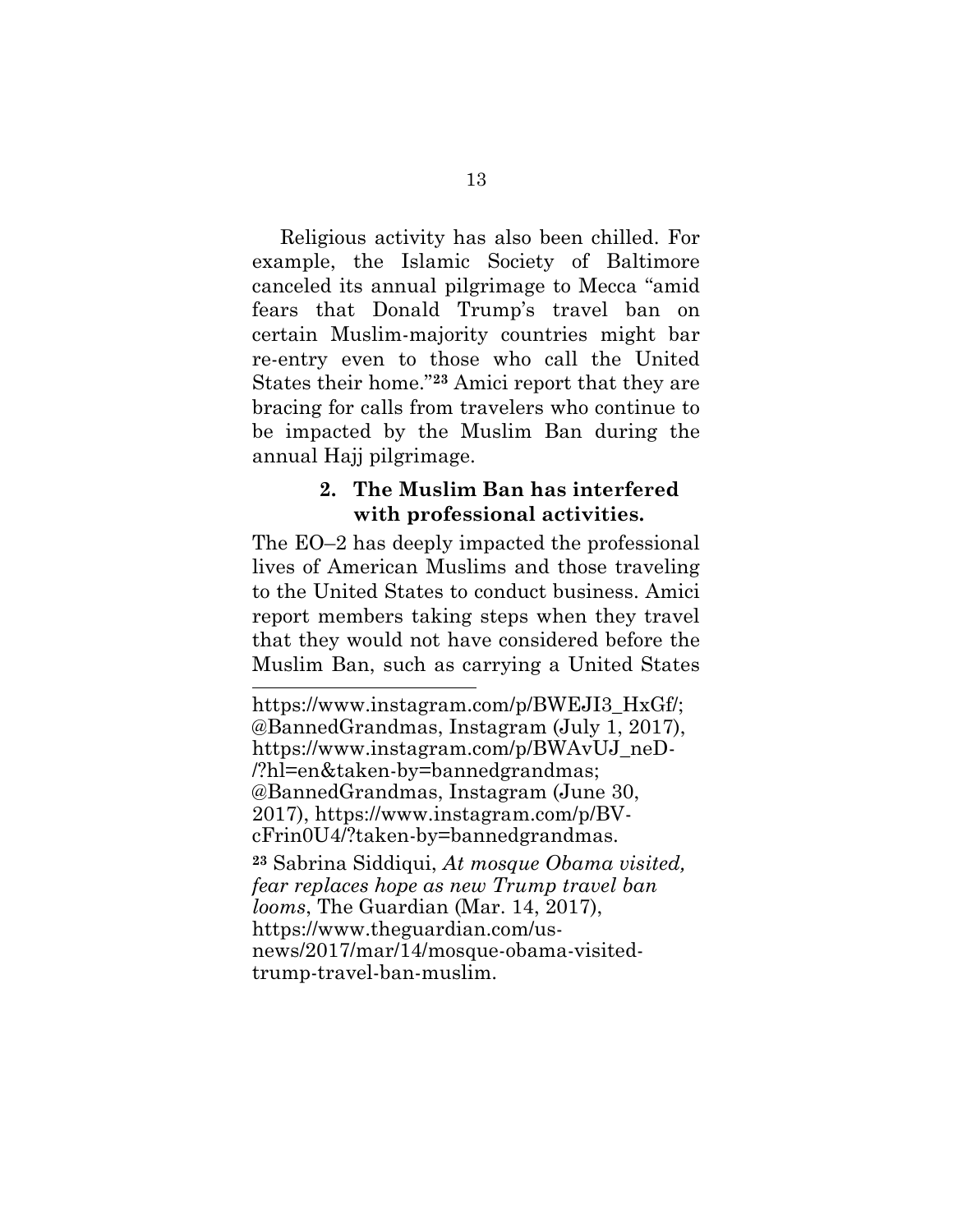passport when traveling domestically for fear of having to provide documentation of citizenship.

The EO–2 has also directly affected Amici's professional endeavors. For example, the EO–2 has led to amicus MJL ratifying a practice of not allowing its staff to travel with electronics containing client information. MJL was concerned about how the profiling of Muslims at the border or airports could lead to its employees' devices containing confidential client information and privileged communications being searched by the government. This burdens MJL's limited time and resources, requiring MJL employees to make alternate arrangements and additional purchases to ensure that MJL staff can continue their vital work while traveling.

Moreover, multiple Amici have reported that even those with no ties to the targeted Muslimmajority countries have expressed concern about traveling outside of the country. For example, CAIR-CA was recently contacted by a U.S. citizen of Pakistani origin traveling to China for business. He was frightened that ancestry from a Muslim-majority country could bar or complicate his reentry into the United States.**<sup>24</sup>** ĺ

<span id="page-25-0"></span>**<sup>24</sup>** *See also,* Jayashri Srikantiah, et al., *The new travel ban, national security, and immigration*, Stanford Law School Blogs (Feb. 1, 2017),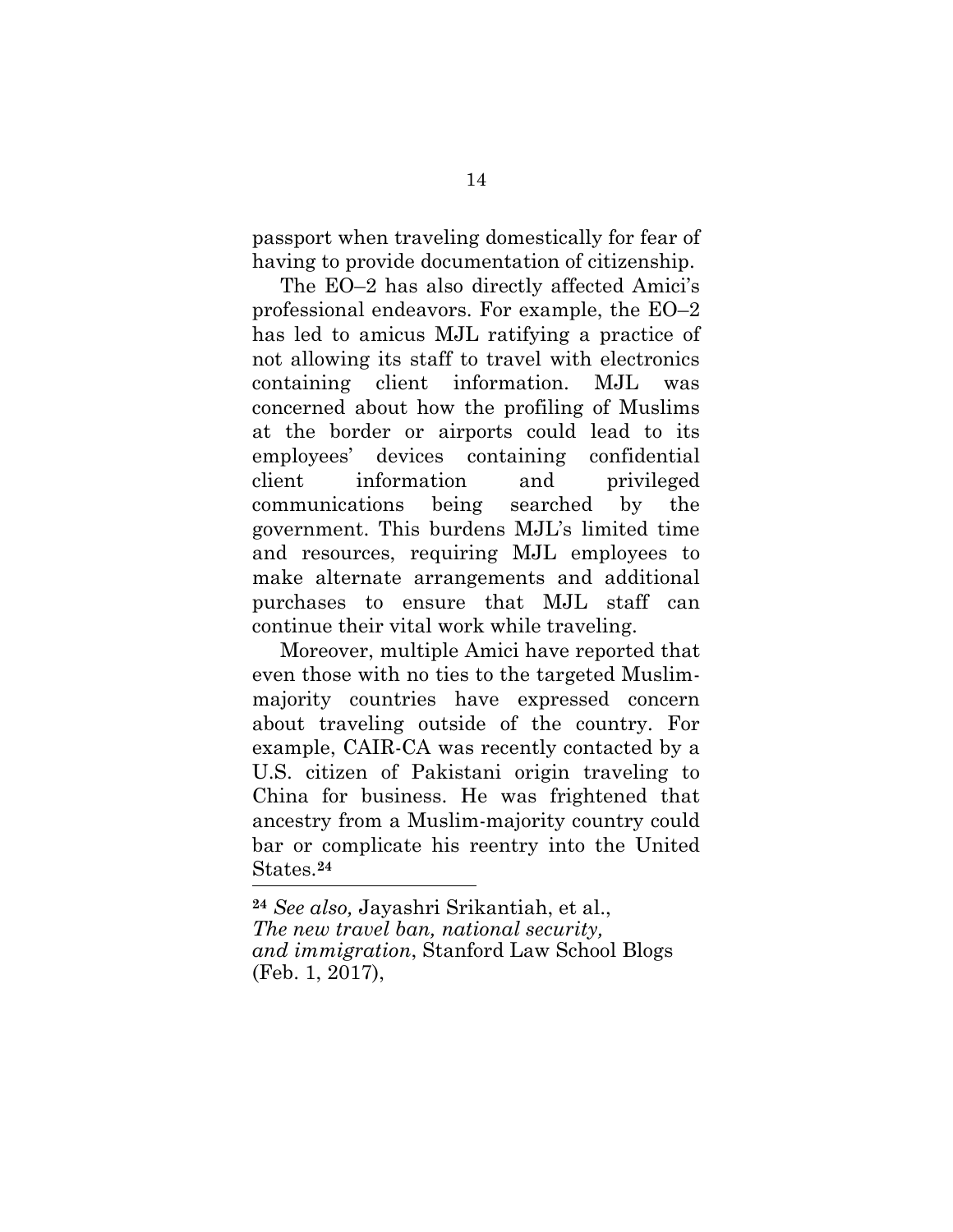Further, this ban has greatly impacted highly skilled professionals who are working in the United States. There are over 7,000 physicians working in the U.S. who trained in the six countries listed in the EO–2. **<sup>25</sup>** There are also 80 medical students from those six countries, as well as 1,000 people who have applied for residencies and fellowships.**<sup>26</sup>** Many of these highly skilled professionals are considering leaving the country, and their loss would be devastating for the mostly rural,

https://law.stanford.edu/2017/02/01/the-newtravel-ban-national-security-and-immigration/ ("[T]here have been numerous reports of effects on individuals from countries that are not included in the current travel ban, such as Pakistan, possibly as the result of border agents treating the travel ban as a license to discriminate against other groups of travelers who are Muslim or perceived to be Muslim [thus affecting] immigrants beyond refugees and individuals from the seven countries.").

<span id="page-26-0"></span>**<sup>25</sup>** Anna Maria Barry-Jester, *Trump's new travel ban could affect doctors, especially in the Rust Belt and Appalachia*, FiveThirtyEight (Mar. 6, 2017),

https://fivethirtyeight.com/features/trumpsnew-travel-ban-could-affect-doctors-especiallyin-the-rust-belt-and-appalachia/

**<sup>26</sup>** *Id*.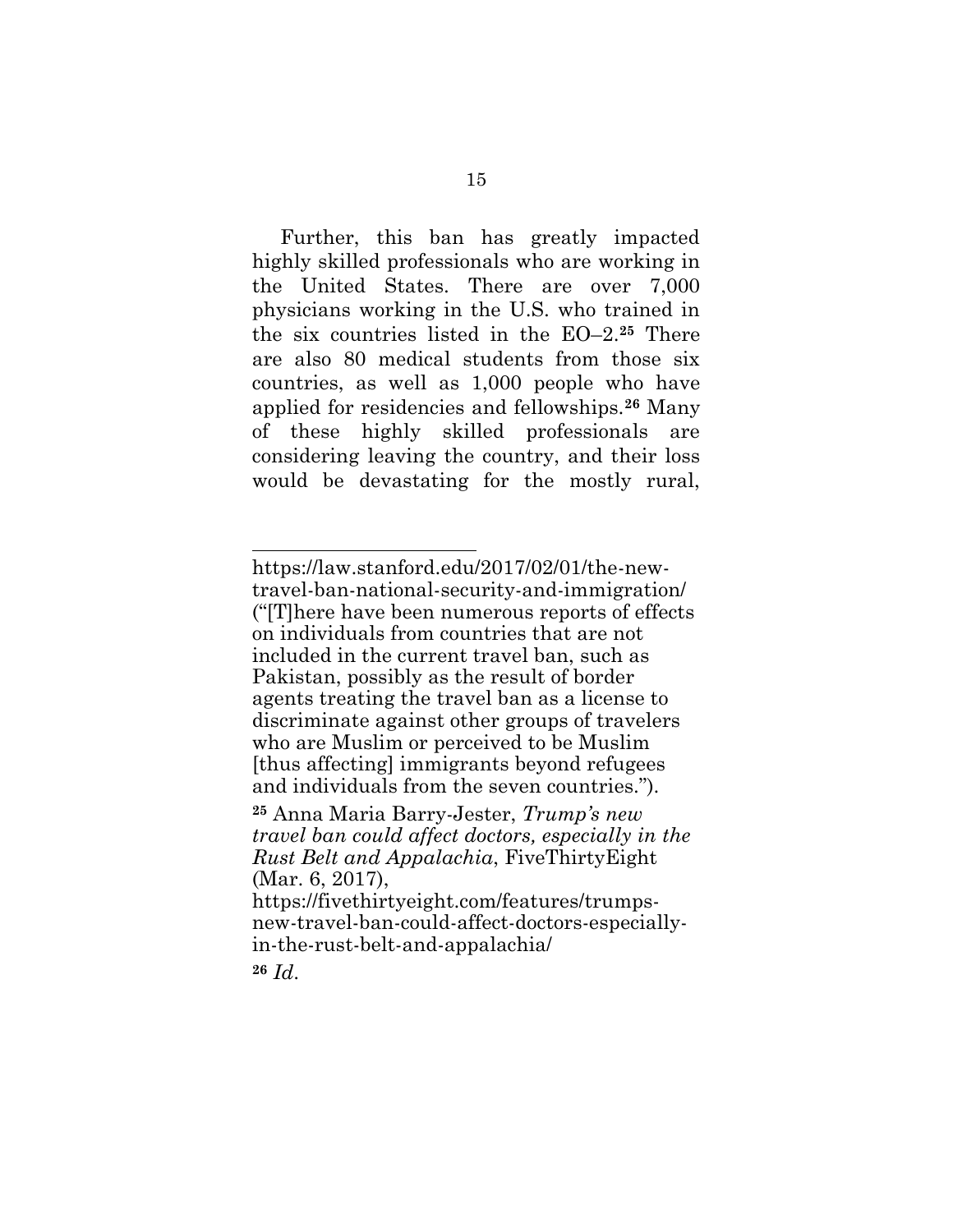underserved communities in which they practice.**<sup>27</sup>**

A physician in rural Minnesota found himself questioning why he should come to rural America to help people who think he's a "terrorist."**<sup>28</sup>** He said he considered moving to Dubai, and his brother, an investment advisor, is moving to Canada.**<sup>29</sup>**

## **3. The Muslim Ban has also impeded academic activities.**

Students who have obtained admission to American universities have contacted Amici regarding difficulty in obtaining student visas. Many universities have seen a sharp drop in applications from Muslim-majority countries in the months leading up to the Muslim Ban, when then-candidate Trump repeatedly vowed

<span id="page-27-0"></span>l

**<sup>29</sup>** *Id*.

**<sup>27</sup>** *Id*.

<span id="page-27-1"></span>**<sup>28</sup>** Stephanie McCrummen, *Love Thy Neighbor? When a Muslim doctor arrived in a rural Midwestern town, "it felt right." But that feeling began to change after the election of Donald Trump*, Wash. Post (July 1, 2017), https://www.washingtonpost.com/national/in-amidwestern-town-that-went-for-trump-amuslim-doctor-tries-to-understand-hisneighbors/2017/07/01/0ada50c4-5c48-11e7-9fc6 c7ef4bc58d13\_story.html?utm\_term=.3577e330 33a1.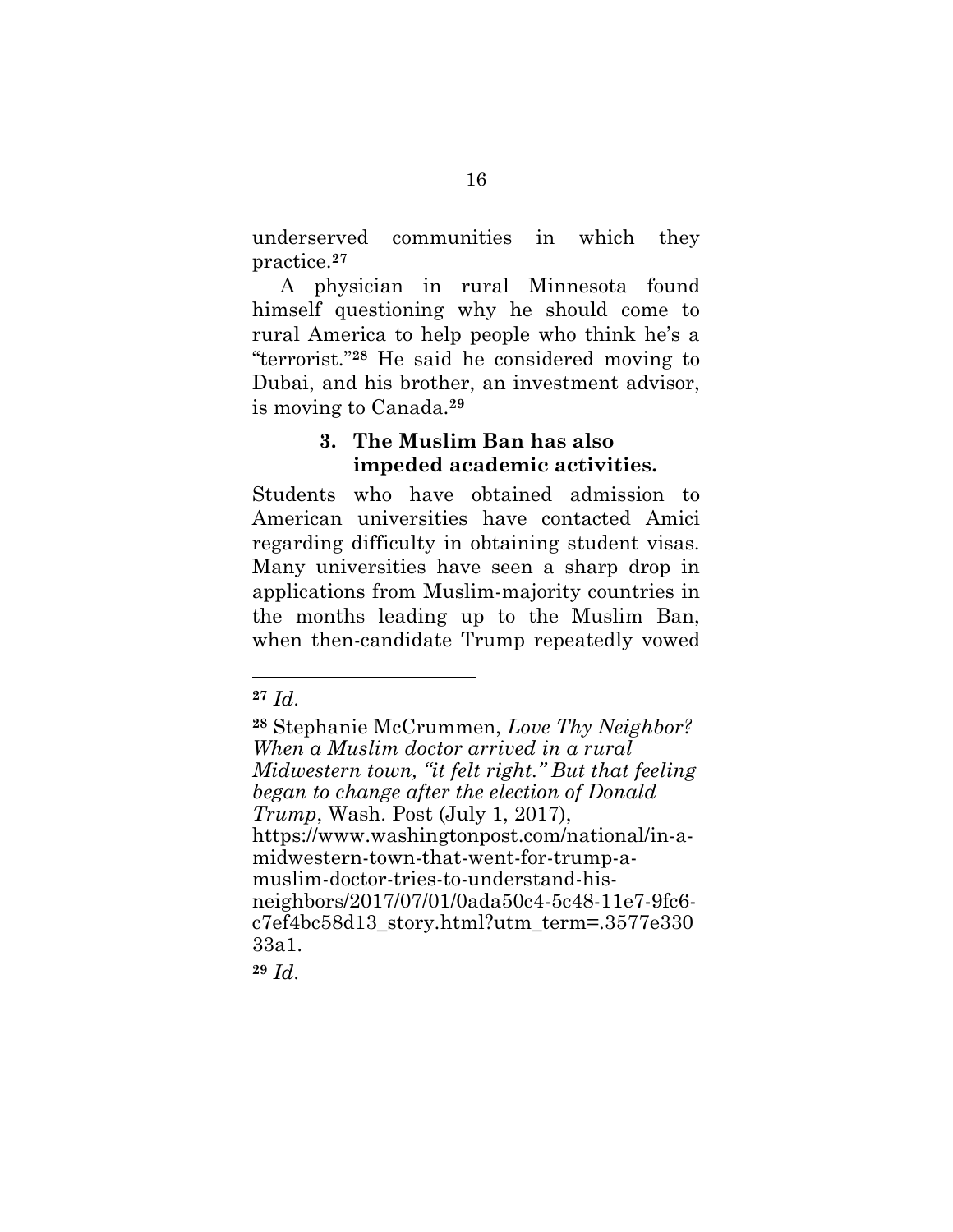to ban Muslims from the United States.**<sup>30</sup>** Students from Muslim-majority countries studying in the United States have reported being "distracted from school … waiting to read something that might change the situation, or at least make them comfortable."**<sup>31</sup>**

A leader of a college campus Muslim Student Association in California explained that "she was so worried about herself and her fellow students that she couldn't keep up with her studies," adding, "It really takes away your focus when your identity is being targeted."**<sup>32</sup>** l

https://www.washingtonpost.com/news/gradepoint/wp/2017/03/24/theyre-afraid-to-comeuniversity-leaders-worry-trump-policies-willdeter-international-scholars/?utm\_term =.3bb1753095d0.

<span id="page-28-1"></span>**<sup>31</sup>** Stephanie Saul & Anemona Hartocollis, *After visa ban, hints of hidden tension on Mississippi campus*, N.Y. Times (Feb. 2, 2017), [http://www.nytimes.com/2017/02/01/us/mississi](http://www.nytimes.com/2017/02/01/us/mississippi-state-trump-visa-ban.htl) [ppi-state-trump-visa-ban.htl.](http://www.nytimes.com/2017/02/01/us/mississippi-state-trump-visa-ban.htl)

<span id="page-28-0"></span>**<sup>32</sup>** Sammy Caiola, *Travel ban, targeting of mosques trigger mental health concerns among California Muslims*, Sacramento Bee (Feb. 22, 2017),

http://www.sacbee.com/news/local/health-andmedicine/article134386439.html.

<span id="page-28-2"></span>**<sup>30</sup>** *See* Susan Svuluga, *'They're afraid to come': University leaders worry Trump policies will deter international scholars*, Wash. Post (Mar. 24, 2017),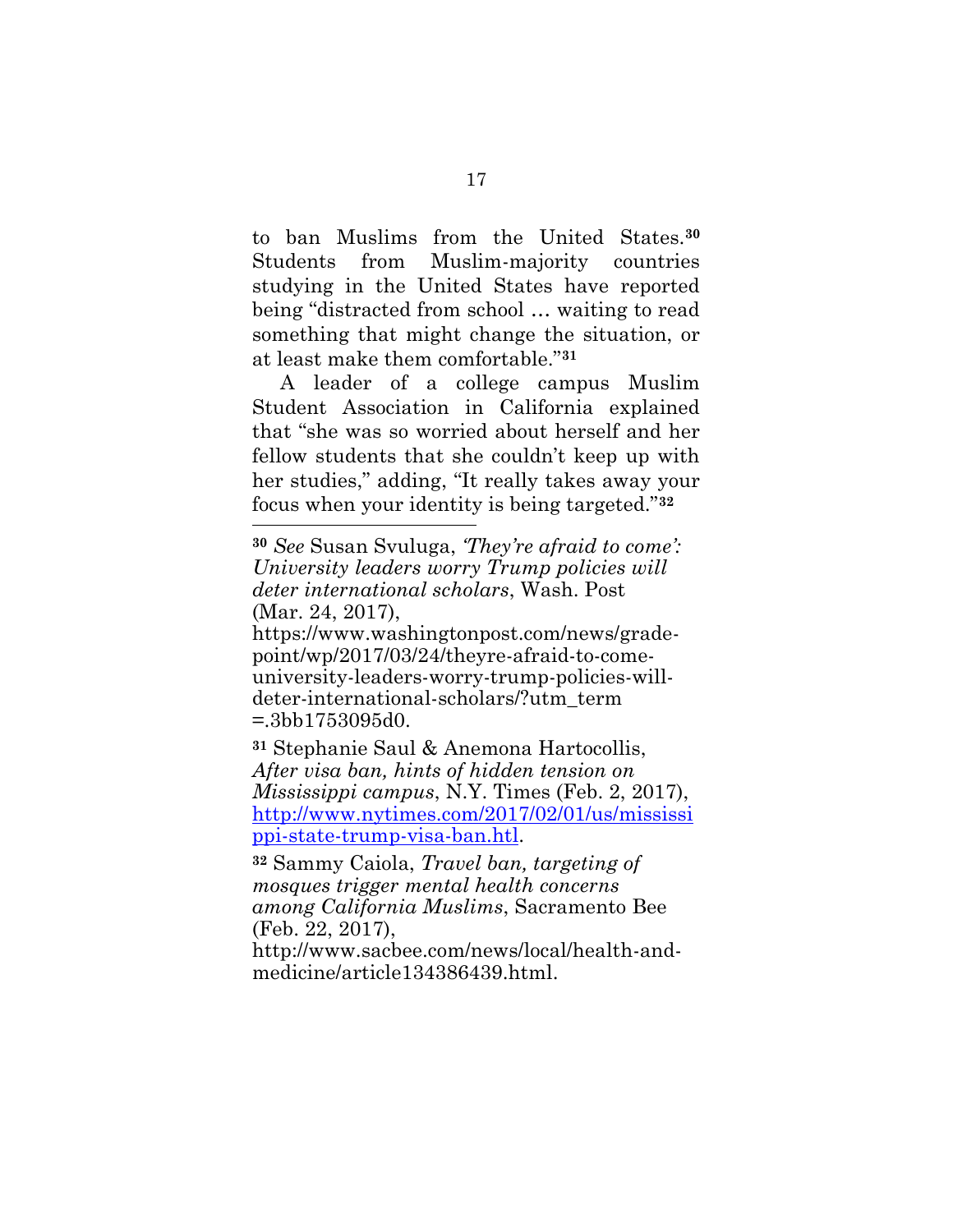While attempting to travel abroad for school, a Muslim student (an American citizen) was given an ultimatum from airport security to "[show] proof that you're going to school or we can't let you go through."**<sup>33</sup>** Amici similarly can attest to instances of students on valid visas forgoing trips home to spend holidays with their family because they are concerned that their visas may be canceled, rendering years of work toward advanced degrees meaningless. One Libyan graduate student reported that he had not seen his family in three years—"If I want to see them, I will not be able to come back here, and if I want to stay here, I will not be able to see my family."**<sup>34</sup>**

Now that a new school year has begun, international university students, particularly Muslim students, have expressed fears that can

<span id="page-29-0"></span>**<sup>33</sup>** Saima Fariz, *Torrance Islamic community shaken by travel ban*, Easy Reader News (Feb. 25, 2017),

http://www.easyreadernews.com/146725/ torrance-islamic-community-shaken-travelban/.

<span id="page-29-1"></span>**<sup>34</sup>** Elizabeth Redden, *Fragile Status: Two students from Libya consider the executive order banning entry to the U.S. for them and their compatriots,* Inside Higher Ed (Feb. 1, 2017), https://www.insidehighered.com/news/2017/02/ 01/two-students-libya-consider-trumps-entryban.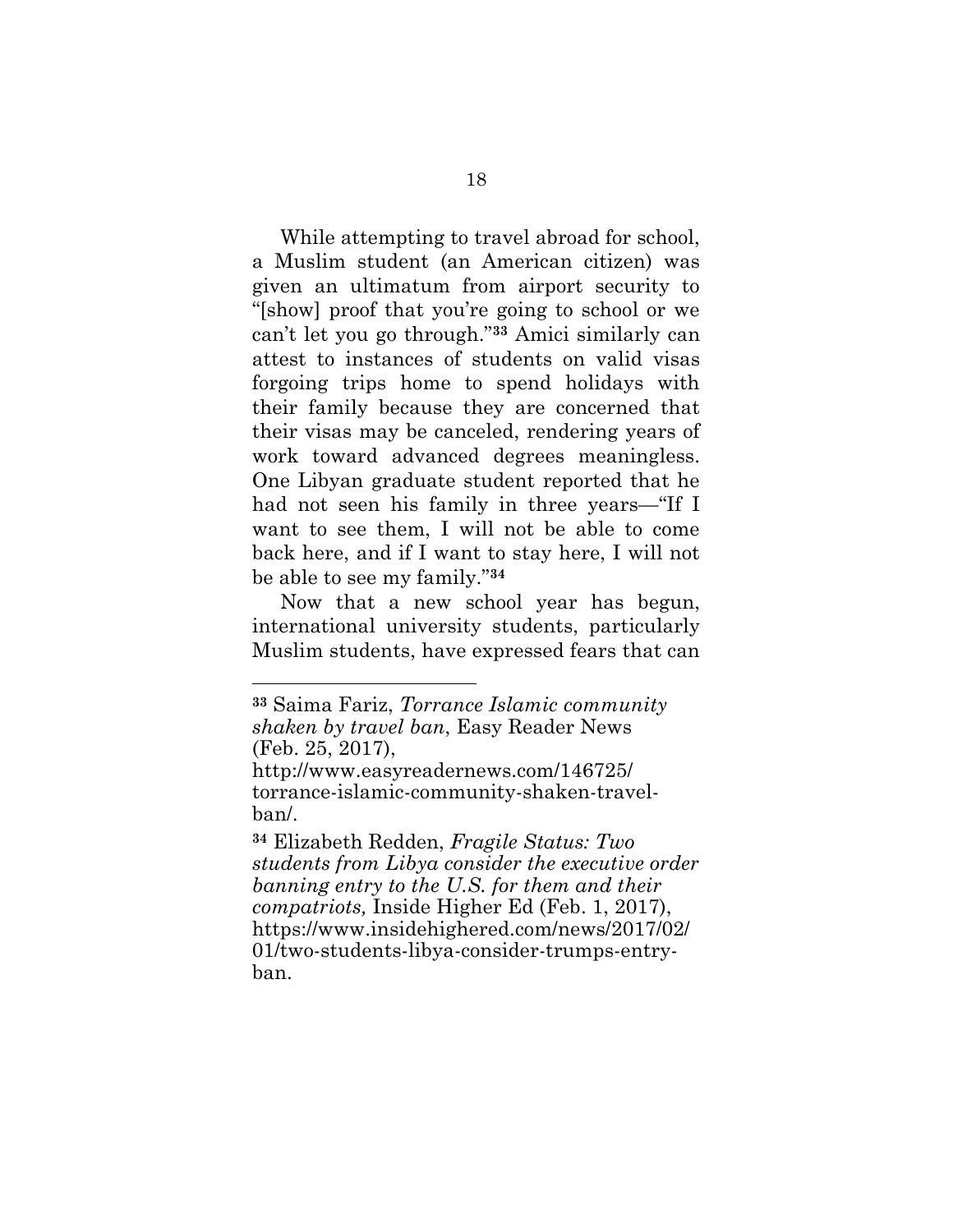be linked to the President's anti-immigration rhetoric in general and the Muslim Ban in particular.**<sup>35</sup>** A recent survey of universities reported a decline in 2017 admissions for international graduate students, with more than half of the universities responding that they noted declines in admission yield for students from the Middle East and North Africa.**<sup>36</sup>**

<span id="page-30-1"></span>**<sup>35</sup>** *See* Roberta Pennington, *Immigration puts Middle Eastern students off studying in US*, The National (Aug. 16, 2017),

https://www.thenational.ae/uae/immigrationputs-middle-eastern-students-off-studying-inus-1.620323 (reporting 46 percent of institutions surveyed were told by Middle Eastern international students that securing and maintaining a visa were their biggest concerns, followed by "feeling welcome in the US [as] almost an equal concern" at 41 percent of institutions).

<span id="page-30-0"></span>**<sup>36</sup>** Ellie Bothwell, *International students less likely to accept offers in Trump's US*, Times Higher Education (July 6, 2017), https://www.timeshighereducation.com/news/in ternational-students-less-likely-accept-offerstrumps-us.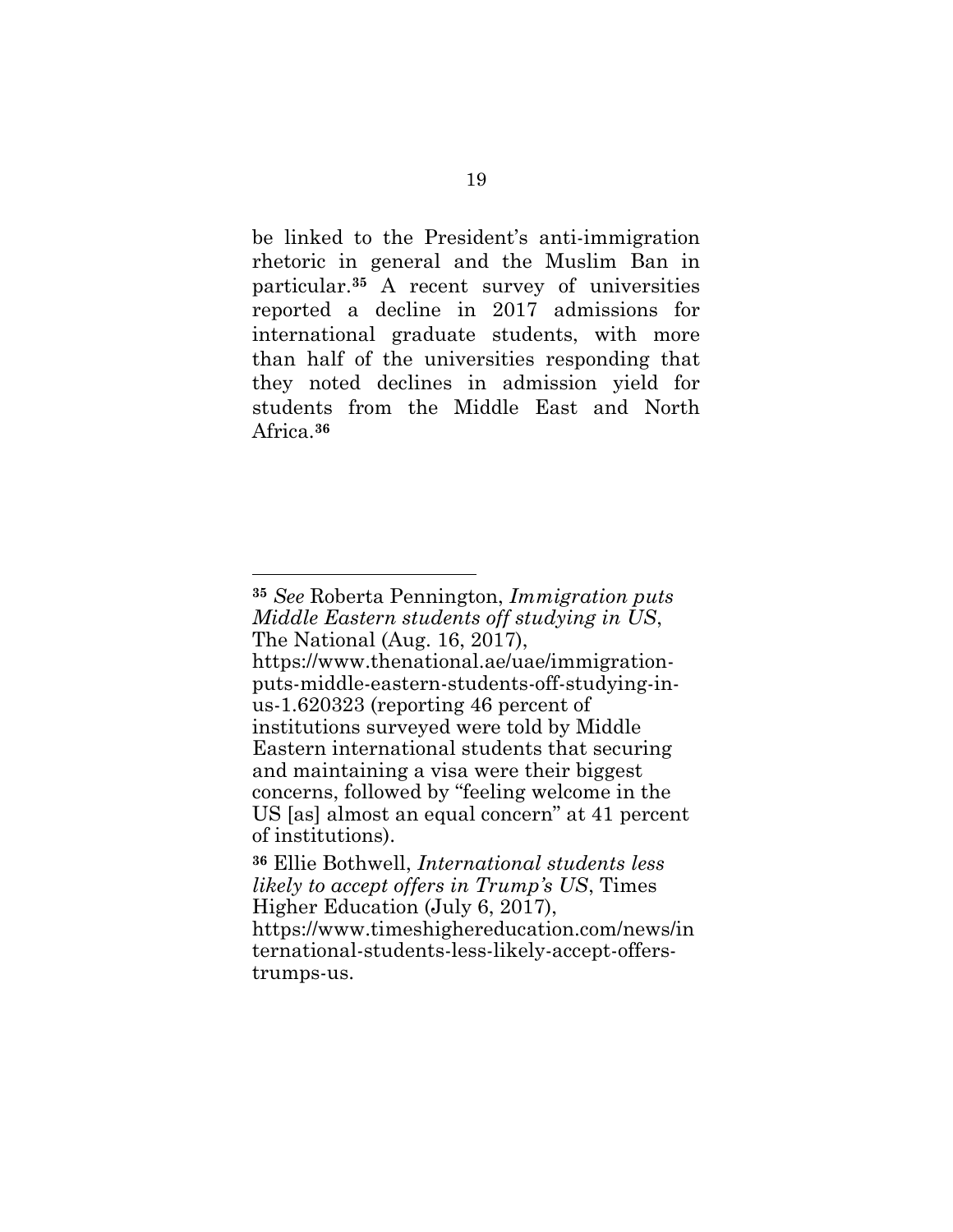## **B. The Muslim Ban promotes harmful stereotypes about Muslims.**

<span id="page-31-0"></span>Not only is the Muslim Ban premised on offensive and false stereotypes, it further perpetuates harm against Muslims across the country by broadly typecasting them and those from Muslim-majority countries as threats to national safety. *IRAP*, 857 F. 3d at 584-585 (citing *Moss* v. *Spartanburg Cty. Sch. Dist. Seven*, 683 F. 3d 599, 607 (CA4 2012)) (noting "flowing from EO-2 is the alleged statesanctioned message that foreign-born Muslims … are 'outsiders, not full members of the political community,'" thus evoking feelings of disparagement and exclusion and fear for personal safety). While campaigning, thencandidate Trump repeatedly invoked offensive stereotypes in calling for a ban to prevent Muslims from entering the United States,**<sup>37</sup>** a required registry of Muslims in the United States,**<sup>38</sup>** and the consideration of shutting l

<span id="page-31-2"></span>**<sup>37</sup>** *Donald J. Trump Statement on Preventing Muslim Immigration*, Donald J. Trump for President, Inc. (Dec. 7, 2015), https://www.donaldjtrump.com/pressreleases/donald-j.-trump-statement-onpreventing-muslim-immigration. **<sup>38</sup>** Mona Chalabi, *Support for Trump travel ban* 

<span id="page-31-1"></span>*in line with anti-Muslim attitudes in America*, The Guardian (Feb. 2, 2017),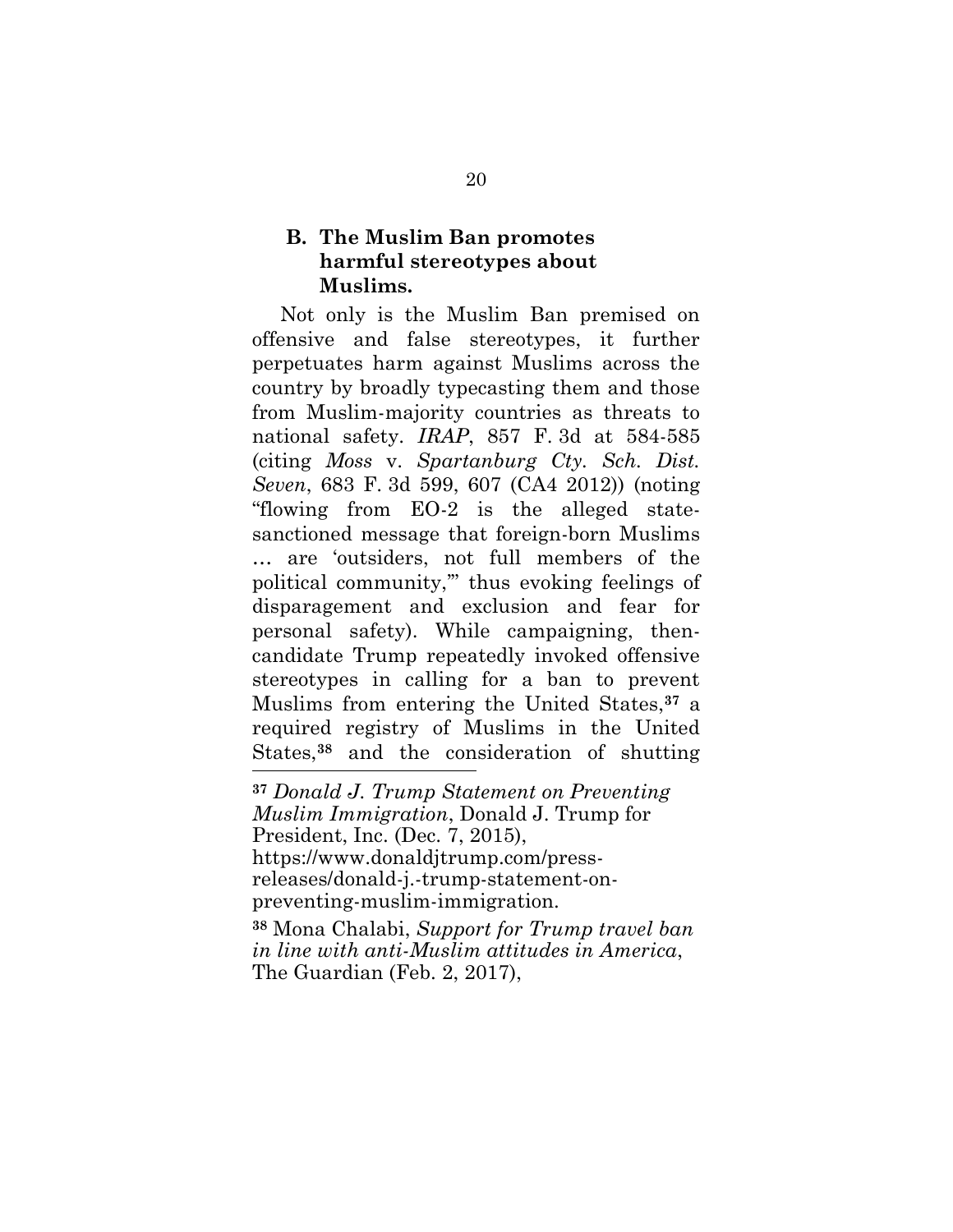down mosques as a purported strategy to fight terrorists.**<sup>39</sup>**

In candidate Trump's press release calling for "a total and complete shutdown of Muslims entering the United States," he claimed "large segments of the Muslim population" harbored "great hatred towards Americans" and further justified a Muslim Ban by claiming it would protect the country from becoming "the victims of horrendous attacks by people that believe only in Jihad, and have no sense of reason or respect for human life."**<sup>40</sup>** Candidate Trump further insinuated that a majority of Muslims believed that "murder against non-believers who won't convert, beheadings and more unthinkable acts that pose great harm to Americans, especially women" should become authorized in the United States. **41**

**<sup>40</sup>** *Donald J. Trump Statement on Preventing Muslim Immigration, supra*.

**<sup>41</sup>** *Id*.

https://www.theguardian.com/usnews/2017/feb/02/polls-widespread-backingtrump-travel-ban.

<span id="page-32-0"></span>**<sup>39</sup>** Alan Rappeport, *Donald Trump repeats call to inspect mosques for signs of terrorism*, N.Y. Times (Nov. 16, 2015), https://www.nytimes.com/politics/firstdraft/2015/11/16/donald-trump-repeats-call-toinspect-mosques-for-signs-of-terrorism/.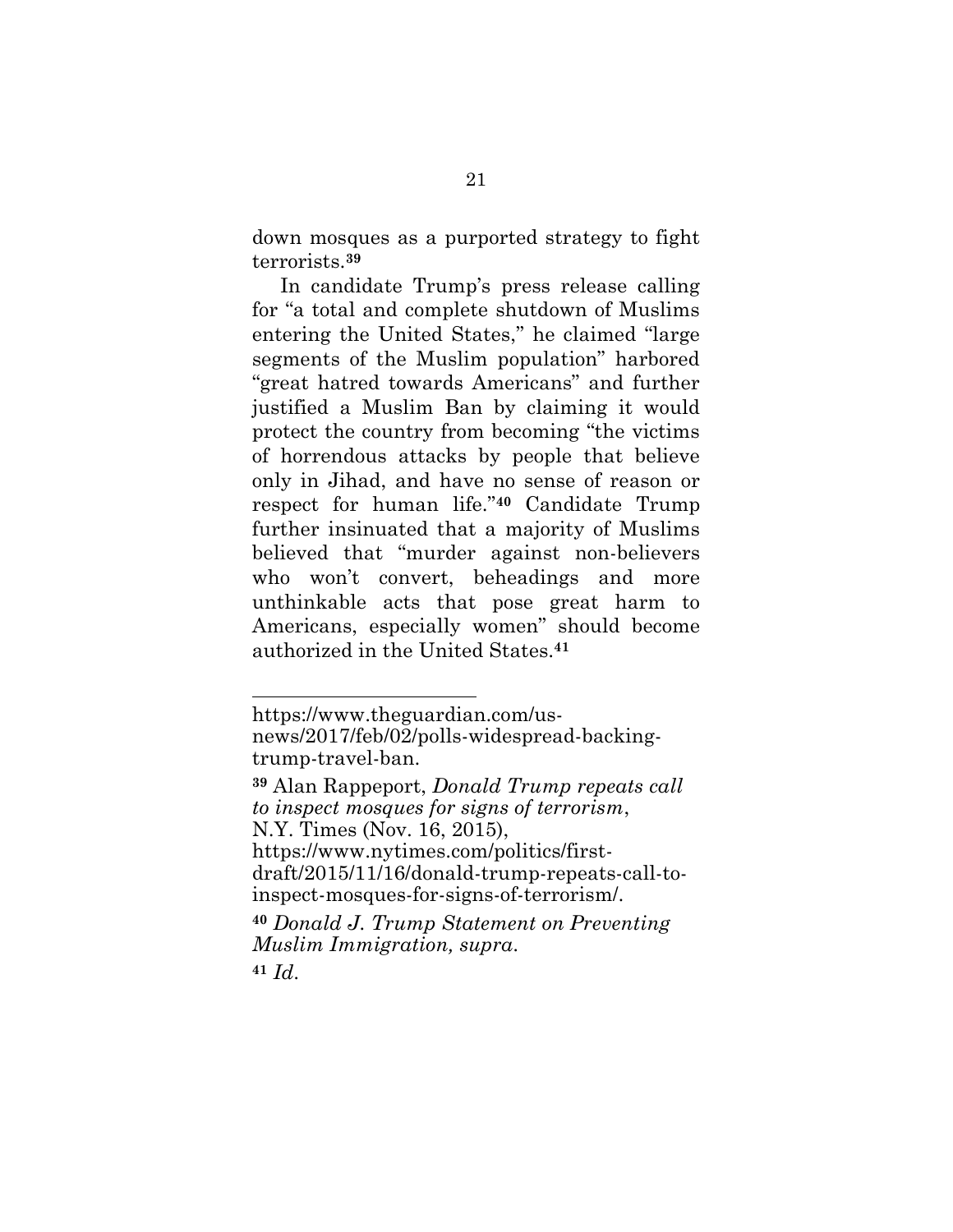It is therefore no surprise that the EO–2 is interpreted "by civil rights organizations and in other Muslim communities across the country [] as a ban on Muslims and, more broadly, as a statement that Muslims are not welcome in the United States."**<sup>42</sup>** Indeed, the EO–2's text adopts the rhetoric of President Trump's campaign by alleging that "to protect Americans, the United States must ensure that those admitted to this country do not bear

<span id="page-33-1"></span><span id="page-33-0"></span>**<sup>42</sup>** Abigail Hauslohner, *Imam: There's an atmosphere of intolerance that says, 'That's okay, that's acceptable now,'* Wash. Post (Mar. 10, 2017), https://www.washingtonpost.com/national/ima m-theres-a-climate-of-hate-that-says-thatsokay-thats-acceptablenow/2017/03/09/127f4fd0-0434-11e7-ad5bd22680e18d10\_story.html?utm\_term=.76d9792 b8d12; *see also* Tracey Wilinson, *Iranian Americans join human rights groups in protesting new ban*, L.A. Times (Mar. 6, 2017), http://www.latimes.com/politics/la-live-updates-9th-circuit-arguments-iranian-americansothers-protest-new-1488825822-htmlstory.html ("Margaret Huang, executive director of the U.S. branch of Amnesty International, said the [revised] order represented 'the same hate and fear with new packaging' and 'blatant bigotry.' 'It will cause extreme fear and uncertainty for thousands of families by, once again, putting anti-Muslim hatred into policy,' she said, 'and will do nothing to make the country safer."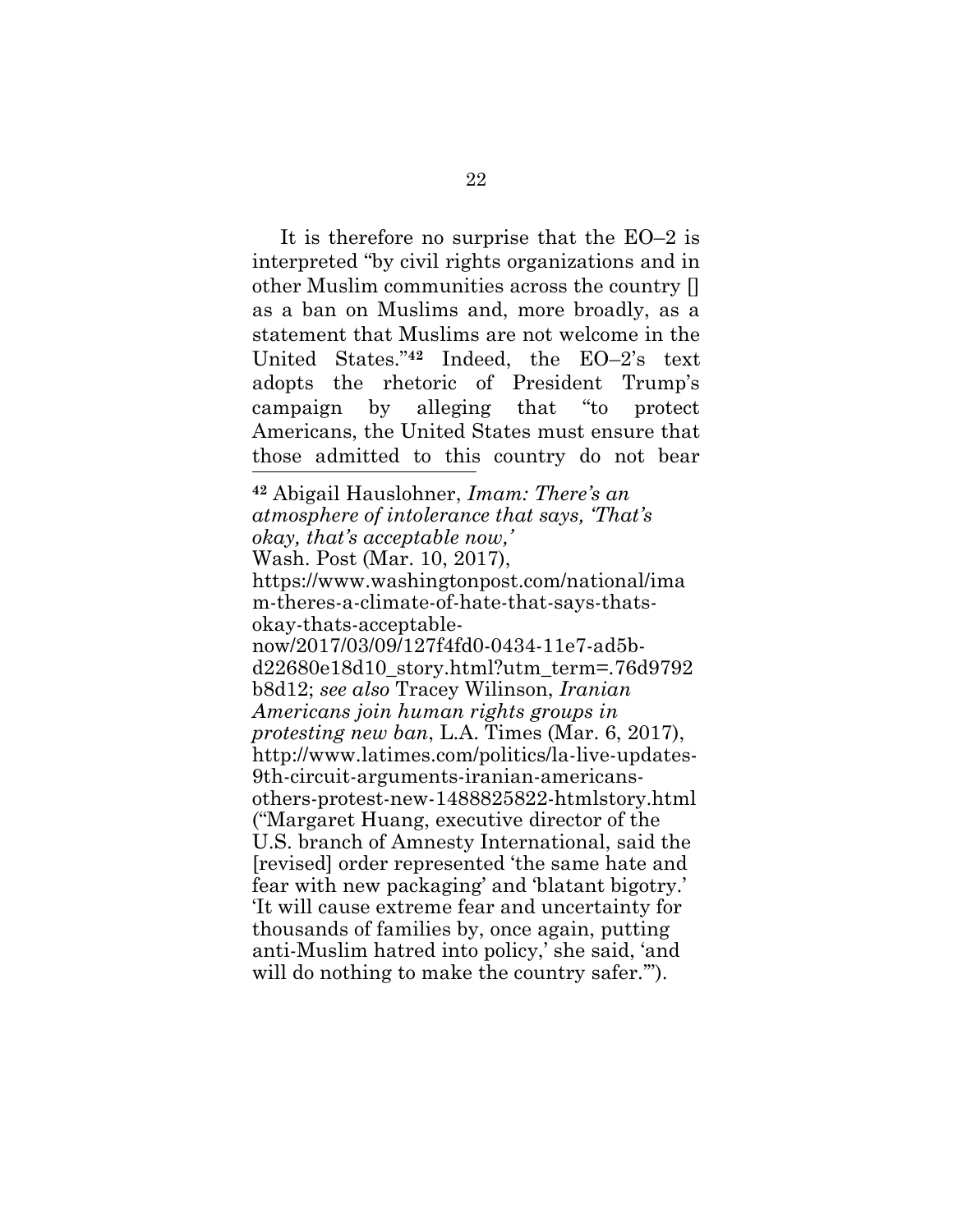hostile attitudes toward it and its founding principles," and further mandating the collection and publication of information regarding foreign nationals that have been radicalized and have committed either terrorism-related crimes or acts of genderbased violence, "including so-called 'honor killings.'"**<sup>43</sup>** This particular provision is a "shaming" and "dehumanizing device" l

<span id="page-34-1"></span><span id="page-34-0"></span>**<sup>43</sup>** Donald J. Trump, *Executive Order Protecting The Nation From Foreign Terrorist Entry Into The United States*, The White House Office of the Press Secretary (Mar. 6, 2017), https://www.whitehouse.gov/the-pressoffice/2017/03/06/executive-order-protectingnation-foreign-terrorist-entry-united-states; *see also* Nora Caplan-Bricker, *Donald Trump plans to track "honor killings" even as he slashes violence against women grants*, Slate (Jan. 25, 2017), http://www.slate.com/ blogs/xx factor/2017/01/25/donald trump  $\sin$ migration order will track violence against w omen\_by\_foreign.html ("When Trump suggests that Muslims 'believe that sharia law should supplant American law' and cannot 'share our values and respect our people,' he appeals to ugly prejudices that paint Muslim men as inherently violent and Muslim women as servile and oppressed. Now, he's vowing to use the reach and resources of the federal government to amass stories that will bolster those stereotypes, boosting his agenda in the process.").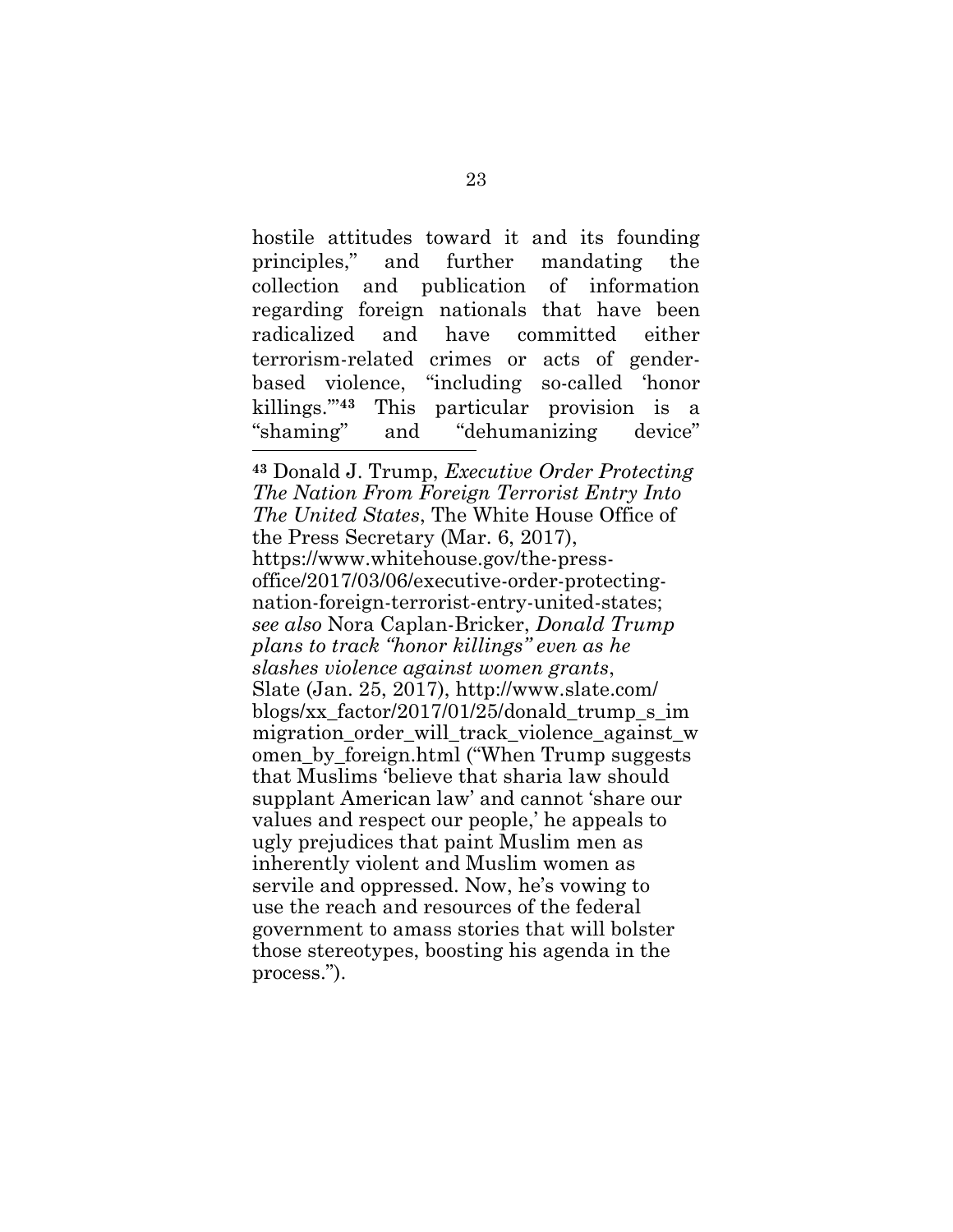seemingly "designed to whip up fear of Muslims" and perpetuate the "damaging stereotype of Muslims as terrorists."**<sup>44</sup>**

Thus, the EO–2 rests on, and serves to bolster, these harmful and blatantly offensive stereotypes.**<sup>45</sup>** Like the stereotypes perpetuated l

<span id="page-35-0"></span>**<sup>45</sup>** *See* Khaled Beydoun, *Being a Muslim under Trump is risky. That's why many are hiding their identity*, The Guardian (Mar. 30, 2017),

<span id="page-35-2"></span><span id="page-35-1"></span>**<sup>44</sup>** Matt Zapotosky, *Federal judge in Hawaii freezes President Trump's new entry ban*, Wash. Post (Mar. 16, 2017), https://www.washingtonpost.com/local/socialissues/lawyers-face-off-on-trump-travel-ban-inmd-court-wednesdaymorning/2017/03/14/b2d24636-090c-11e7-93dc-00f9bdd74ed1\_story.html?utm\_term=.0f8cb56a 7ede; *see also* David Nakamura, *Blame game: Trump casts immigrants as dangerous criminals, but the evidence shows otherwise*, Wash. Post (Mar. 24, 2017), https://www.washingtonpost.com/politics/blame -game-trump-casts-immigrants-as-dangerouscriminals-the-evidence-showsotherwise/2017/03/23/f12dffdc-0f4d-11e7-9d5aa83e627dc120\_story.html?utm\_term=.f059ae1a a26e ("Although his two travel-ban orders have been blocked in federal court, the most recent one included a provision mandating that the government begin publicizing information about acts of 'gender-based violence against women,' including 'honor killings,' in the United States by foreign nationals.").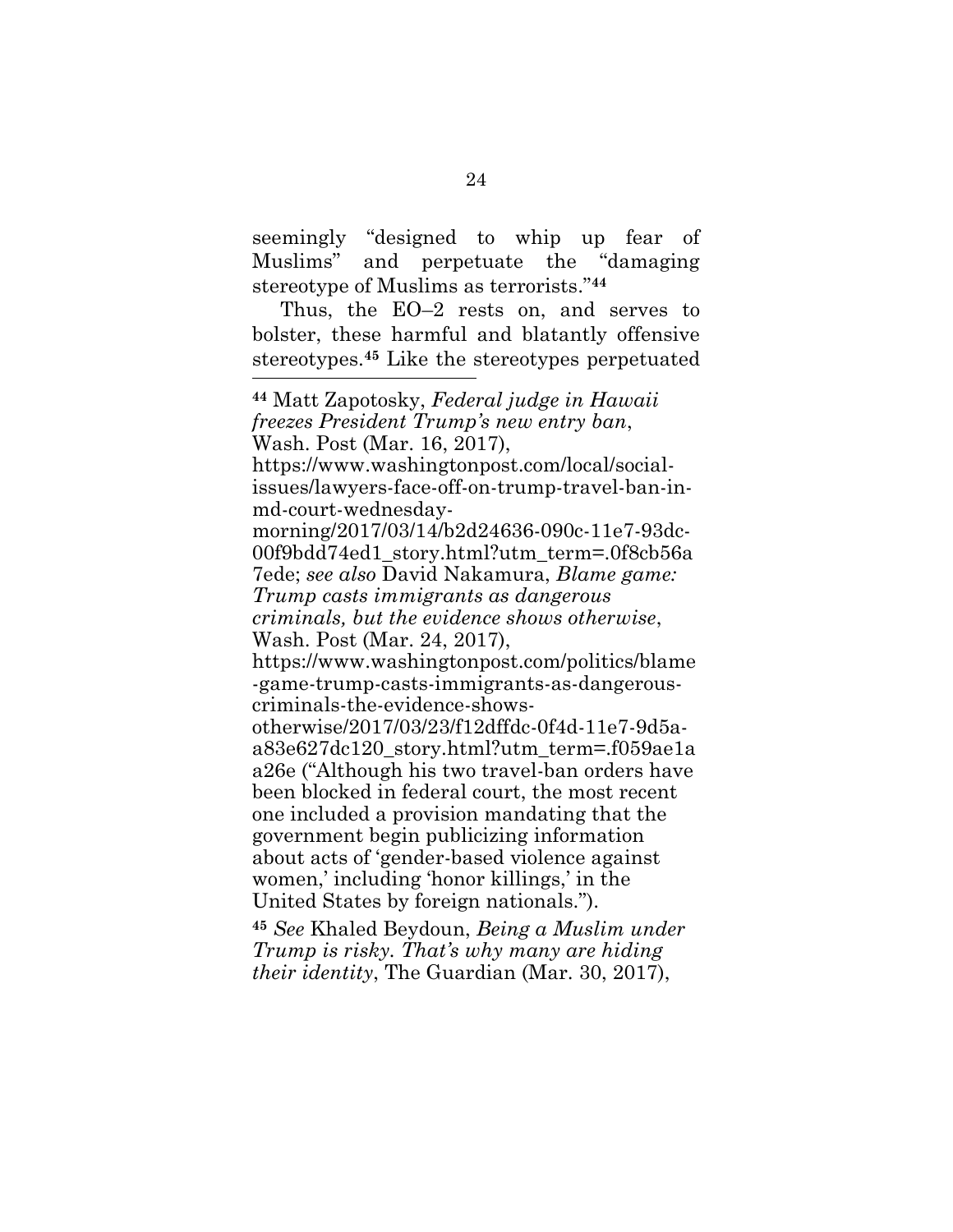during the President's campaign, the stereotypes advanced by the EO–2 depict "Islam [as] an inherently violent and foreign faith, and Muslims [as] a presumptively subversive and inassimilable class of people,"**<sup>46</sup>** and further "send[s] a message that Muslims are not welcome in the U.S."**<sup>47</sup>** Many Muslims are receiving this message not only from the country's highest office, but from their neighbors as well, putting some in the harmful position of "religious advocacy and outreach" to combat the EO–2's "pernicious effects."**<sup>48</sup>** For example, one Minneapolis physician described having to respond to these stereotypes after a patient asked, "Why do you people hate us?" in the weeks following the Muslim Ban.**<sup>49</sup>**

<span id="page-36-2"></span><span id="page-36-1"></span>**<sup>47</sup>** Human Rights Watch, *US: Trump's new refugee order renews old harms* (Mar. 6, 2017), https://www.hrw.org/news/2017/03/06/us-

trumps-new-refugee-order-renews-old-harms.

<span id="page-36-0"></span>**<sup>48</sup>** *Sarsour*, 2017 WL 1113305, \*5.

l

<span id="page-36-3"></span>**<sup>49</sup>** McNeil, *supra*, *Trump's travel ban, aimed at terrorists, has blocked doctors.*

https://www.theguardian.com/commentisfree/20 17/mar/30/being-muslim-under-trump-riskymany-hiding-identity ("The stereotypes … are deeply rooted, and readily repackaged and redeployed by Trump's 'Muslim Ban' and rhetoric holding that 'Islam hates us.'"). **<sup>46</sup>** *Id*.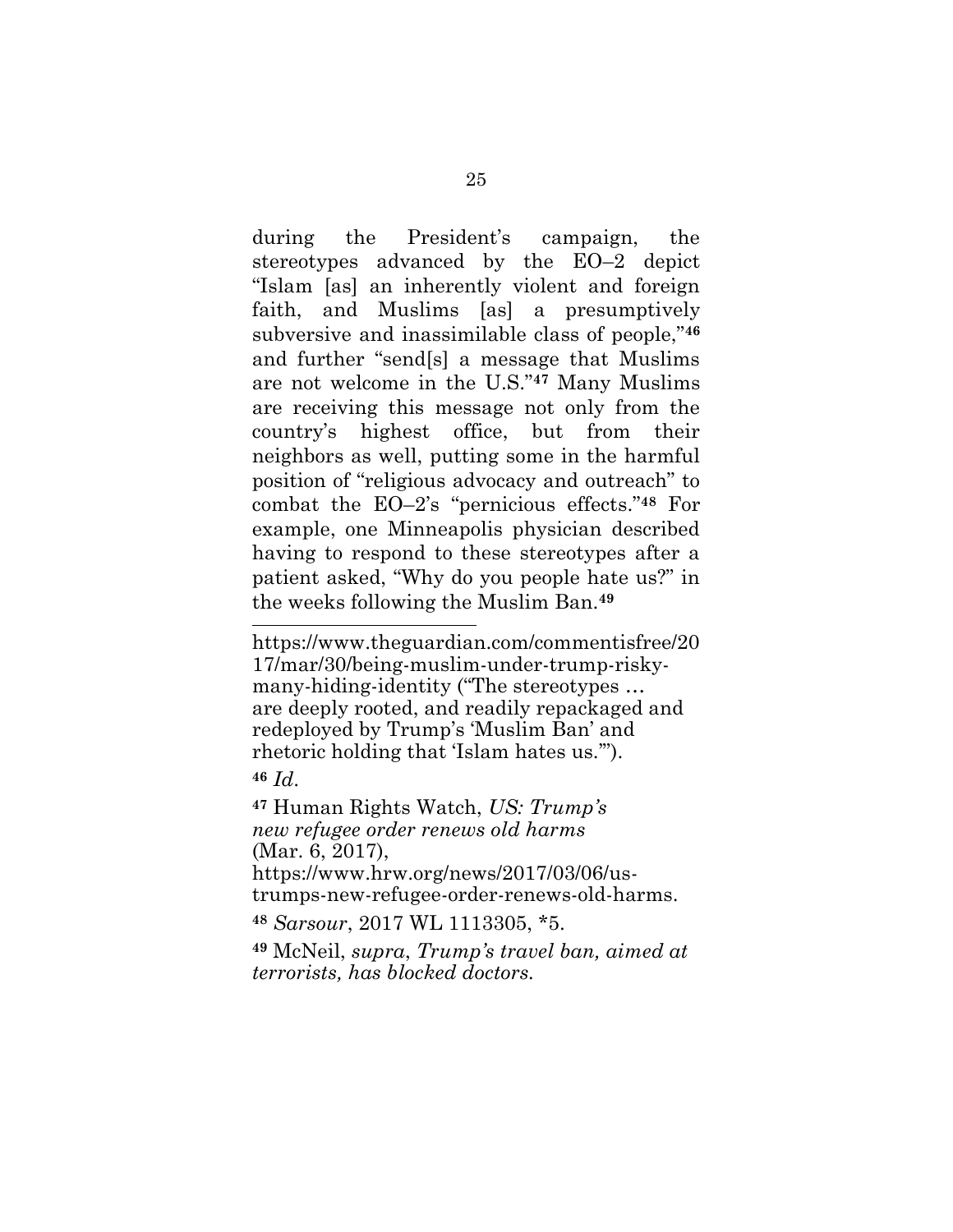The youngest targets of these abhorrent stereotypes have not been spared. Since the EO–2's signing, Muslim parents have been burdened with explaining to their children why their faith has been vilified in official U.S. policy. One Baltimore mother described finding her 10-year-old daughter crying when she went to pick her up from school. Her daughter explained that a friend told her that she "wasn't allowed to be friends with people who wear those things on their heads."**<sup>50</sup>** "Kids," a Pennsylvania parent explained, "don't understand the difference between a green card or a citizen or a visa—but they know that Islam is mentioned all the time, and they want to know why the president is singling out Islam are we different? Is there something wrong with us?"<sup>51</sup> In short, "the new ban, and its justification, conveys the same spurious messages: that Muslims are inherently dangerous."**<sup>52</sup>** These stereotypes foster the l

<span id="page-37-2"></span>**<sup>50</sup>** Siddiqui, *supra*, *At mosque Obama visited, fear replaces hope as new Trump travel ban looms*.

<span id="page-37-0"></span>**<sup>51</sup>** Neil Munshi, *Muslim Americans express anxiety over Trump travel ban*, Financial Times (Feb. 2, 2017), https://www.ft.com/content/ba9f2d88-e905- 11e6-893c-082c54a7f539.

<span id="page-37-1"></span>**<sup>52</sup>** The Editorial Board, *Muslim ban lite*, N.Y. Times (Mar. 7, 2017),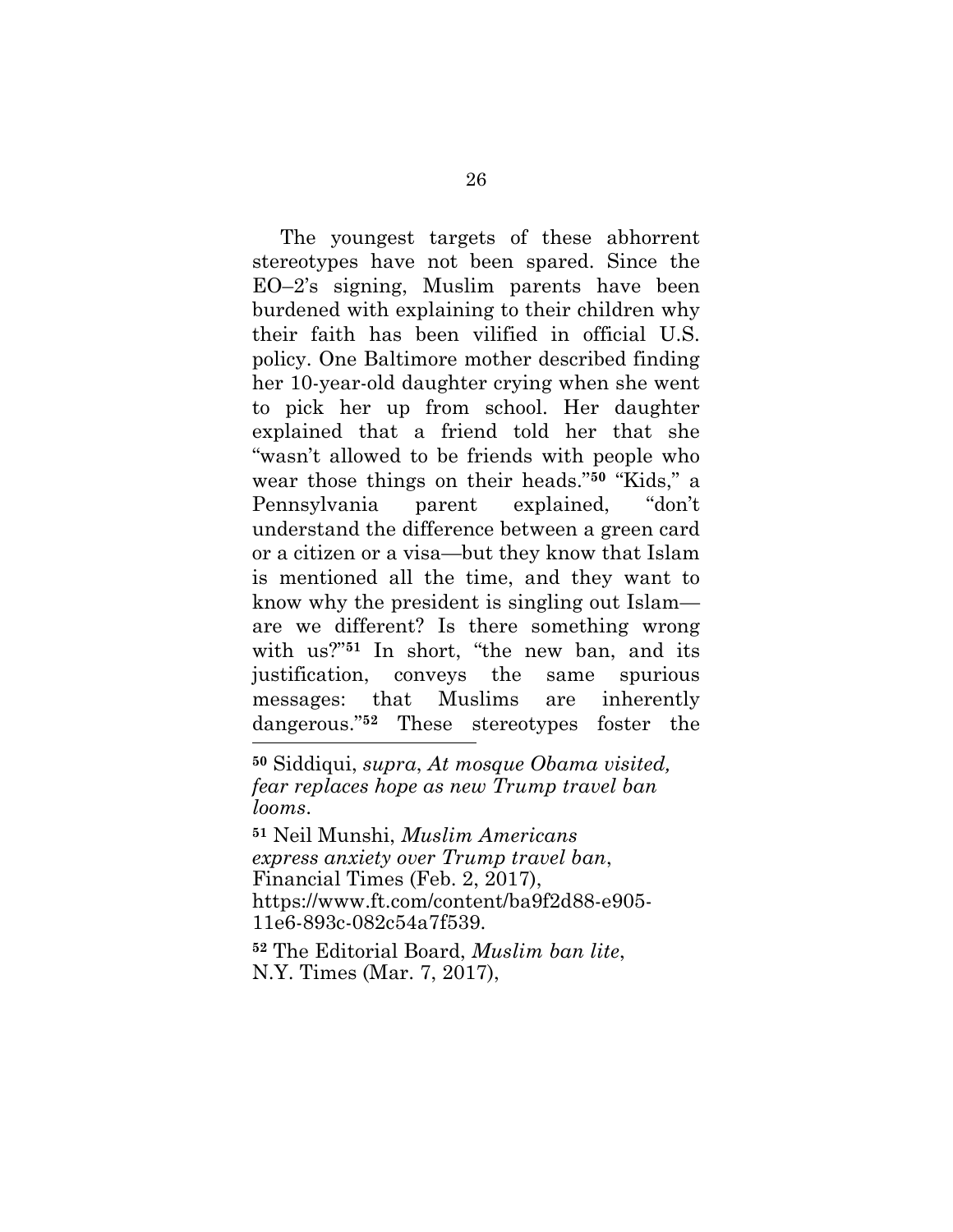stigmatization of the Muslim communities, increase discrimination, and effectively prevent Muslims and persons from Muslim-majority countries from fully and freely participating in American society.

## **C. In targeting Muslims, the Muslim Ban has caused psychological and arguably physical—harm.**

Muslims across the country have also suffered psychological harm and distress as a result of the Muslim Ban. Public health specialists warn that the Muslim Ban could result in mental health harms, as those targeted may "experience social isolation and alienation from their community."**<sup>53</sup>** From "growing anxiety,"**<sup>54</sup>** "fear,"**<sup>55</sup>** and feeling "terrified,"**<sup>56</sup>** to describing

<span id="page-38-1"></span>**<sup>53</sup>** Lawrence Gostin, et al., *Presidential immigration policies endangering health and well-being?* JAMA (Mar. 23, 2017), http://jamanetwork.com/journals/jama/fullarticl e/2613724 ("[L]awful residents such as Muslims could be adversely affected, experiencing social isolation and alienation from their community.").

<span id="page-38-0"></span>**<sup>54</sup>** Fariz, *supra*, *Torrance Islamic community shaken by travel ban*.

**<sup>55</sup>** *Id*.

http://www.nytimes.com/2017/03/06/opinion/pre sident-trumps-muslim-ban-lite.html.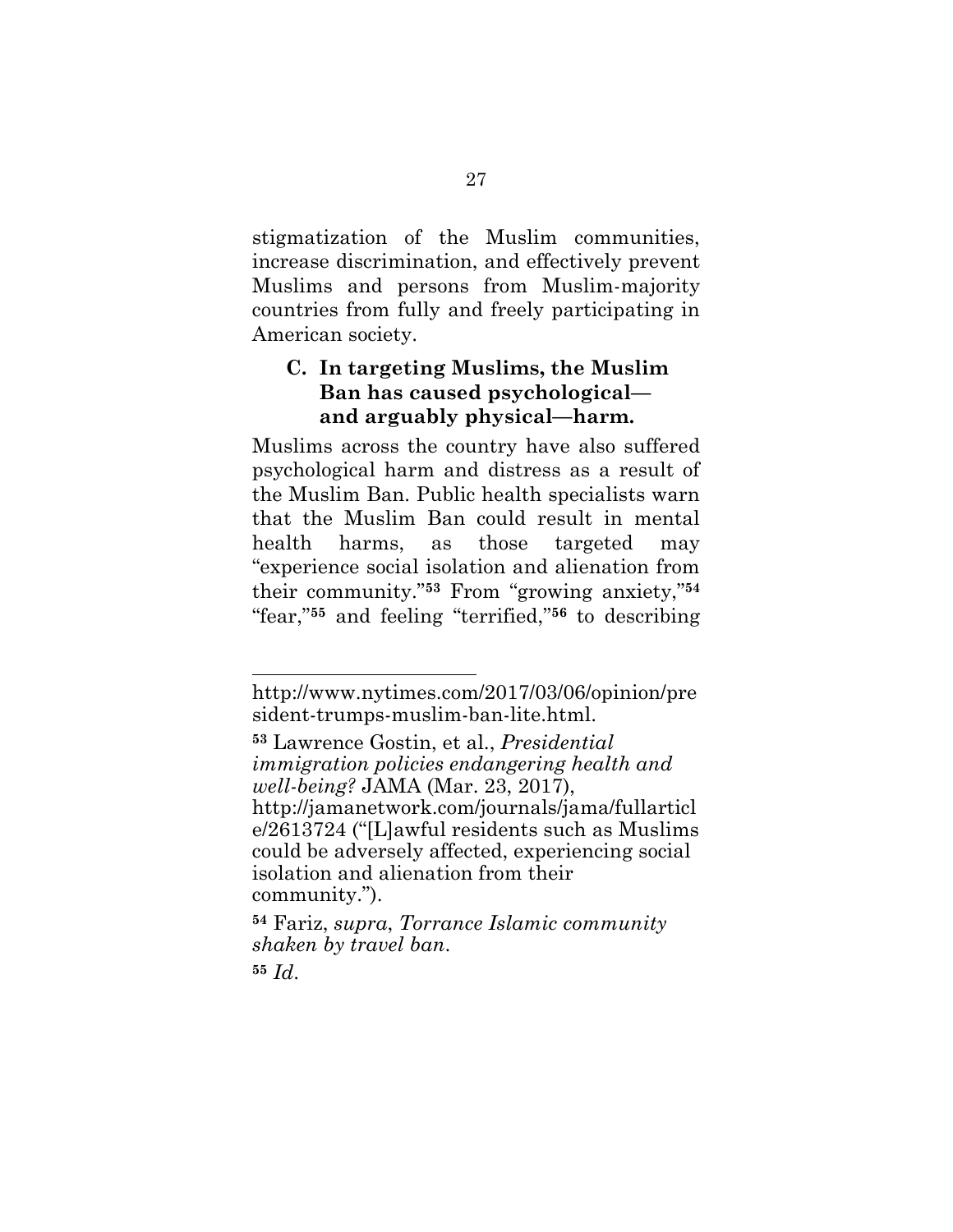the ban as "traumatizing,"**<sup>57</sup>** "increas[ing] stigmatization of Muslim communities,"**<sup>58</sup>** and leaving one "feeling hunted [], as if you did something wrong, even if you didn't,"**<sup>59</sup>** the psychological harms of the Muslim Ban have been concrete and indisputable.

Worse still, the dangerous stereotypes fostered by the Muslim Ban have also led to physical violence against its targets.**<sup>60</sup>** In

**<sup>56</sup>** Capecchi, *supra, Where the Immigration Ban Hits Home*.

<span id="page-39-0"></span>**<sup>57</sup>** *Id*.

<span id="page-39-3"></span>**<sup>58</sup>** United Nations Human Rights Office of the High Commissioner, *US travel ban: "New policy breaches Washington's human rights obligations" – UN experts* (Feb. 1, 2017), http://www.ohchr.org/EN/NewsEvents/Pages/Di splayNews.aspx?NewsID=21136&LangID=E ("'Such an order is clearly discriminatory based on one's nationality and leads to increased stigmatization of Muslim communities,' said the UN Special Rapporteurs on migrants, François Crépeau; on racism, Mutuma Ruteere; on human rights and counter-terrorism, Ben Emmerson; on torture, Nils Melzer; and on freedom of religion, Ahmed Shaheed.").

<span id="page-39-1"></span>**<sup>59</sup>** McNeil, *supra*, *Trump's travel ban, aimed at terrorists, has blocked doctors*.

<span id="page-39-2"></span>**<sup>60</sup>** *See* Siddiqui, *supra*, *At mosque Obama visited, fear replaces hope as new Trump travel ban looms* ("'When you talk about the policies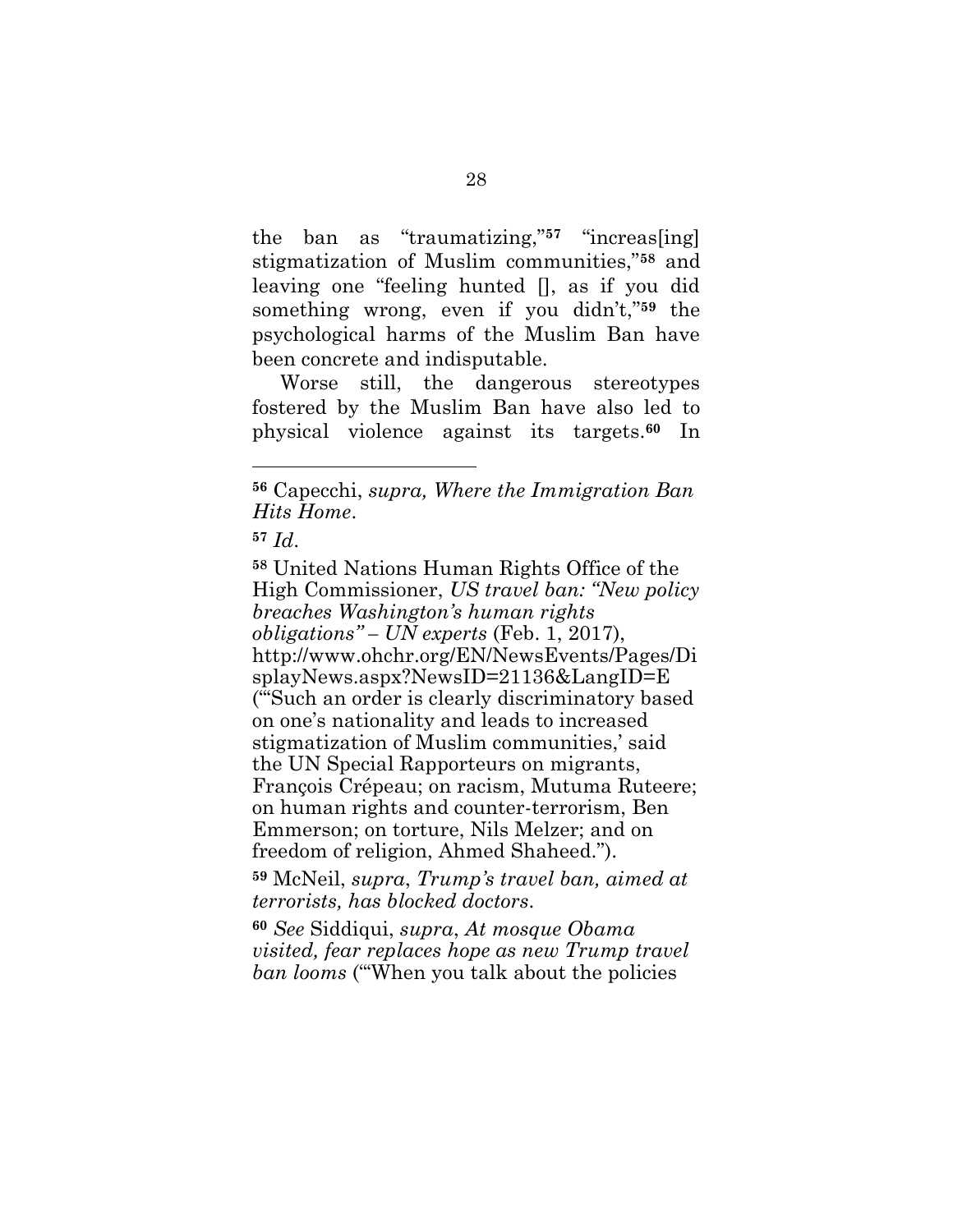February 2017, a gunman in Kansas shot two Indian men, killing one and injuring the other.**<sup>61</sup>** Before opening fire, he allegedly used racial slurs indicating that he thought the men were Middle Eastern and shouted, "Get out of my country."**<sup>62</sup>** In May 2017, two men were killed and a third was violently injured in Oregon when they tried to intervene in a verbal attack against a Muslim teen and her African American friend.**<sup>63</sup>** At one point the attacker

being harmful, that's one thing,' said Ahmed Mahmoud, a native of Maryland who attends prayer services at the Islamic Society of Baltimore. 'But the discourse that they use to justify and facilitate the creation of [Trump's] policies—that in and of itself has been harmful and you see that manifesting in the increase in hate crimes, targeting especially not just Muslims but anybody who shares the physical traits of Muslims.'").

<span id="page-40-0"></span>**<sup>61</sup>** Mark Berman, *He yelled 'Get out of my country,' witnesses say, and then shot 2 men from India, killing one*, Wash. Post (Feb. 24, 2017),

https://www.washingtonpost.com/news/morning -mix/wp/2017/02/24/get-out-of-my-countrykansan-reportedly-yelled-before-shooting-2 men-from-india-killingone/?utm\_term=.6c3c7c2a1ef9.

**<sup>62</sup>** *Id*.

l

<span id="page-40-1"></span>**<sup>63</sup>** Maxine Bernstein, *MAX attack unfolded quickly: extremist cut three in neck, police say*,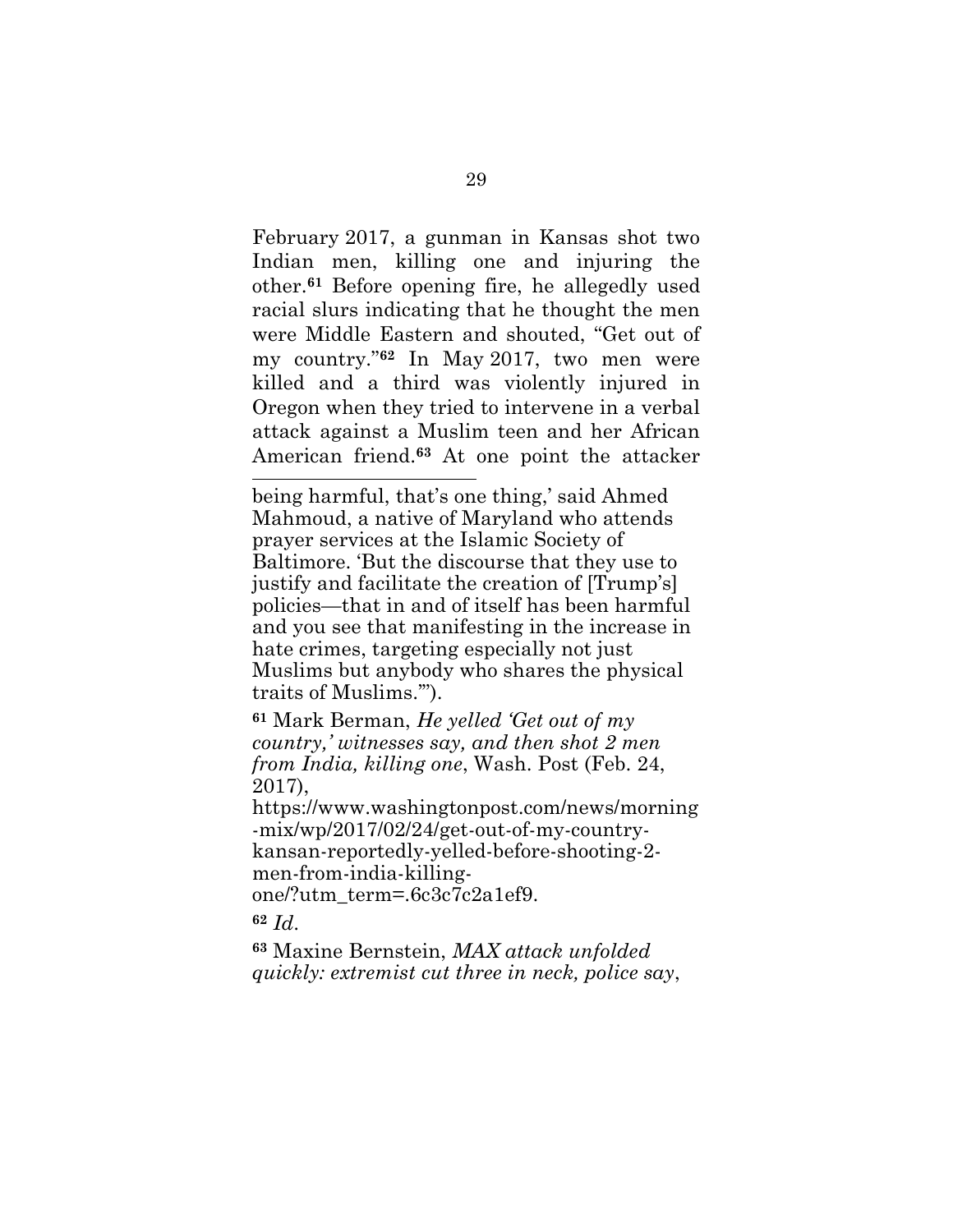allegedly stated that "Muslims should die." **<sup>64</sup>** In August 2017, an improvised explosive device was used to bomb a mosque in Minneapolis.**<sup>65</sup>** According to CAIR's figures, the tally of anti-Islamic incidents at mosques during the first six months of 2017 was already greater than the total number of incidents in any year between 2009 and 2015.**<sup>66</sup>**

Unfortunately, in the midst of increasing anti-Muslim rhetoric, such violent attacks have not been isolated incidents. Following the presidential election and the implementation of the Muslim Ban, "attacks on conspicuous

l

<span id="page-41-2"></span><span id="page-41-0"></span>**<sup>65</sup>** Kurtis Lee, *'There is too much anger out there.' Bombing of a Minnesota mosque leaves Muslims concerned*, L.A. Times (Aug. 5, 2017), http://www.latimes.com/nation/la-na-mosquebombing-20170805-story.html.

<span id="page-41-1"></span>**<sup>66</sup>** Christopher Ingraham*, American mosques and American Muslims—are being targeted for hate like never before*, Wash. Post. (Aug. 8, 2017),

https://www.washingtonpost.com/news/wonk/w p/2017/08/08/american-mosques-and-americanmuslims-are-being-targeted-for-hate-likenever-before/?utm\_term=.b066b29d76a0.

The Oregonian/OregonLive (Jun. 2, 2017), http://www.oregonlive.com/portland/index.ssf/2 017/05/horrific\_scene\_unfolds\_on\_max.html#in cart\_river\_index#incart\_big-photo. **<sup>64</sup>** *Id*.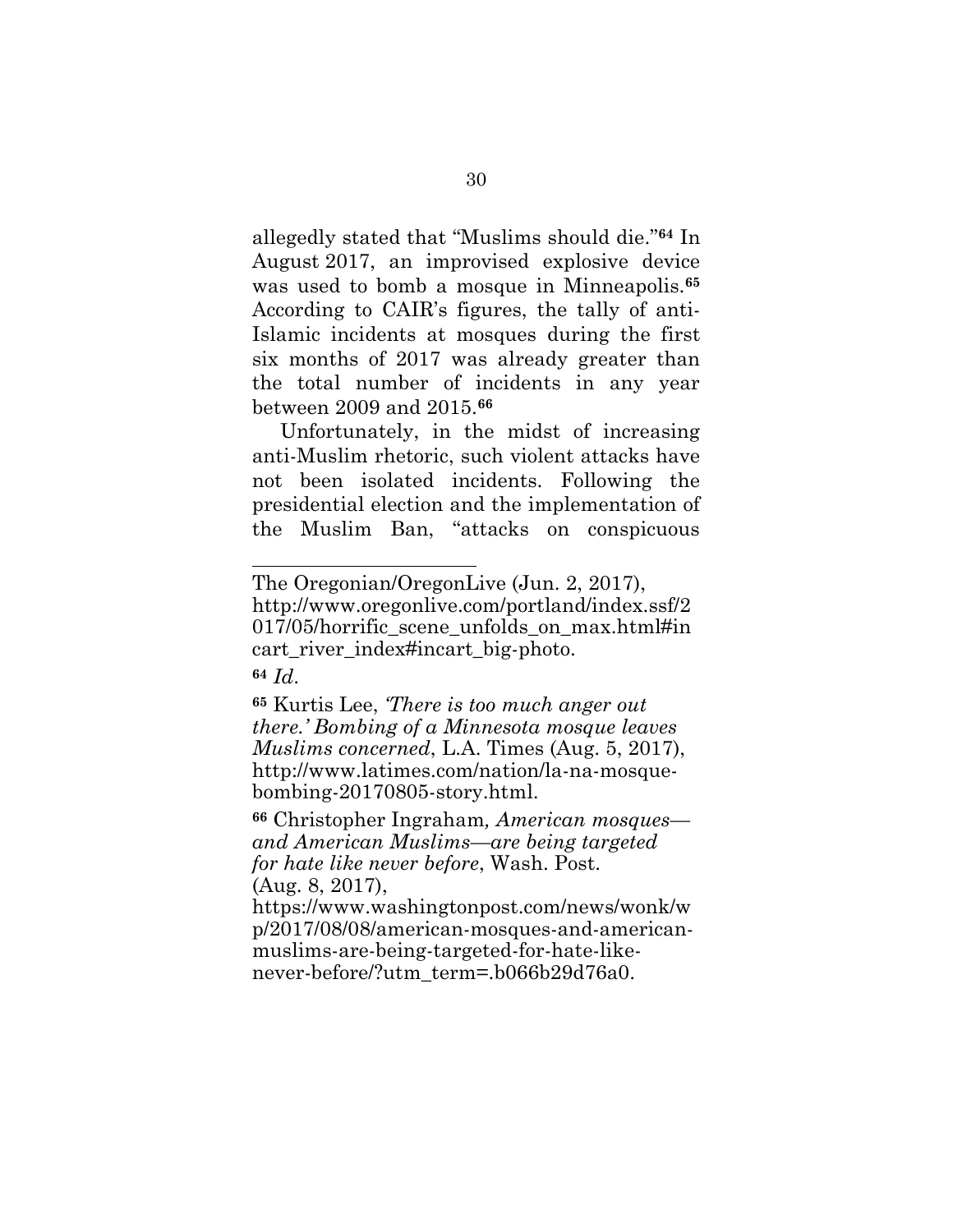Muslim expression were hardly confined to one part of the country, or in rural instead of urban centers."**<sup>67</sup>** Many American Muslims say they feel an atmosphere in which some feel like they can voice prejudices or attack Muslims without fear of retribution.**<sup>68</sup>** l

<span id="page-42-1"></span><span id="page-42-0"></span>**<sup>67</sup>** Khaled Beydoun, *Acting Muslim*, 53 Harv. C.R.-C.L. L. Rev., at 39 (forthcoming 2017), https://papers.ssrn.com/sol3/papers.cfm?abstrac t\_id=2926162; *see also* Abigail Hauslohner, *supra*, *Imam: There's an atmosphere of intolerance that says, 'That's okay, that's acceptable now'* ("Law enforcement officials in Texas and Florida are investigating fires at three mosques, at least two of which have been ruled arson. Last month in Kansas, a white man shouting 'Get out of my country' shot dead an Indian engineer, who he apparently believed to be from the Middle East. Near Seattle this month, a masked assailant wounded a Sikh man—a member of an Indian religious minority who are sometimes confused for Muslims because the men wear turbans—after shouting at him to 'go back to your country,' and authorities are investigating it as a hate crime. Police in South Carolina are investigating the shooting death of an Indian man there the day before.").

<span id="page-42-2"></span>**<sup>68</sup>** Mahmoud Mourad, Stephen Kalin, *Muslims at haj are worried about Trump's policies towards them*, Reuters (Sept. 2, 2017), http://www.reuters.com/article/us-saudi-hajtrump/muslims-at-haj-are-worried-about-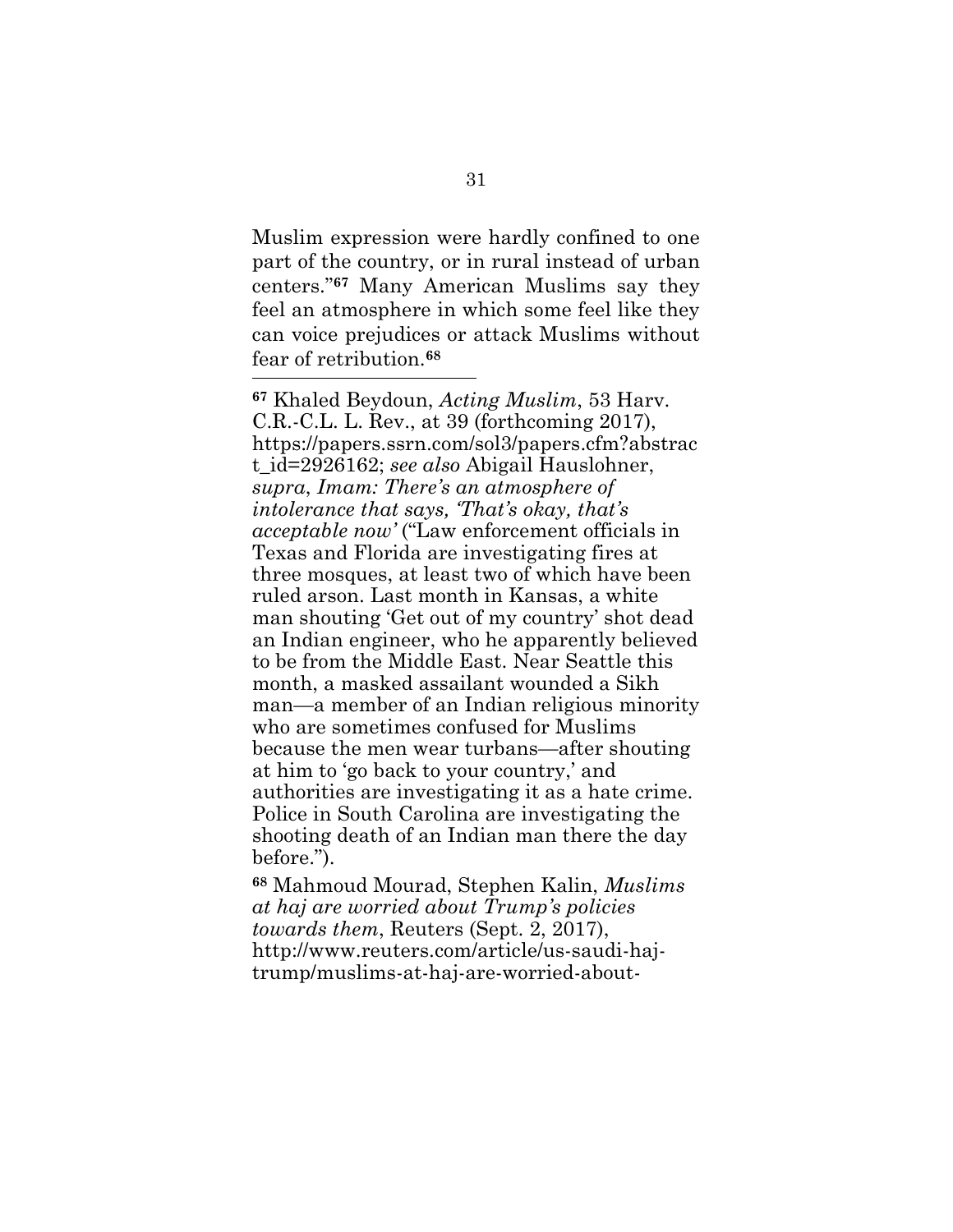### **II. Despite attempts to sanitize its text, the clear intent of the Muslim Ban is to disfavor and burden Muslims.**

Though the Ban's text may not explicitly mention the targeting of Muslims, the EO–2's application makes clear that that is its effect, and statements from President Trump and his senior advisor, Stephen Miller, reveal that this is by design. After signing the revised Muslim Ban, President Trump referred to it as merely a "watered-down version" of the original executive order and suggested that "we ought to go back to the first one and go all the way," adding that "the need for my executive order is clear."**<sup>69</sup>** Miller likewise referred to the distinctions between the first and second executive orders as "mostly minor, technical differences," reiterating, "[f]undamentally, you are still going to have the same, basic policy outcome for the country."**<sup>70</sup>**

trumps-policies-towards-themidUSKCN1BD0N4?il=0.

<span id="page-43-1"></span>**<sup>69</sup>** Zapotosky, *supra*, *Federal judge in Hawaii freezes President Trump's new entry ban*.

<span id="page-43-0"></span>**<sup>70</sup>** Jamiles Lartey, *"Not about religion": how Trump officials have attempted a travel ban rebrand,* The Guardian (Mar. 15, 2017), https://www.theguardian.com/usnews/2017/mar/15/trump-administrationtravel-ban-muslim-religion.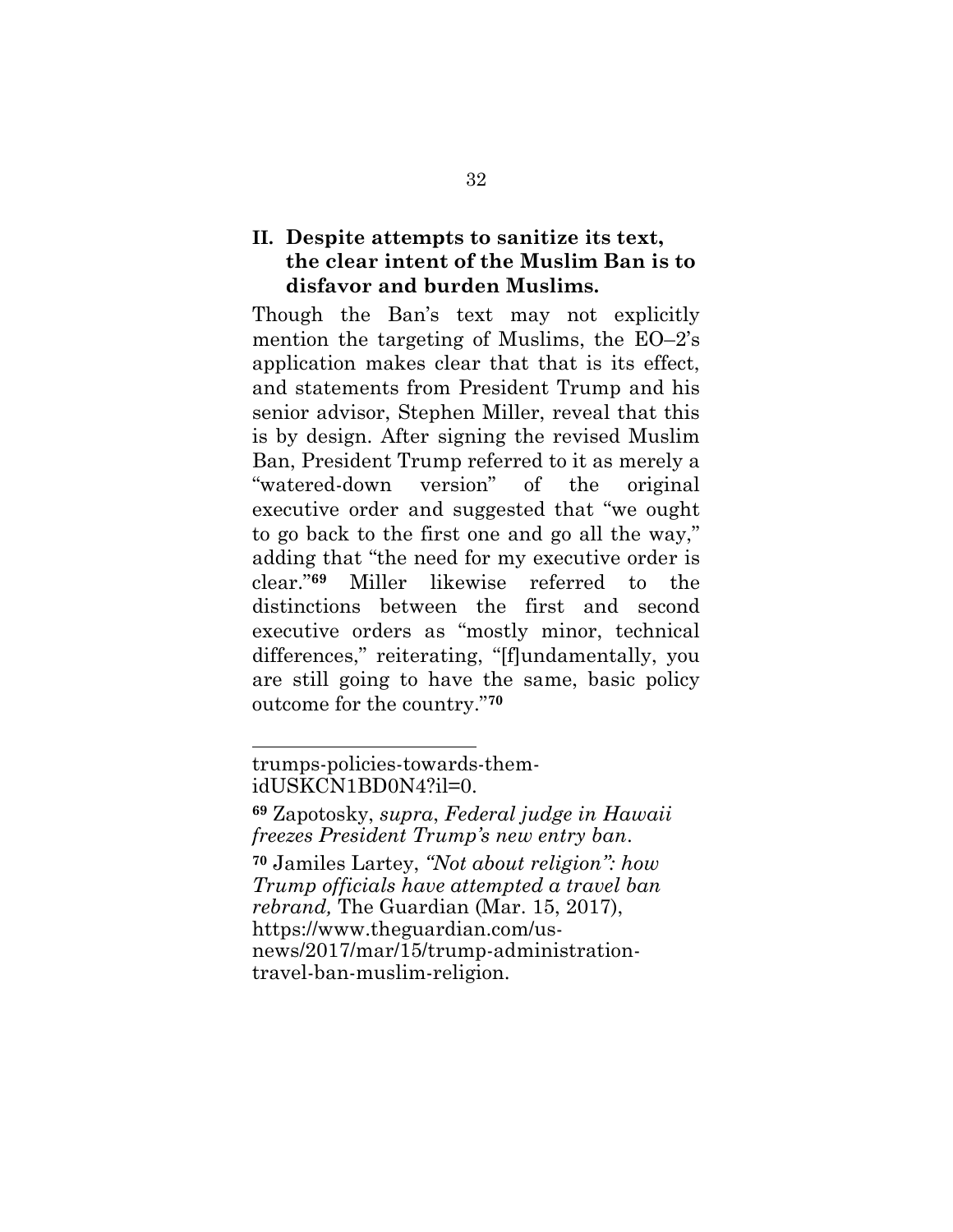Notably, President Trump expressed regret for revising the Muslim Ban in light of successful court challenges**<sup>71</sup>** and continued to portray Muslim-majority countries subject to the Ban as "suspect" and the people as "SO DANGEROUS!"**<sup>72</sup>**

In fact, President Trump said the "travel ban" was for "certain DANGEROUS countries, not some politically correct term that won't help us protect our people!"**<sup>73</sup>** and requested that the Justice Department "seek [a] much tougher version."**<sup>74</sup>**

These statements highlight the Administration's continued commitment, under the second Muslim Ban, to exclude people from the United States on the basis of their religious identity, thereby causing irreparable harm to

<span id="page-44-3"></span>l

<span id="page-44-0"></span>**<sup>72</sup>** Donald J. Trump (@realDonaldTrump), Twitter (Feb. 11, 2017, 4:12 AM), https://twitter.com/realDonaldTrump/status/83 0389130311921667.

<span id="page-44-2"></span>**<sup>73</sup>** Donald J. Trump (@realDonaldTrump), Twitter (June 5, 2017, 6:20 PM), https://twitter.com/realDonaldTrump/status/87 1899511525961728.

<span id="page-44-1"></span>**<sup>74</sup>** Donald J. Trump (@realDonaldTrump), Twitter (June 5, 2017, 3:37 AM), https://twitter.com/realDonaldTrump/status/87 1677472202477568.

**<sup>71</sup>** Zapotosky, *supra*, *Federal judge in Hawaii freezes President Trump's new entry ban*.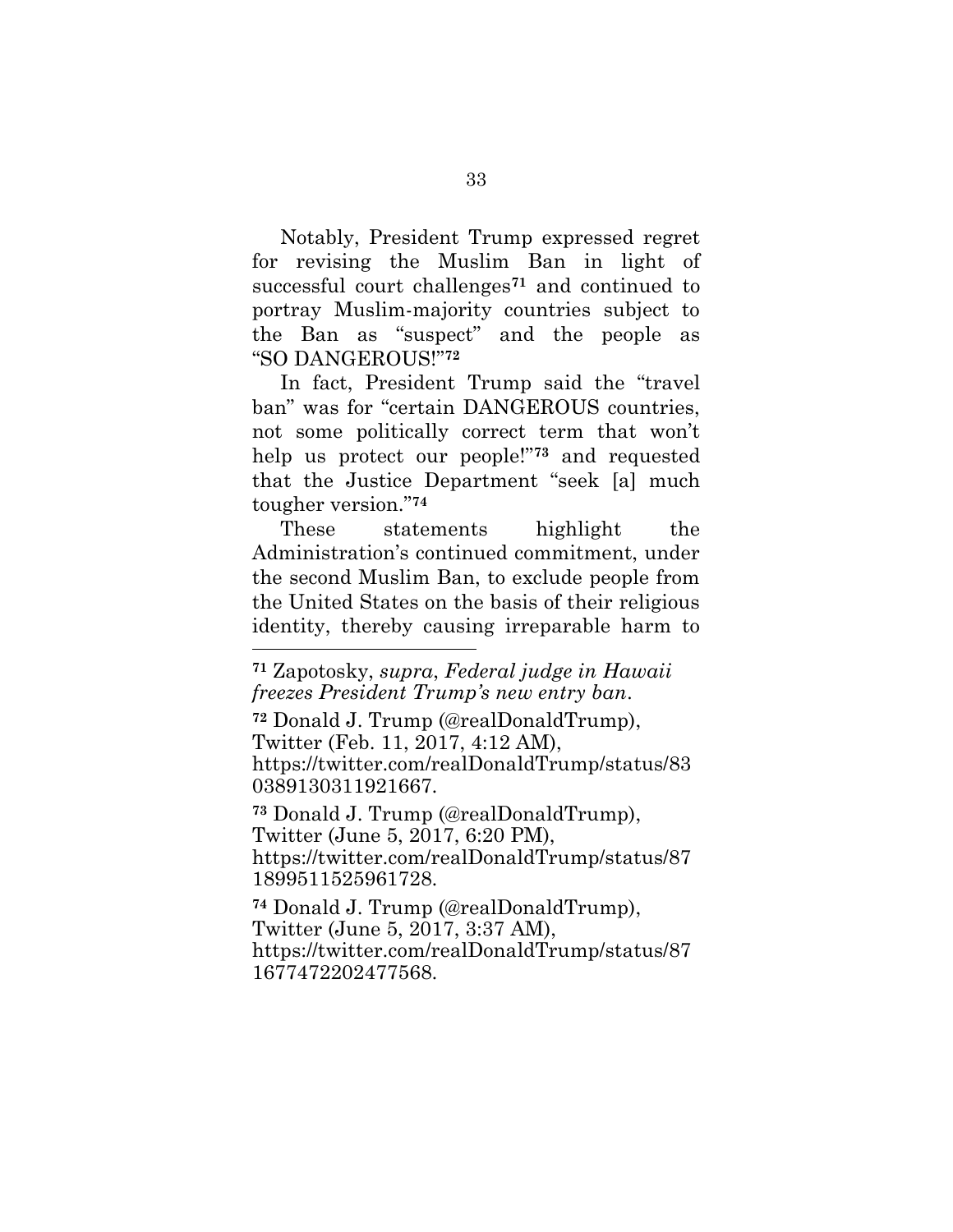Muslims across the country. These statements cannot be dismissed as campaign rhetoric; these are statements made or endorsed by the President to explain the reasoning behind, and support the continuance of, his Muslim Ban.

## **III. The Muslim community may still face impermissibly invasive interrogations at the border even after the Muslim Ban portion of the EO–2 is lifted.**

The EO–2 suspends travel into the United States by citizens of six Muslim-majority countries pending the implementation of "maximum" vetting of these travelers.**<sup>75</sup>** Also called "extreme vetting" during the campaign, President Trump likened it to an "ideological screening test" for immigrants.**<sup>76</sup>** This

l

<span id="page-45-1"></span><span id="page-45-0"></span>**<sup>76</sup>** *See* John Santucci & Veronica Stracqualursi, *Donald Trump proposes 'extreme vetting' for immigrants, with ideological screening test*, ABC News (Aug. 15, 2016) http://abcnews.go.com/Politics/donald-trumpproposes-extreme-vetting-immigrantsideological-screening/story?id=41392682; Daniel White, *Read Donald Trump's Ohio Speech on Immigration and Terrorism*, TIME Magazine (Aug. 15, 2016), http://time.com/4453110/donald-trump-

**<sup>75</sup>** *See Executive Order Protecting The Nation From Foreign Terrorist Entry Into The United States, supra*.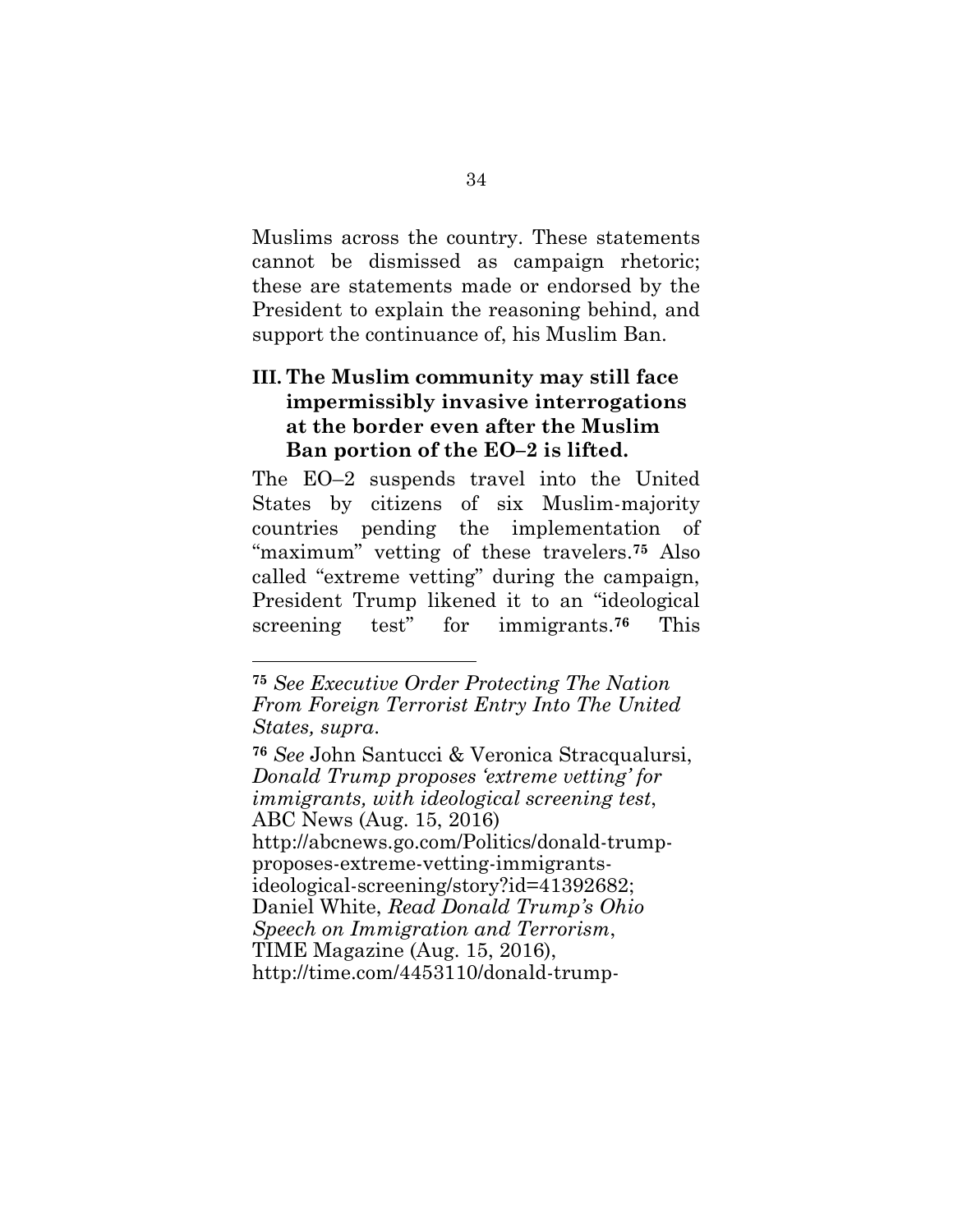announcement immediately raised "significant legal, policy and practical concerns,"**<sup>77</sup>** heightened by the EO–2 and State Department instructions regarding targeted scrutiny and social media inspections of visa applicants.**<sup>78</sup>**

Such widespread fears are supported by reports of Muslims being denied entry into the United States at the Canadian border after lengthy detentions and interrogations regarding their religious beliefs. One Moroccanborn Canadian Muslim described being able to enter the United States to visit her parents and brother, who live in the U.S., numerous times without incident before the Muslim Ban.**<sup>79</sup>** Yet

l

https://www.usnews.com/news/articles/2016-08- 15/trump-promises-extreme-vetting-in-terrorspeech.

<span id="page-46-2"></span>**<sup>78</sup>** Michael Shear, *Trump Administration Orders Tougher Screening of Visa Applicants,* N.Y. Times (Mar. 23, 2017),

https://www.nytimes.com/2017/03/23/us/politics /visa-extreme-vetting-rex-tillerson.html.

<span id="page-46-1"></span>**<sup>79</sup>** Steve Rukavina, *Canadian woman turned away from U.S. border after questions about religion, Trump*, CBC News (Feb. 10, 2017), http://www.cbc.ca/news/canada/montreal/canadi

national-security-immigration-terrorismspeech/.

<span id="page-46-0"></span>**<sup>77</sup>** David Catanese, *Trump promises 'extreme vetting' in terror speech*, Inside Higher Ed (Aug. 15, 2016),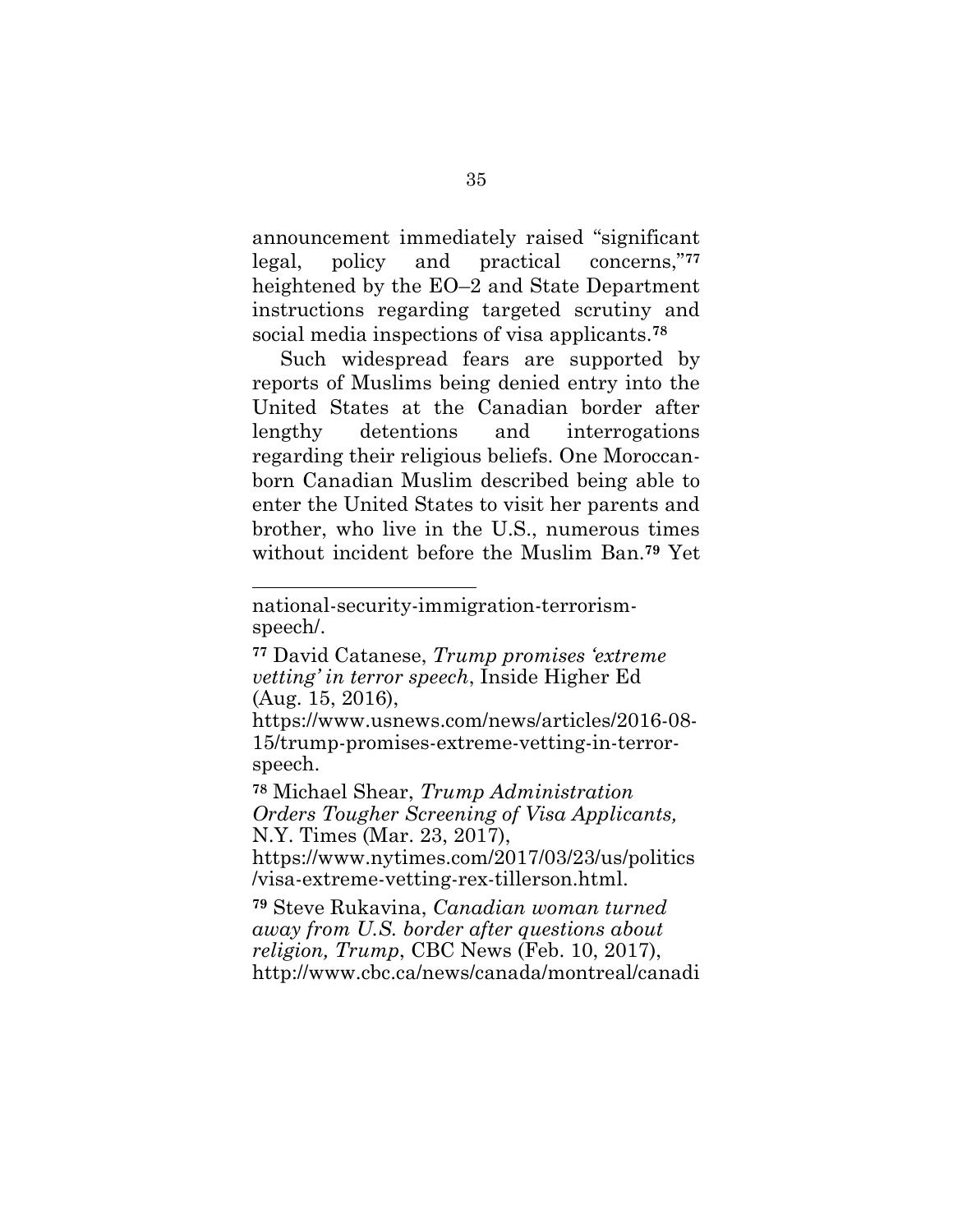shortly after the Muslim Ban was implemented—and while a nationwide injunction halting the travel restrictions of the original executive order was in place—she and her cousin were stopped, endured an hour-long search through their phones, and were questioned about their religious practices for 45 minutes, including where and how often she goes to mosque, and about her thoughts on the Muslim Ban. After another hour-long wait, she was denied entry into the United States. She felt "humiliated" and was "treated as if [she] was less than nothing."**<sup>80</sup>**

These are not isolated stories. Muslims and those from Muslim-majority countries are increasingly subjected to lengthy, invasive, and impermissible religion-based questioning and searches at points of entry, including demands for passwords to cell phones and social media accounts, hours-long searches, and detailed interrogations regarding religious identity, affiliations, and practices. Over two dozen human rights and civil liberties groups recently detailed (in an open letter to United Nations experts) such targeted treatment of Muslim travelers as clear injury in the form of "violation[s] of human rights … including the

<span id="page-47-0"></span>an-woman-turned-away-from-u-s-border-afterquestions-about-religion-trump-1.3972019. **<sup>80</sup>** *Id*.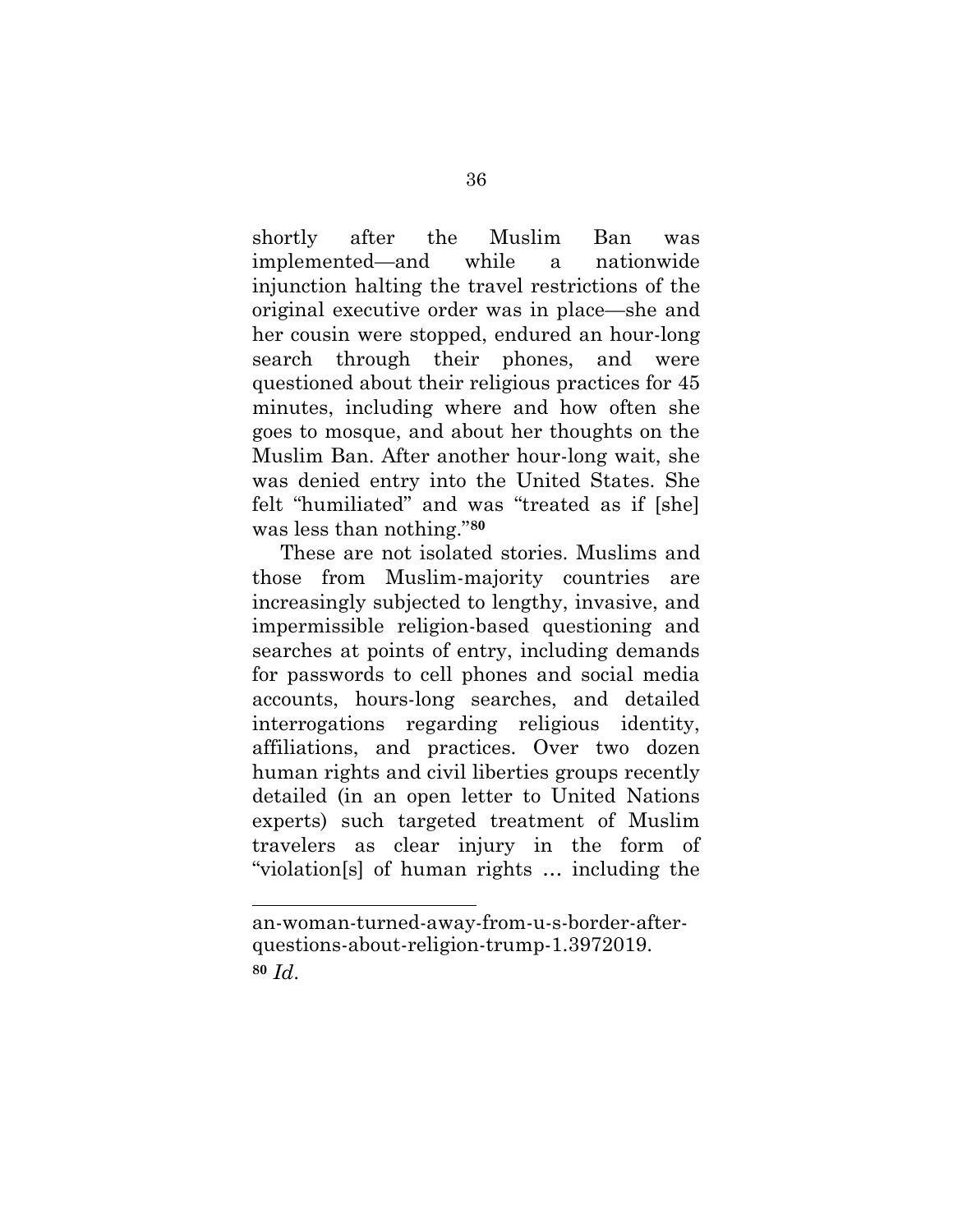fundamental rights to privacy, the freedom of opinion, expression, religion, belief, movement, and association," and "the principle of nondiscrimination and right to equal protection."**<sup>81</sup>**

Amici have also witnessed a spike in concerns about privacy and freedom of speech, with many Muslim community members inclined to self-censor political speech and avoid certain communication platforms entirely due to fears the "extreme vetting" provisions of the Muslim Ban could lead law enforcement to maintain records of their political or religious views and other personal, First Amendment– protected information. Many have reached out to Amici to request assistance in preparing G-28 forms ("Notice of Entry of Appearance as Attorney or Accredited Representative") in anticipation of targeted harassment at airports and other points of entry due to their religious identity.

Further, these tactics targeting Muslimmajority countries appear to be working. An analysis of data provided by the State Department shows that as of April 2017, the number of non-immigrant visas granted to

**<sup>81</sup>** *Letter from Access Now to Zeid Ra'ad Al Hussein, High Commissioner for Human Rights, et al.* (Feb. 16, 2017), https://www.accessnow.org/cms/assets/uploads/ 2017/02/JointLetterUSBorderSearches-Feb17.pdf.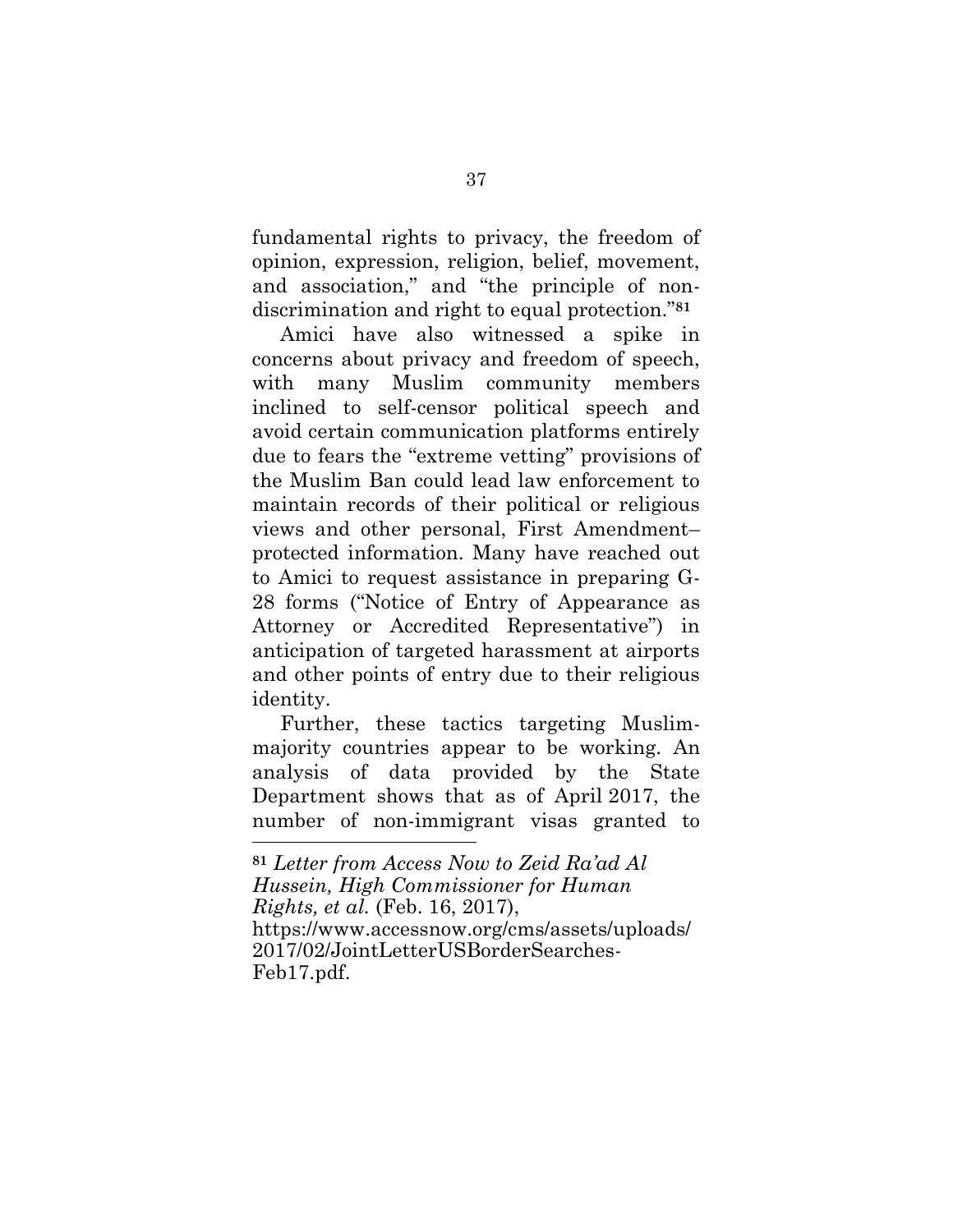visitors from nearly 50 Muslim-majority countries has fallen almost 20 percent from the previous year, while the number of nonimmigrant visas for the six countries targeted by the Muslim Ban has been cut in half falling 55 percent.**<sup>82</sup>** Such drastic reductions even in the midst of court and public attention —highlight the importance of careful scrutiny of the motives of the EO–2.

## **IV. The EO–2's focus on Muslims and Muslim-majority countries is divorced from evidence, ill-conceived, and illadvised.**

In stark contrast to the Administration's claims, reports clearly demonstrate that Muslims, especially Muslim immigrants, pose an infinitesimal threat to national security.**<sup>83</sup>**

<span id="page-49-0"></span>l

**<sup>83</sup>** Numerically, Muslim immigrants constitute a very small portion of the American population. The Pew Research Center estimates that there were about 3.3 million Muslims living in the United States in 2015 approximately 1% of the total population. Approximately 10% of all immigrants are Muslim, and approximately half of all Muslims in the United States immigrated in the past

**<sup>82</sup>** Nahal Toosi & Ted Hesson, *Visas to Muslimmajority countries down 20 percent*, Politico (May 25, 2017),

http://www.politico.com/story/2017/05/25/trump -muslim-visas-238846.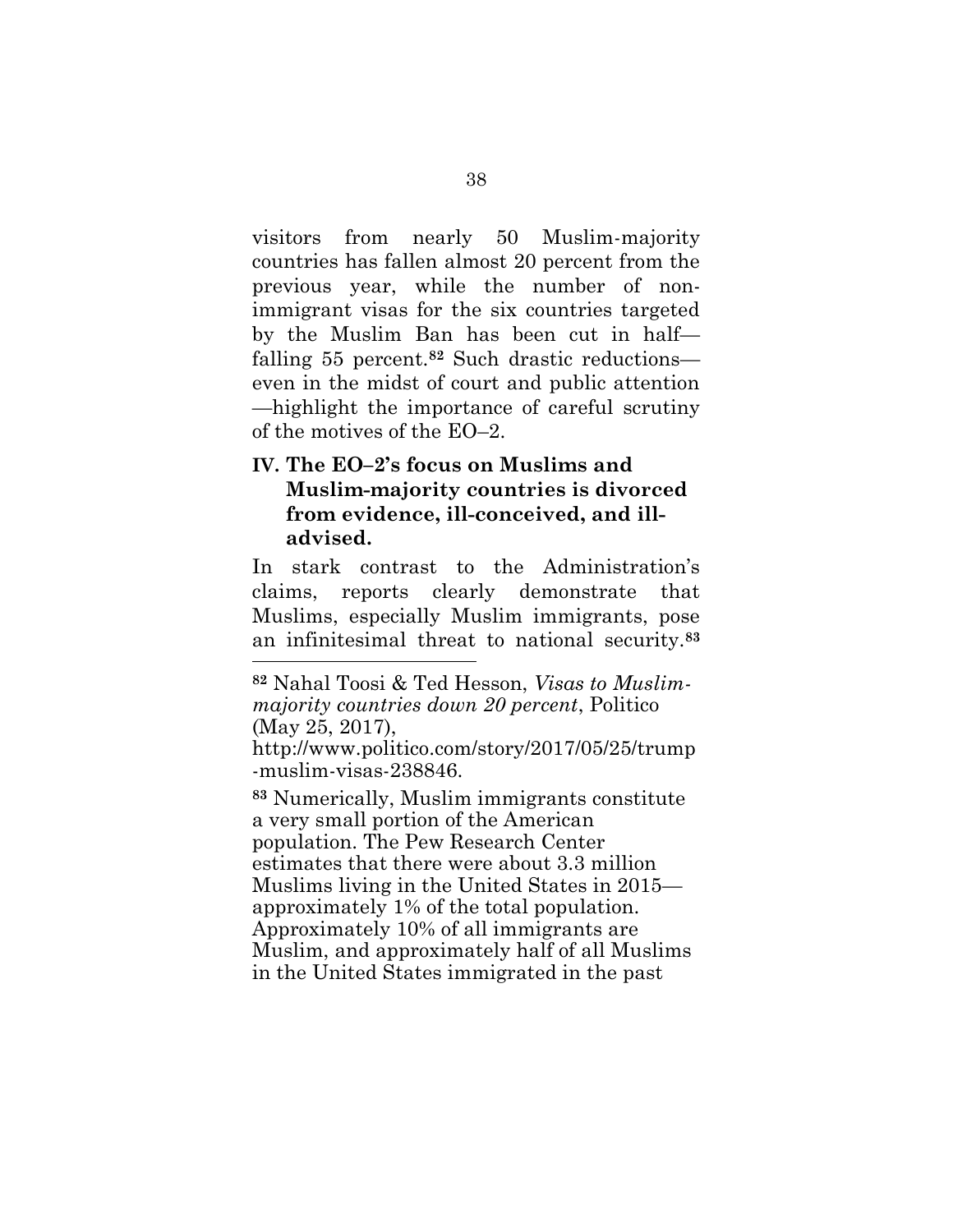For example, an assessment of the initial executive order by the Department of Homeland Security reported that the targeted Muslim-majority countries were "rarely implicated" in U.S.-based terrorism and that citizenship (including citizenship from a Muslim-majority country) is an unreliable indication of a terrorist threat.**<sup>84</sup>**

l

<span id="page-50-2"></span>a2f8 ("A Department of Homeland Security report assessing the terrorist threat posed by people from the seven countries covered by the

<span id="page-50-1"></span><span id="page-50-0"></span><sup>25</sup> years. Thus, recent immigrants make up approximately 0.5% of the total population. Pew Research Center, *A new estimate of the U.S. Muslim population* (Jan. 6, 2016), http://www.pewresearch.org/facttank/2016/01/06/a-new-estimate-of-the-u-smuslim-population/; Pew Research Center, *The religious affiliation of U.S. immigrants: majority Christian, rising share of other faiths* (May 17, 2013), http://www.pewforum.org/2013/05/17/thereligious-affiliation-of-us-immigrants/#muslim. **<sup>84</sup>** Zapotosky, *Revised executive order bans travelers from six Muslim-majority countries from getting new visas*, Wash. Post (Mar. 6, 2017), https://www.washingtonpost.com/world/nationa l-security/new-executive-order-bans-travelersfrom-six-muslim-majority-countries-applyingfor-visas/2017/03/06/3012a42a-0277-11e7-ad5bd22680e18d10\_story.html?utm\_term=.f4a41594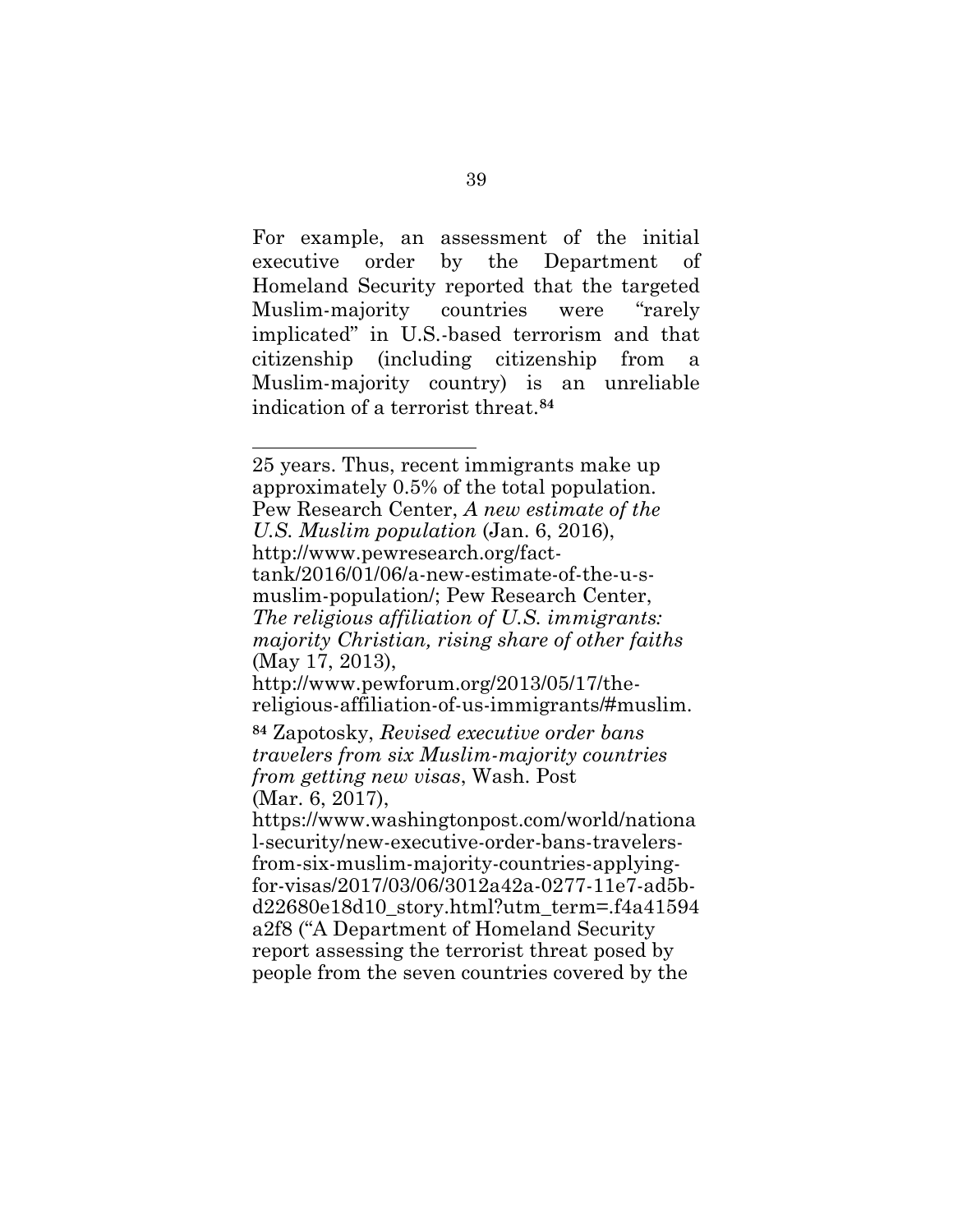Likewise, the Cato Institute determined that the odds of an American perishing in a terrorist attack committed by a foreigner on U.S. soil over the past 41 years (including the attacks of September 11) was 1 in 3.6 million per year, or a 0.00003% chance.**<sup>85</sup>** Since 2001, only 365 individuals have been charged with or died engaging in terrorism or related activities inside the United States.**<sup>86</sup>** The risk is even smaller from immigrants from the Muslimmajority nations listed in the EO–2. **<sup>87</sup>** The EO–

(Sept. 13, 2016)

president's original travel ban had cast doubt on the necessity of the executive order, concluding that citizenship was an 'unreliable' threat indicator and that people from the affected countries had rarely been implicated in U.S.-based terrorism.").

<span id="page-51-2"></span>**<sup>85</sup>** Alex Nowrasteh, *Terrorism and Immigration: a risk analysis*, CATO at Liberty

https://object.cato.org/sites/cato.org/files/pubs/p df/pa798\_1\_1.pdf.

<span id="page-51-0"></span>**<sup>86</sup>** *See* Peter Bergen et al., *Terrorism in America after 9/11,* New America Foundation, www.newamerica.org/in-depth/terrorism-inamerica.

<span id="page-51-1"></span>**<sup>87</sup>** Alex Nowrasteh, *Little national security benefit to Trump's Executive Order on immigration*, CATO at Liberty (Jan. 25, 2017), https://www.cato.org/blog/little-national-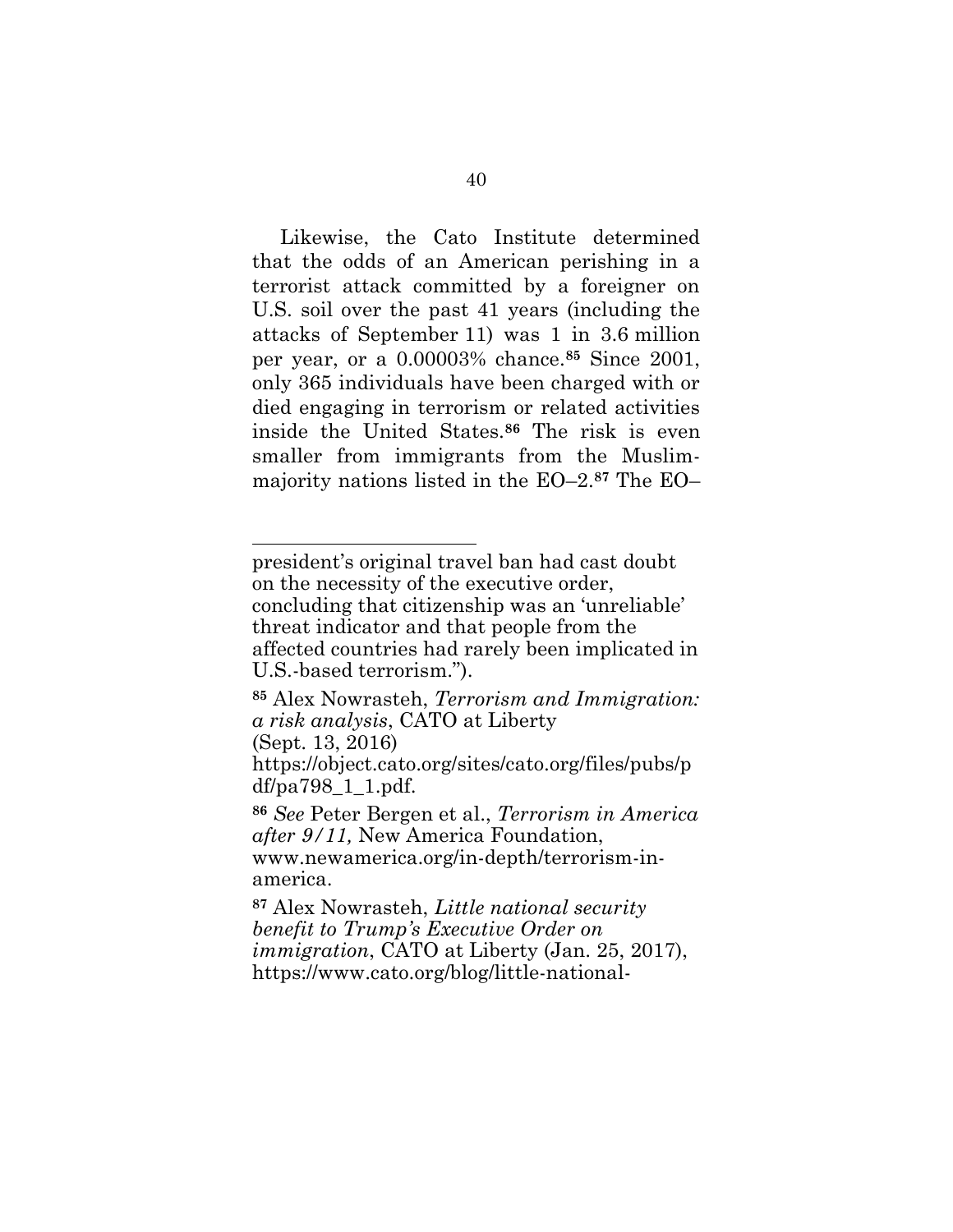2's insistence on reporting crimes committed by foreign nationals, including "honor killings," is likewise misplaced, as such crimes are exceedingly rare.**<sup>88</sup>**

Moreover, despite the fact that the Administration justified the Muslim Ban by claiming it would allow government agencies to conduct a comprehensive review of immigration procedures, there have been no formal policy changes.

Multiple lawmakers have commented that the Administration has had well over the 90 days it sought to "review vetting procedures."**<sup>89</sup>** But the Administration has never completed its vetting review or even created the "appearance

security-benefit-trumps-executive-orderimmigration.

<span id="page-52-1"></span>**<sup>88</sup>** Cynthia Helba, et al., *Report on exploratory study into honor violence measurement methods*, Justice Dep't (May 2015), https://www.ncjrs.gov/pdffiles1/bjs/grants/24887 9.pdf (estimating between 23 and 27 honor killings annually; i.e., approximately 0.008 offenses per 100,000 persons).

<span id="page-52-0"></span>**<sup>89</sup>** Paige Winfield Cunningham, *New opposition emerges as Trump pushes for travel ban*, Chicago Tribune (Jun. 4, 2017), http://www.chicagotribune.com/news/nationwor ld/politics/ct-trump-travel-ban-20170604 story.html.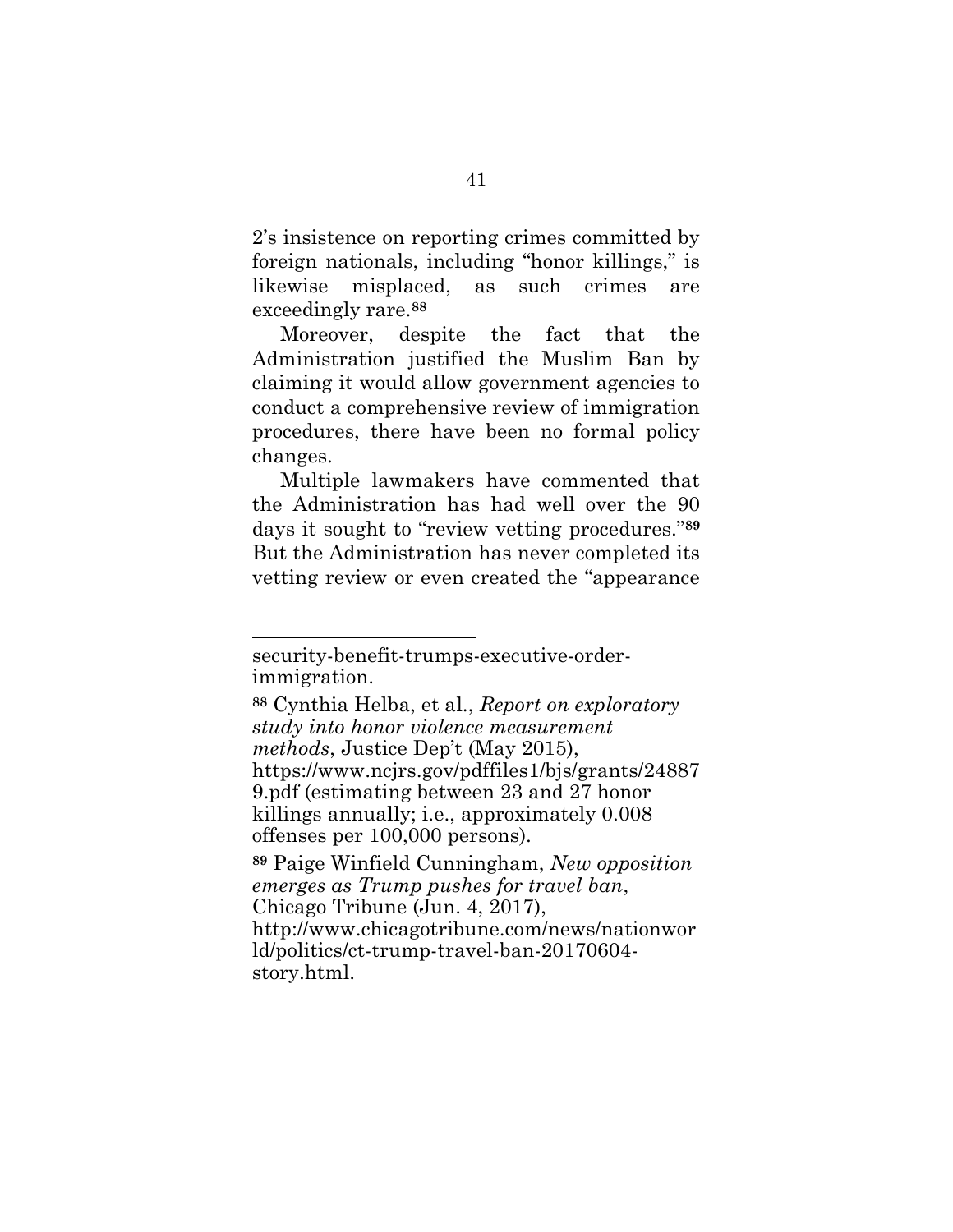of effort towards stronger vetting." **<sup>90</sup>** Further, the Administration has not sought to fast-track any of the hearings, in either the appeals court or before the Supreme Court, undercutting the argument for the urgency of the executive order.**<sup>91</sup>**

All told, the EO–2 does nothing to make the United States safer.**<sup>92</sup>** Instead, the EO–2 traffics in prejudicial stereotypes, contributes to a climate of distrust toward the Muslim community, and has further stoked fears in the Muslim community that "the Trump Administration would scrutinize their religious identity with an unprecedented degree of suspicion and heavy-handed policy."**<sup>93</sup>**

l

PAC-Post-911-Terrorism-Data.pdf.

<span id="page-53-1"></span>**<sup>93</sup>** Beydoun, *Acting Muslim*, *supra* at n. 48.

**<sup>90</sup>** *Id*.; Michael Shear & Ron Nixon*, Despite Trump's tough talk on travel ban, few changes to vetting*, N.Y. Times (June 11, 2017), https://www.nytimes.com/2017/06/11/us/politics /as-trump-sounds-urgent-note-on-travel-ban-avetting-revamp-grinds-on.html.

<span id="page-53-2"></span>**<sup>91</sup>** *Id*.

<span id="page-53-0"></span>**<sup>92</sup>** Alejandro Beutel, *Data on Post-9/11 Terrorism in the United States*, Muslim Public Affairs Council (June 2012), http://www.mpac.org/assets/docs/publications/M